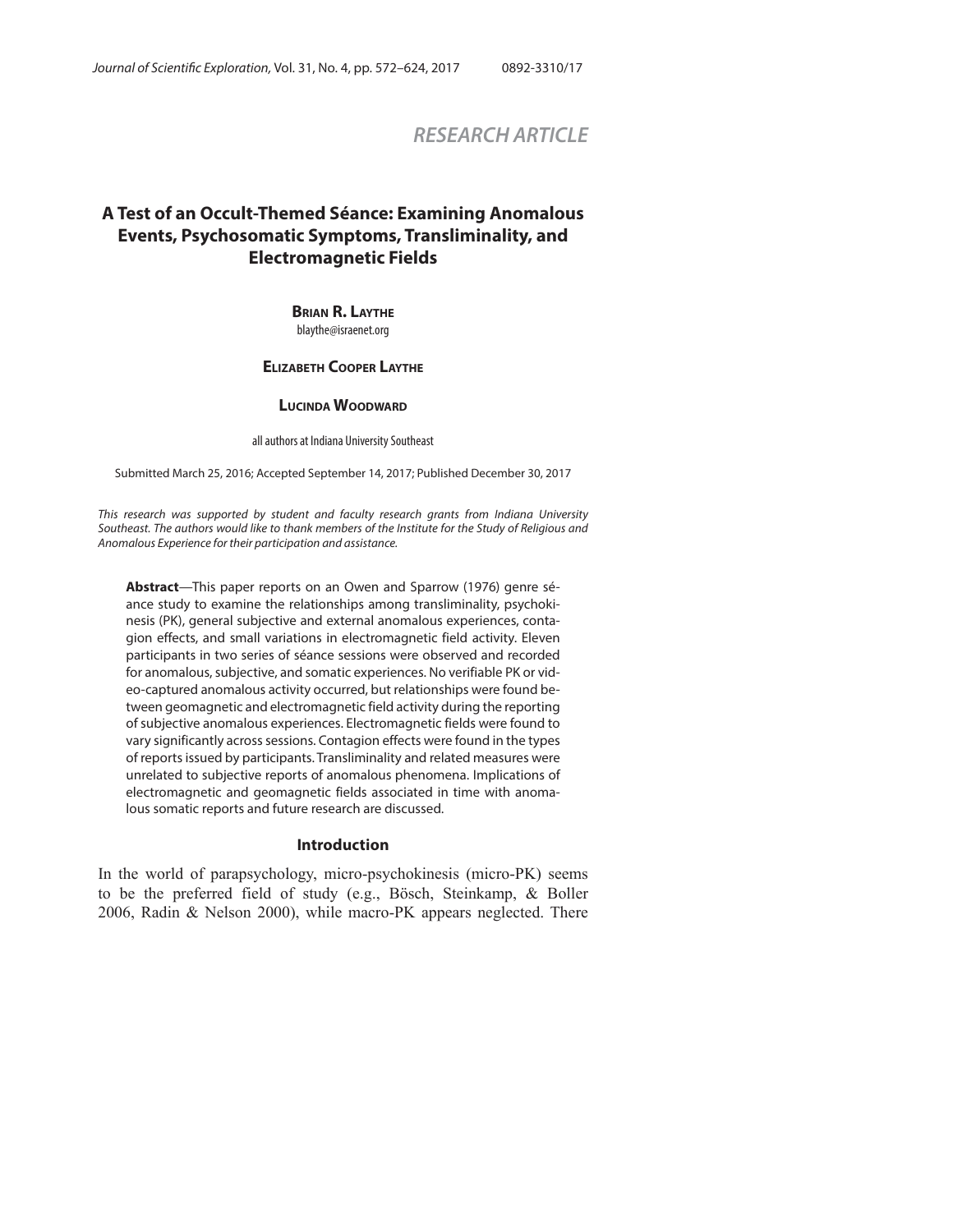are, however, exceptions. William Roll spent decades in his study of people (mostly children) who were the focus of RSPK effects (Recurrent Spontaneous Psychokinesis) (Roll 1972). Outside of the laboratory, there are the historical and more modern accounts of Poltergeists and hauntings provided by Gauld and Cornell (1979). Psychical research is also known for a series of "séance" sitter studies for which Kenneth Batcheldor and others are famous (Batcheldor 1966, 1984, Owen & Sparrow 1976). These researchers proposed that participants joined in a sitter group can produce macro-PK phenomena over time (Batcheldor 1966, 1984, Owen & Sparrow 1976). More recently, Wilson, Williams, Harte, and Roll (2010) conducted a sitter group while demonstrating an increase in electromagnetic fields (EMF) during a particular séance session. Previous psychical research has reported PK events in séances and sitter sessions (see Solomon & Solomon 2000, Storm & Mitchell 2003, Williams & Lang 2002 for examples). However, the Wilson, Williams, Harte, and Roll (2010) study appears first to report measured changes in EM fields specifically in the séance environment (although see Batcheldor 1984 for a mention of EMF/PK associations).

We were inspired by Wilson, Williams, Harte, and Roll's (2010) research as it relates to the variety of phenomena reported and observed within purportedly haunted environments. Thus, we define haunt phenomena and séance phenomena to include EVP, apportation, light anomalies, as well as PK as externally documentable events via camera or audio recorder. We also wanted to examine the subjective symptoms of haunting, which can represent a variety of somatic features. This distinction between external and internal anomalous phenomena is not new. Storm and Mitchell (2003) in their sitter group work with "Spenser" used a Jungian classification for séance phenomena. Phenomena were classified as either endo-psychic (i.e. somatic and internal) or exo-psychic (i.e. originating in the environment). We wish to maintain this distinction, but further define exo-psychic events as phenomena that are not only externally observed, but vetted (i.e. compared and examined in terms of alternate explanations and quality via multiple digital recordings of either audio or video). To further understand endopsychic phenomena, we examined several contextual variables and the role of psychological contagion that may provide a more holistic approach to the laboratory séance setting.

We were also interested in the generation of EMF from Wilson, Williams, Harte, and Roll (2010). A sizeable body of research has examined GMF/EMF changes associated with psychic phenomena (i.e. Ryan 2015). However, these associations were very broad in scope, represented delayed readings, and often contained large amounts of aggregated EMF data over time. Readings were taken from areas, in some cases hundreds of miles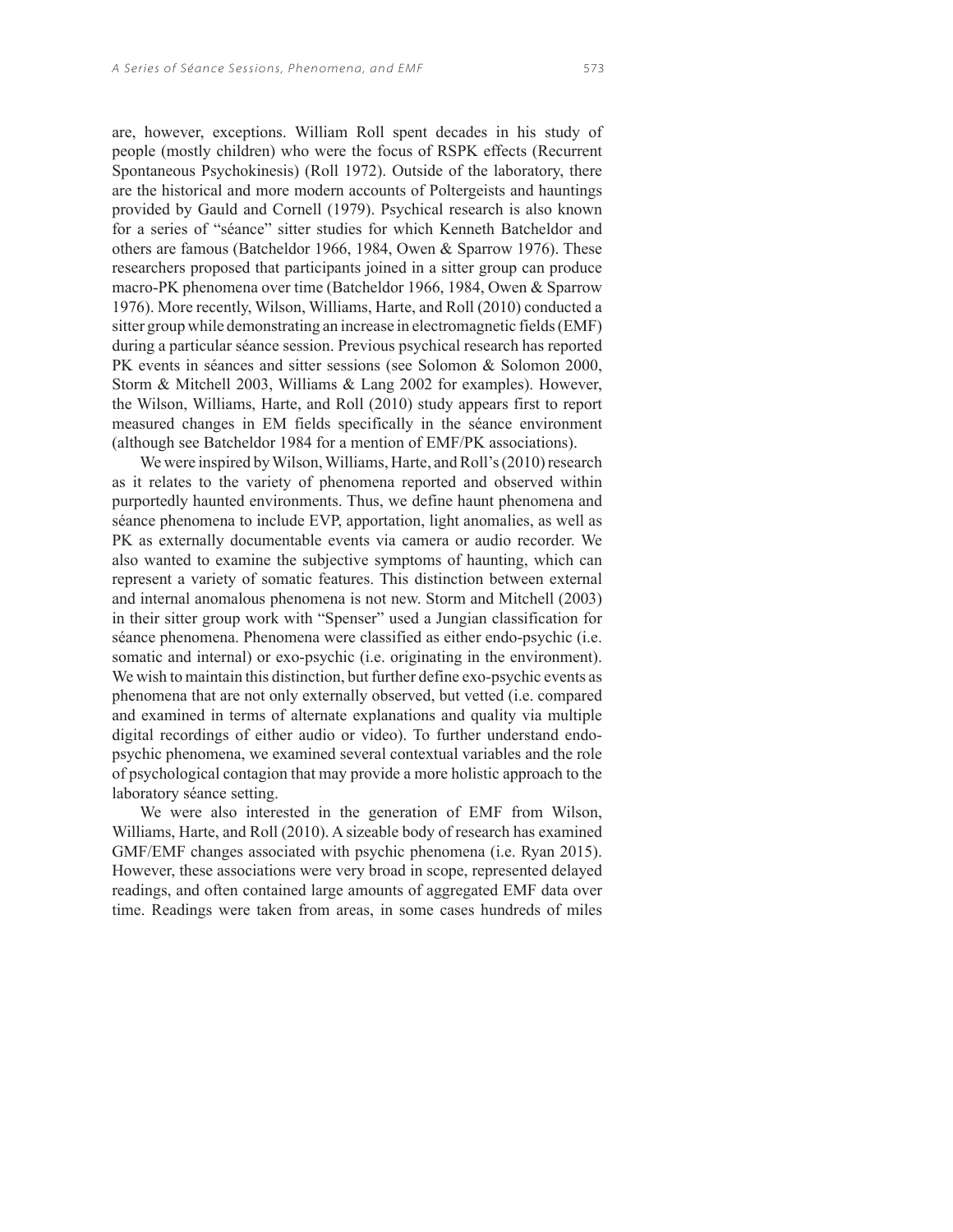away (but also see Braithewaite [2008] for a critique of EMF collection procedures and psychic phenomena). We deem the relationship between EMF and exo-psychic (hereinafter, external) and endo-psychic (hereinafter, subjective) phenomena of importance in the examination of macro-PK in a séance setting. Essentially, brief magnitude changes in laboratorycollected EMF that are associated in time with either type of reported event provide evidence of a known and externally measurable energy associated with potentially psychic paranormal phenomena. As such, the ability to replicate this relationship in a séance environment as opposed to a haunted environment (e.g., Laythe & Owen 2013) lends validation to the argument that these phenomena are not necessarily a product of psychosis or a psychological state (see Irwin 2009 for a review of the *psychodynamic functions hypothesis* of paranormal belief). We explore all of these components in more detail below.

## **Previous Work with Séances and Macro-Psychokinesis**

Work with macro-PK in the laboratory is sparse in modern settings but more common in the earlier history of parapsychology. Work by Sir William Crookes with D. D. Home was conducted under the best laboratory conditions of the time. Home, under excellent controls, produced a staggering variety of paranormal phenomena. Crookes' ultimate validation of Home's myriad phenomena was one of the impelling forces toward the formation of the Society for Psychical Research (Braude 1997, 2015). Similarly, Eugene Osty's examination of Rudi Schneider under experimental conditions in the early 1930s used an infrared motion detector to detect fraud for Schneider's PK ability. Eusapia Palladino, despite being caught in trickery, produced macro-PK in highly controlled conditions on several occasions (Braude 1997).

Research trends in the last several decades have been influenced by the work of Kenneth Batcheldor. Batcheldor's (1984) studies of sitter groups resulted in the formulation of three conditions in which sitter sessions were most likely to produce PK: a high degree of belief in the phenomena, low ownership resistance, and low witness inhibition. Essentially, what matters most for success is the amount of *belief over doubt* when a macro-PK event takes place. It appears essential that the participant is not inclined to believe that the anomalous movement came from himself or herself (i.e. *ownership resistance*). This tendency prompted others (e.g., Owen & Sparrow 1976) to involve spirits in sitter groups, so that outside entities could be blamed for the phenomena. Likewise, Batcheldor (1984) claimed that any witnessed PK, due to its shocking nature, could inhibit future PK (i.e. *witness inhibition*). As such, Batcheldor found that both cameras and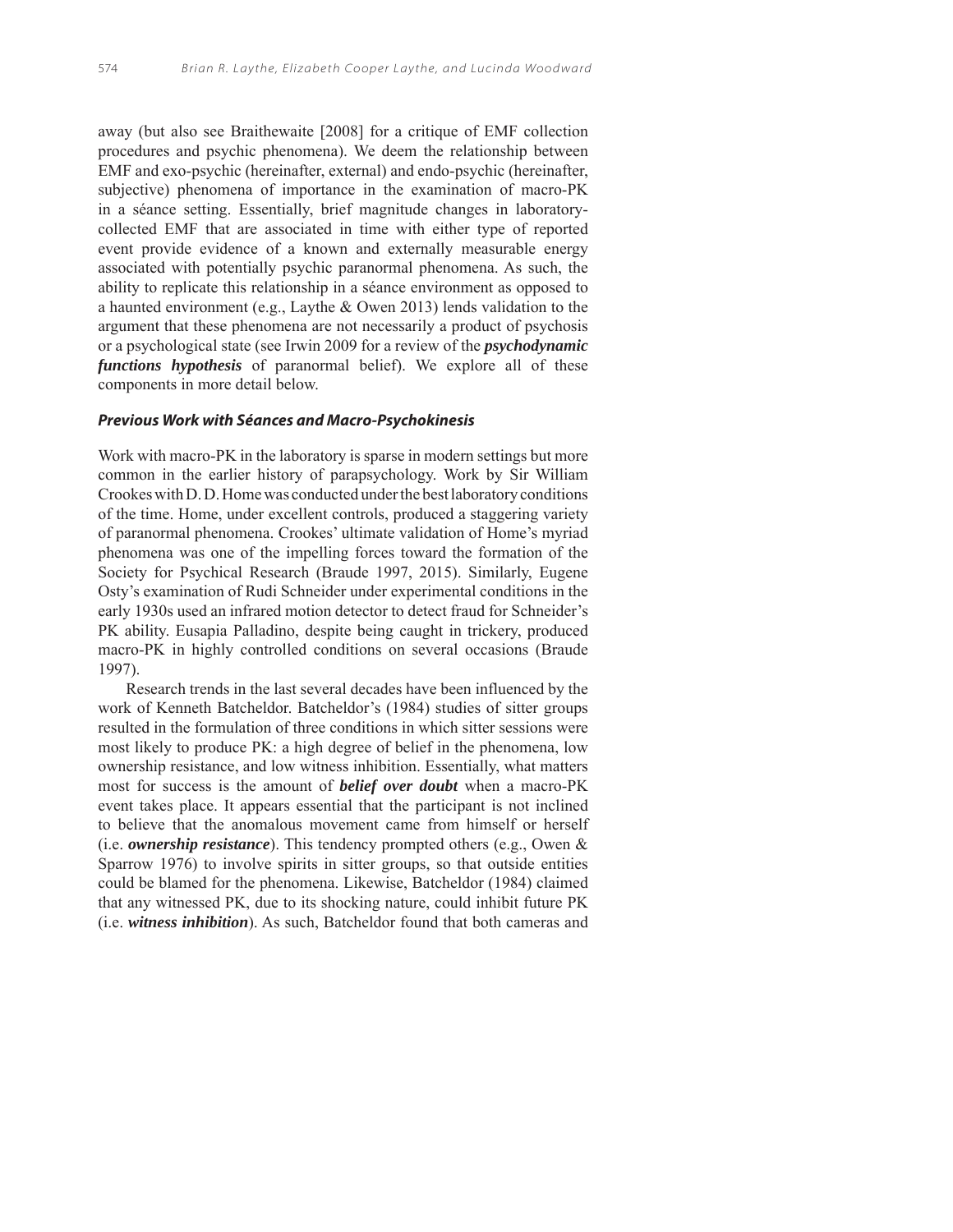bright lighting conditions reduced any PK (Batcheldor 1966). In support of these principles, Batcheldor (1966, 1984) would often facilitate a false initial macro-PK event to facilitate belief and generate more PK success during the sittings.

Other research on macro-PK includes William Roll (1972). Roll documented poltergeist cases for several decades and recorded a series of event evidence for the movement of objects without physical contact. More recently, Laythe and Owen (2013) also documented vetted anomalous events in purportedly haunted locations while examining the EMF/GMF associated in time with these events. Roll and Joines (2013) examined previous poltergeist cases in relation to the distance of the RSPK focus and possible EM fields produced. Although speculative, Roll and Joines (2013) found that the distance and frequency of RSPK in these cases mimicked the qualities of EMF decay.

As previously mentioned, work by Wilson, Williams, Harte, and Roll (2010) set up séance settings while focusing on participants who claimed to have psychic abilities. The goal of this research was primarily associated with the manipulation of random number generators. However, these researchers also conducted one session where a Multi-Energy Sensor Array (MESA) was used to examine if environmental differences would co-vary with any phenomena that occurred during the session. MESA included meters for detecting electromagnetic fields, changes in ambient light, and vibration-acceleration. MESA demonstrated notable changes in visible light, magnetic field strength, and infrared light, but at a more general level over the entire session. Yet, Wilson, Williams, Harte, and Roll (2010) did not attempt to associate general increases or decreases of any of these physical variables to particular times of reported events during a séance session.

#### **The Potential Effects of Social Contagion in the Séance Environment**

In a comprehensive approach to examining the séance environment, it is relevant to examine not only external anomalous experiences, but also subjective sensations and experiences.

The social nature of the séance environment provides a rich field in which to examine psychosomatic contagion as a primary (but not exclusive) explanation for subjective paranormal phenomena. Psychosomatic contagion represents a natural tendency in human nature to be unconsciously susceptible to both environmental and human elements of suggestion, and is considered a common cognitive heuristic dependent on belief and attention to the contagion stimulus (Rosen & Neneroff 2002).

Contagion research also provides an experimental framework for the fundamental aspect of belief, which Batcheldor (1984) deemed imperative in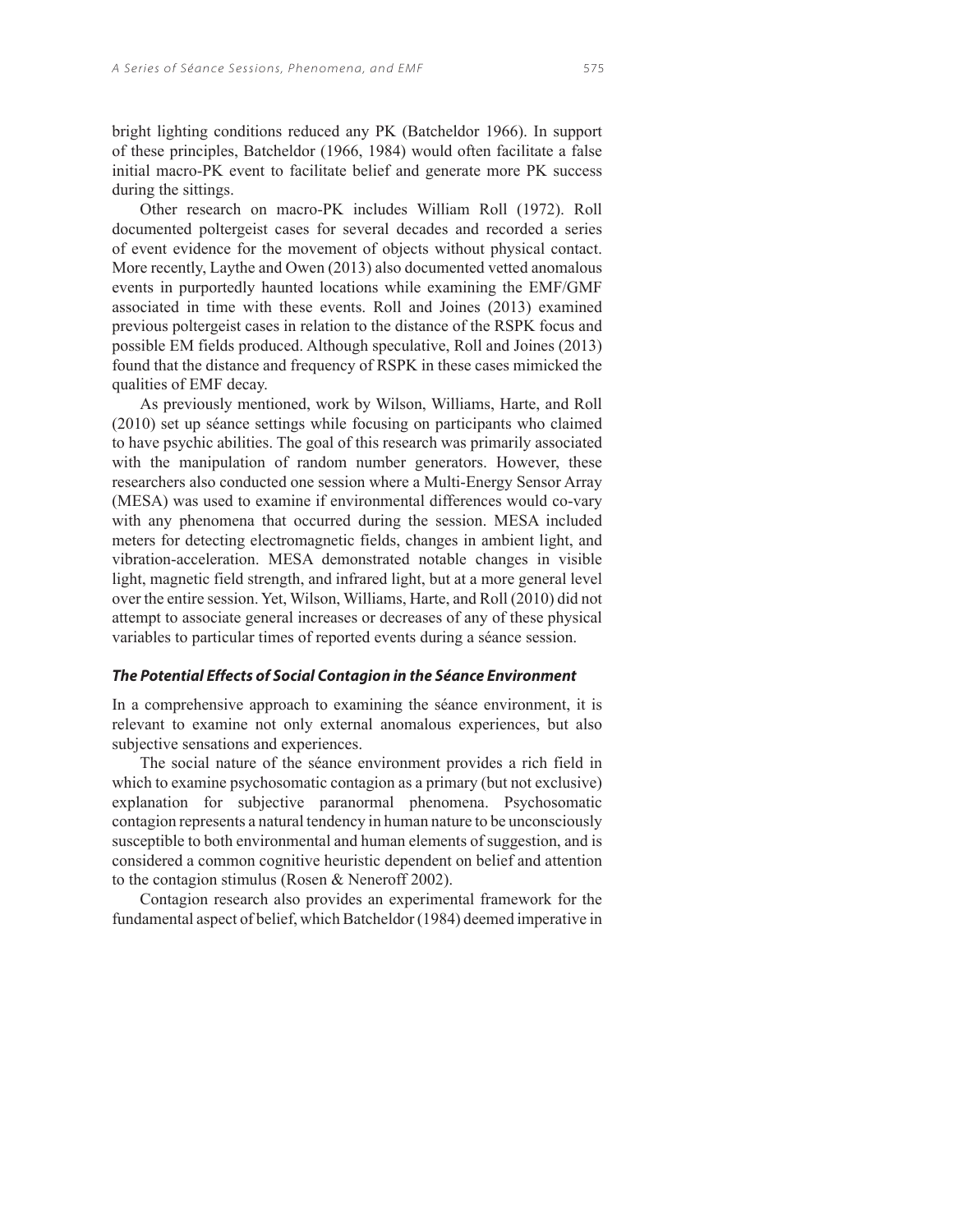the production of anomalous effects such as PK. Related to peer pressure or conformity studies (e.g., Asch 1956), contagion effects in research represent the unconscious mimicry of behaviors, emotions, or somatic experiences from one individual to another or to a group (e.g., Freedman, Birsky, & Cavoukian 1980, Gump & Kulik, 1997, Lorber, Mazzoni, & Kirsch 2007). For instance, marketing research and psychologists have demonstrated across multiple studies that emotions will unconsciously transfer from one person to another (Bruder, Dosmukhambetova, Nerb, & Manstead 2012, Howard & Gengler 2001, Levy 2001, Neumann & Strack 2000, Parkinson & Simons, 2012). Contagion can create or alter goals and produce changes in behavior (Leander & Shah 2013). In direct laboratory studies, contagion created substantial physical psychosomatic effects (Lorber, Mazzoni, & Kirsch 2007). In relation to the former, work by Lorber, Mazzoni, and Kirsch (2007) demonstrated strong psychosomatic effects from modeling a placebo toxin and inferring that participants could manifest certain side effects from its exposure. Results showed that participants who inhaled a placebo toxin displayed more symptoms than the control group and displayed physical symptoms in excess of what was suggested.

#### **Transliminality**

In the context of belief in the paranormal and haunting/PK phenomena, some literature has focused on a measure of mental functioning defined as *transliminality* (Lange, Thalbourne, Houran, & Storm 2000, Thalbourne & Delin 1994, Thalbourne & Houran 2000). Transliminality has been described as "a hypothesized tendency for psychological material to cross thresholds into or out of consciousness" (Lange, Thalbourne, Houran, & Storm 2000:591). For instance, Thalbourne and Delin (1999), while researching transliminality, found that those with belief in the paranormal were more likely to have creative personalities, mystical experiences, depression, manic episodes, and hypomania. Results showed that those high in transliminality recalled more of their dreams, engaged in more dream interpretation, were more prone to esoteric religions, and scored highly on both paranormal belief and experiences. Houran, Kumar, Thalbourne, and Lavertue (2002) found that heightened hypochondriacal and somatic tendencies, transliminality, and paranormal belief significantly predicted self-reported haunt and poltergeist activity. Other theories relate transliminality to hypnotizability and suggestibility, as well as psychosomatic manifestations and mystical experience (Kelley 2010a, 2010b, 2011, Thalbourne & Delin 1999, Thalbourne & Houran 2000). Thus, one theoretical explanation for anomalous phenomena is that individuals high in transliminality are sensitive to psychosomatic effects created by contagion.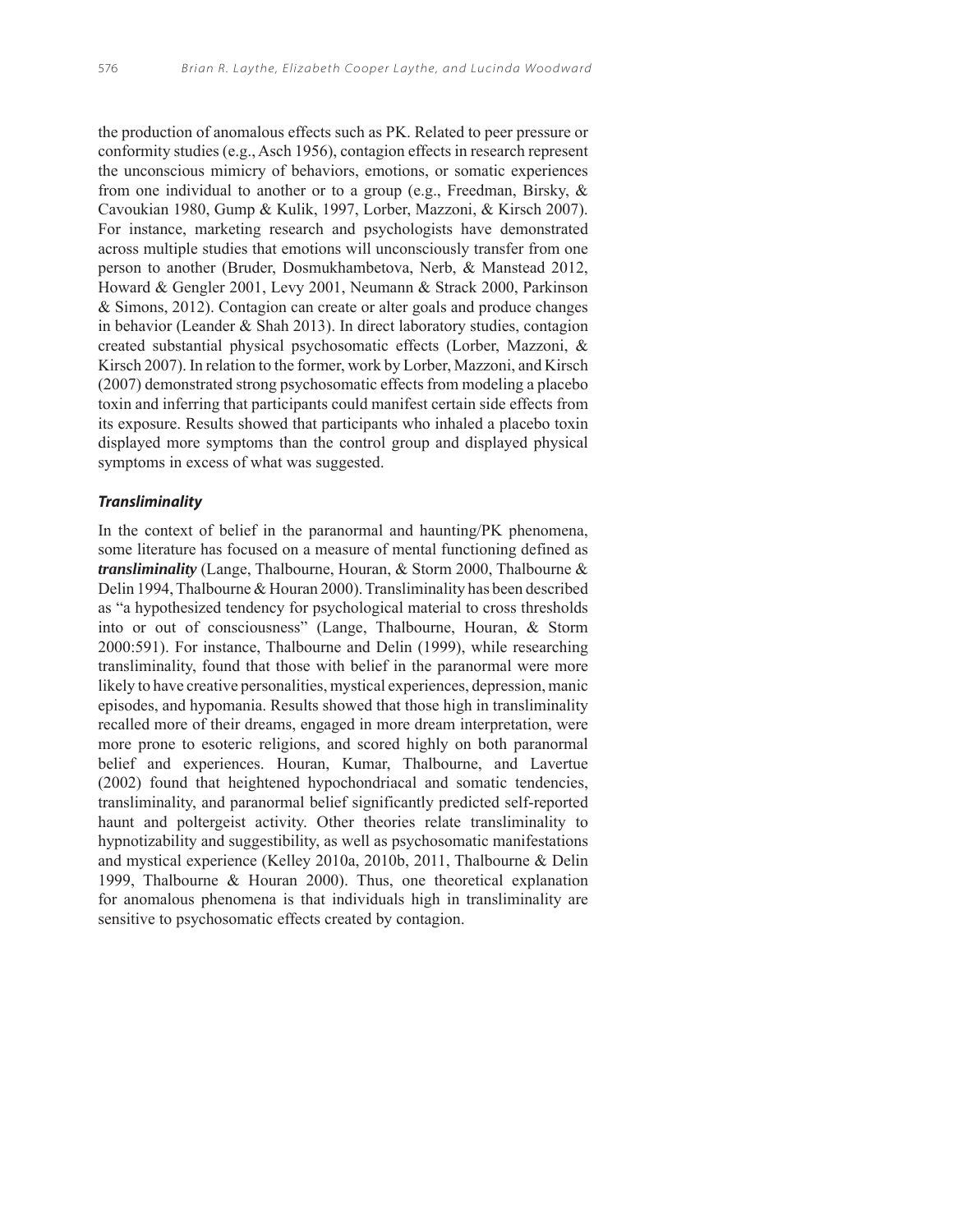Work in transliminality might also define most haunting experiences as mass psychogenic illness (MPI) (Ryan & Morrow 1992). MPI is often examined by the medical community for mass outbreaks of disease such as epilepsy (e.g., Radford & Bartholomew 2001) that have no biological explanation, or multiple cases of disease within a confined area that have no biological explanation (e.g., Powell et al. 2007). Specifically, Ryan and Morrow (1992) classified four types of MPI. Of particular interest to transliminality, MPI is thought to share features from the three other disorders (i.e. sick building syndrome, building-related illness, and neurotoxic disorders). Each of these conditions begin with a believed environmental trigger-contagion, not unlike an environmental stimulus interpreted as a haunting. Unlike the other classifications, MPI can easily spread across social groups and is triggered by high levels of stress and heightened levels of arousal (Ryan & Morrow 1992). Other research by Jawer (2005) has noted certain demographic variables common to a range of environmental sensitivities or "boundary thinness" that may account for some of the function of mass psychogenic illness.

Whereas other research has demonstrated that MPI and transliminality cannot account for all haunting or macro-PK effects (e.g., Braude 2015, Laythe & Owen 2013, Wilson, Williams, Harte, & Roll 2010), the role of contagion seems present in any séance setting as a partial explanation for subjectively experienced phenomena. Dark rooms, mixed with an expectation of supernatural occurrence, have been shown to create a bevy of sensations, feelings, and perceptions that are interpreted as paranormal (Lange, Houran, Harte, & Havens 1996, Lange & Houran 1997). The séance environment is no exception. Research by Wiseman, Greening, and Smith (2003) found that the suggestion of PK effects, while fake, facilitated belief in the events as genuine. These authors found that belief in PK was a function of higher degrees of paranormal belief. The meditations, invocations, and attempts to contact a spirit serve to create a series of environmental stimuli that facilitate a participant's belief in the paranormal. Ergo, participants become prone to contagion and psychosomatic suggestion. Similarly, other participants' reported sensations and observations provide a direct personto-person scenario for a contagion effect.

From a more macrocosmic perspective, the process of multiple séance sessions themselves can serve as a form of contagion effect similar to the cases reported of MPI (Powell et al. 2007, Radford & Bartholomew 2001) or can be alternatively considered in the context of the *experiential source hypothesis* (Hufford 1982, McClenon 1994, 2002). Essentially, these authors explain haunting (or séance) phenomena as a meaning-making process, where percipients are believed to interpret stimulus in the context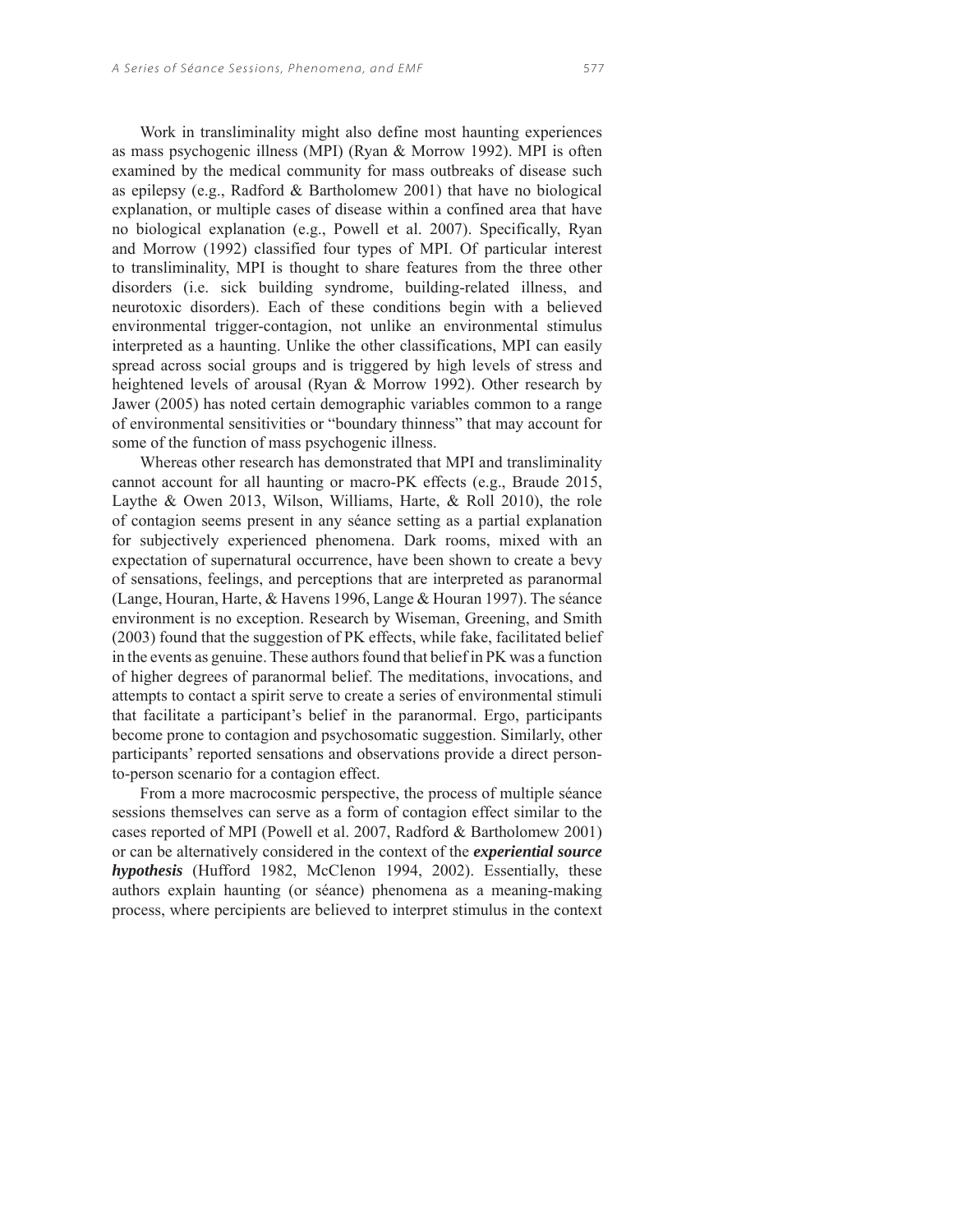of their beliefs and social context. Subjects who actively participate over several weeks expose themselves to repeated subjective experiences about ghosts and spirits that are collectively shared. These experiences, through collective interpretation, serve as the reinforcement of the "reality of ghosts."

The goal of the current study was to keep track of perceptions and feelings experienced by individual participants of the group within a séance session, as well as the immediate perceptions reported by other participants as a result of that initial report. It was hypothesized that the initial participant's report of a sensation would serve as a natural form of contagion stimulus. Thus, we expected reports of subjective phenomena to be more likely to occur in clusters as opposed to single reports. Similarly, transliminality has been previously associated with these types of subjective paranormal experiences (i.e. Thalbourne & Delin 1999, Thalbourne & Houran 2000). We expected participants high in transliminality to be more susceptible to contagion, and thus more likely to report larger numbers of subjective experiences compared with those with lower transliminality scores.

Although not the focus of the current work, we note that there is the possibility that potential distant intention phenomena (DMILS) could theoretically occur. DMILS effects could confound either MPI, general contagion, or transliminal tendency (see Schmidt 2015, for a review). We recognize this possibility, but wish to look first at more conventional (and perhaps higher order) suggestion and contagion effects that can occur from the séance environment.

#### **Anomalous Phenomena and Electromagnetic Fields**

Aside from research validating PK and other associated haunt-poltergeist phenomena, another area of research concerns the role of EMF and its relationship to said phenomena. Previous researchers have examined locations that are the source of reports of PK, anomalous lights, EVP, apparitions, and, in bulk, a wide variety of somatic perceptions. Previous work has demonstrated significantly different amounts of EMF strength and variation between reportedly haunted and non-haunted locales (Braithwaite 2004, 2006, Braithwaite, Perez-Aquino, & Townsend 2004, Braithwaite & Townsend 2005, Nichols & Roll 1998, Roll & Persinger 2001, Wiseman, Watt, Greening, Stevens, & O'Keeffe 2002, Wiseman, Watt, Stevens, Greening, & O'Keeffe 2003) with some research showing a lack of relation between EMF and phenomena (i.e. Maher 2000).

Whereas EMF variability in purportedly haunted locales has been established, EMF's relationship to PK effects has two non-quantum physics theoretical explanations. Persinger and his colleagues have conducted the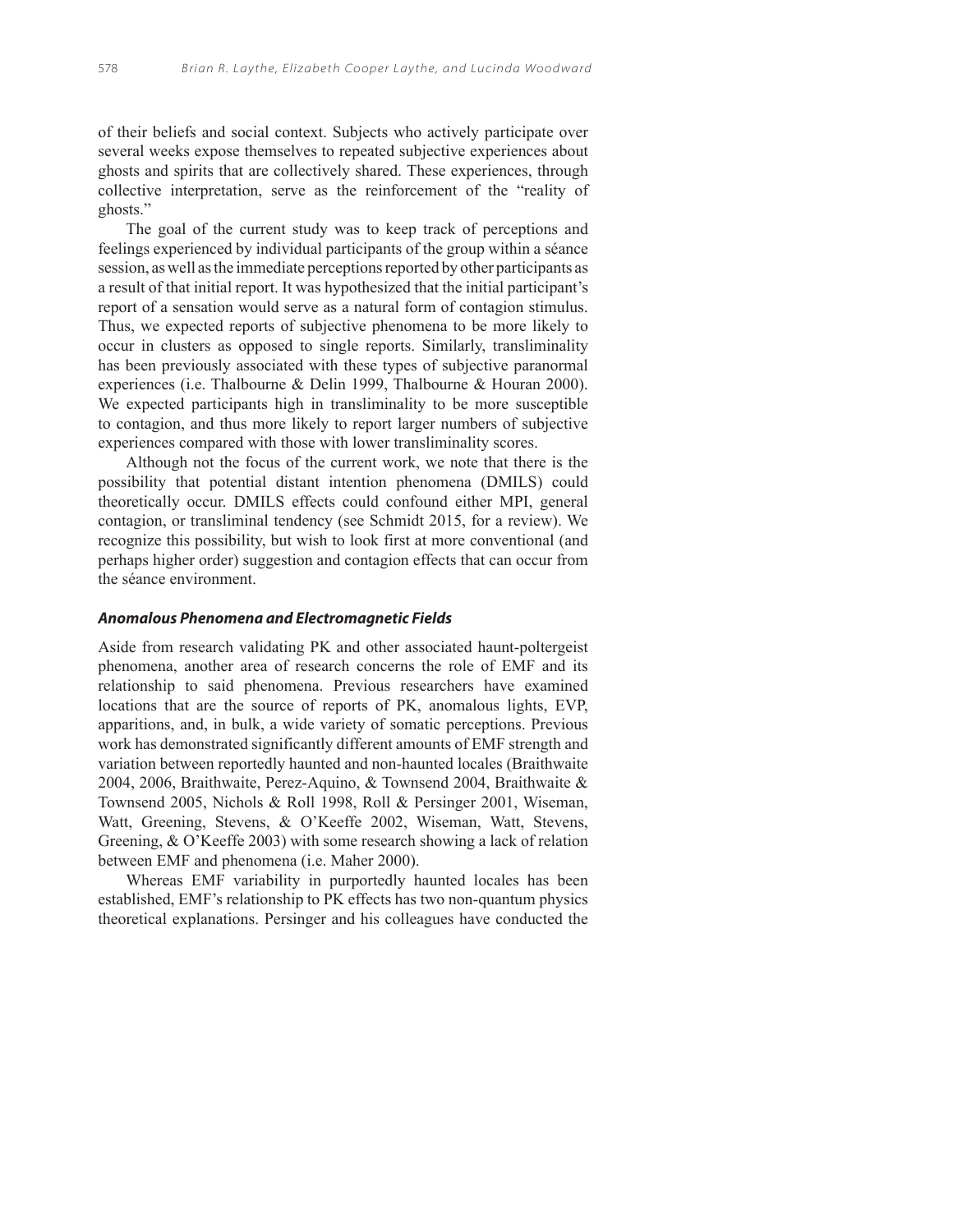more commonly known (but contested, see below) line of work. Their laboratory research demonstrated low-level magnetic fields that create perceived "anomalous phenomena" (St.-Pierre & Persinger 2006). These laboratory studies demonstrated that the projection of low-hertz magnetic fields applied to the parietal-temporal lobes creates a "sensed presence" for approximately four-fifths of subjects (Booth, Koren, & Persinger 2005). As a result of these studies, other researchers have suggested that geomagnetic fields in purportedly haunted locations create hallucinations that are misinterpreted as haunting phenomena. Persinger's work demonstrated that GMF can have hallucinatory effects on the temporal lobe that would explain the residents' reports of auditory and visual hallucinations. In one study, Persinger and Cameron (1986) collected seismic and EMF/GMF data over 15 nights in a reportedly haunted location to support the hypothesis that some haunting activity is the product of geomagnetic fields (GMF) that spur from the Earth's crust. Likewise, Gearhart and Persinger (1986) also found an association between geomagnetic increases associated with what were classified as poltergeist episodes. However, Persinger's claims with geomagnetic fields and the sensed presence are controversial. Other researchers (Granqvist et al. 2005) have critiqued this work and proposed suggestion as the actual source of these effects. Persinger and colleagues have debated the validity of the suggestion interpretation (e.g., Persinger & Koren 2005, Larsson, Larhammar, Fredrikson, & Granqvist 2005).

#### **Externally Vetted Anomalous Phenomena**

More recent research suggests an interesting association between EMF and phenomena that is external to the person, captured on audio and video (i.e. recordable), and subsequently vetted (i.e. compared for quality, alternative explanations, and compared against multiple other video sources and audio sources of the location). In terms of Belz and Fach's recently published model of Exceptional Experiences (ExE) (Belz & Fach 2015), our operationalization of external phenomena would be classified as a conditional attempt to separate both what is *ordinary phenomenon* from *anomalistic phenomenon*. Our vetting process using the EMPE (see Methods section) serves as a further classification-verification model for separating events from *internal anomalous phenomena* (e.g., subjective in terms of experience) from *external phenomena* (e.g., veridical stimulus, which is subsequently interpreted). We would theoretically add that external phenomena as defined by Belz and Fach (2015) would subsequently fall under Hufford's (1982) *experiential source hypothesis*. That is, phenomenologically veridical phenomena that are subsequently interpreted by their percipients in the context of culture and environment.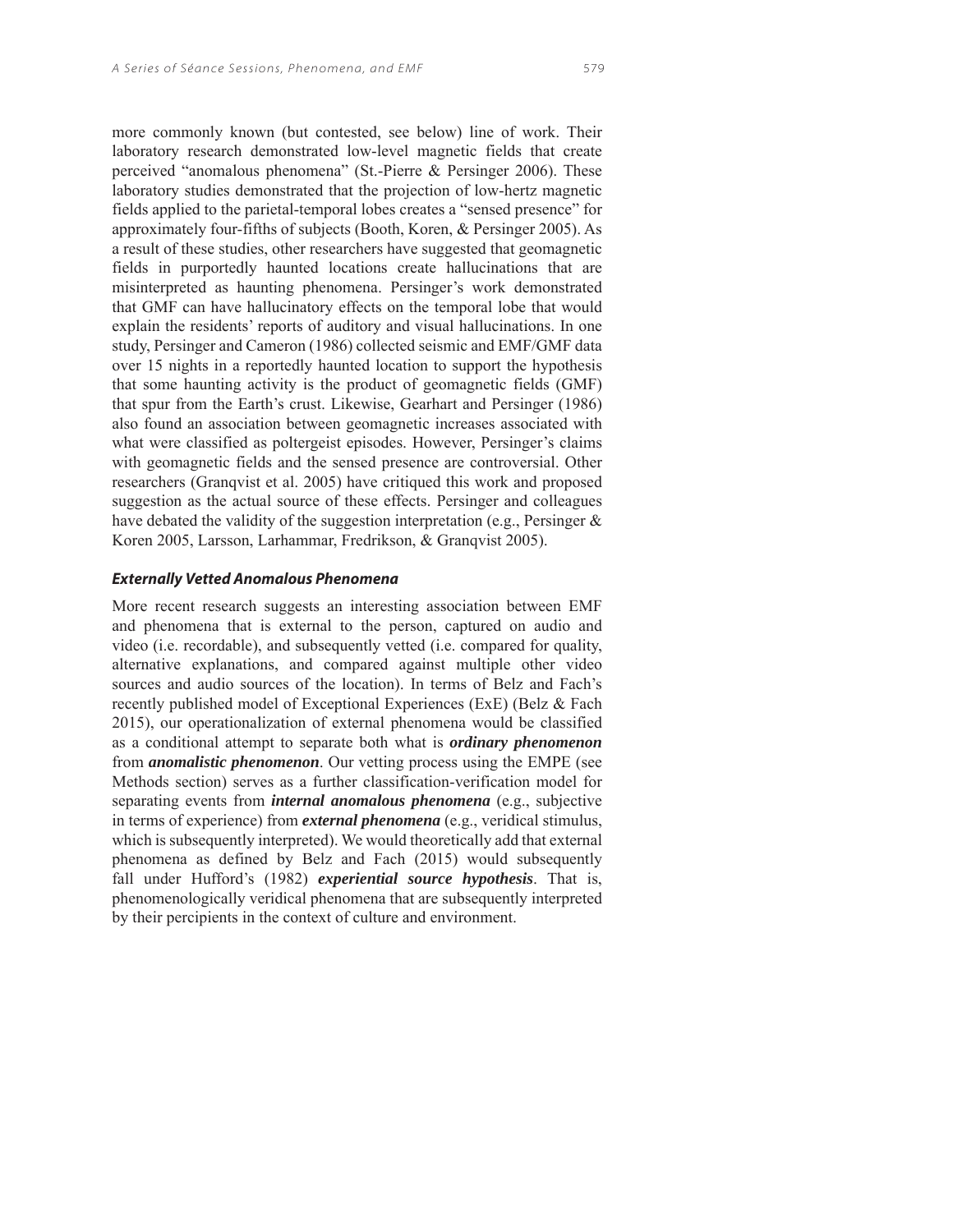Wilson, Williams, Harte, and Roll (2010) noted some physical as well as external phenomena and recorded an overall increase of mains frequency (i.e. EMF from human-made electrical sources) EM fields during their séance session. In a somewhat similar vein, Laythe and Owen (2013) demonstrated a strong and significant relationship between EMF spikes and the occurrence in time of vetted audio and video recorded phenomena at a haunted location. Related to both Wilson, Williams, Harte, and Roll (2010) and Laythe and Owen (2013), work by Roll and Joines (2013) shows that in three cases the amount of RSPK produced as a function of distance conforms to the inverse square of an exponential decay function. This relationship lends observational (but not formally tested) support to a physical energy model of RSPK. These authors also found residual magnetic field readings with some objects that had been moved with RSPK. Although sparse, these studies suggest that Gearheart and Persinger's (1986) explanation of poltergeist phenomena is certainly viable, but it fails to account for the entirety of an EMF anomalous phenomena relationship. Finally, distant relationships between GMF and success in various psychic tasks in the laboratory strongly suggest at least a distant relationship between EMF/ GMF and the psychic-anomalous phenomena process (Ryan 2015).

We propose several exploratory hypotheses regarding the nature of séance phenomena and whether the relationship between vetted anomalous phenomena and EMF might also occur in a séance environment. First, can contagion be shown with single and group reports of phenomena? We would expect that phenomena reports under the auspice of contagion would foster similar reports between participants, as opposed to differing accounts during a contagion scenario. Second, we would expect those who score high in transliminality to be subject to greater amounts of contagion, and thus greater numbers of reports. Third, as a more general question, should recordable phenomena occur, will a similar series of time-dependent EMF spikes be associated with them? Fourth, although the weak complex magnetic fields used by Persinger and colleagues may create the phenomena of a sensed presence (e.g., Booth, Koren, & Persinger 2005), there is no indication that brief time-dependent spikes should be associated with subjective perceptions of paranormal phenomena evoked during a séance. Thus, we examine if brief EMF spikes may potentially be associated in time with subjective sensations of anomalous phenomena.

## **Methods**

## **Participants**

For the current research, 11 participants (7 females, 4 males) from a small college in the midwest participated in one of two series of séance sessions.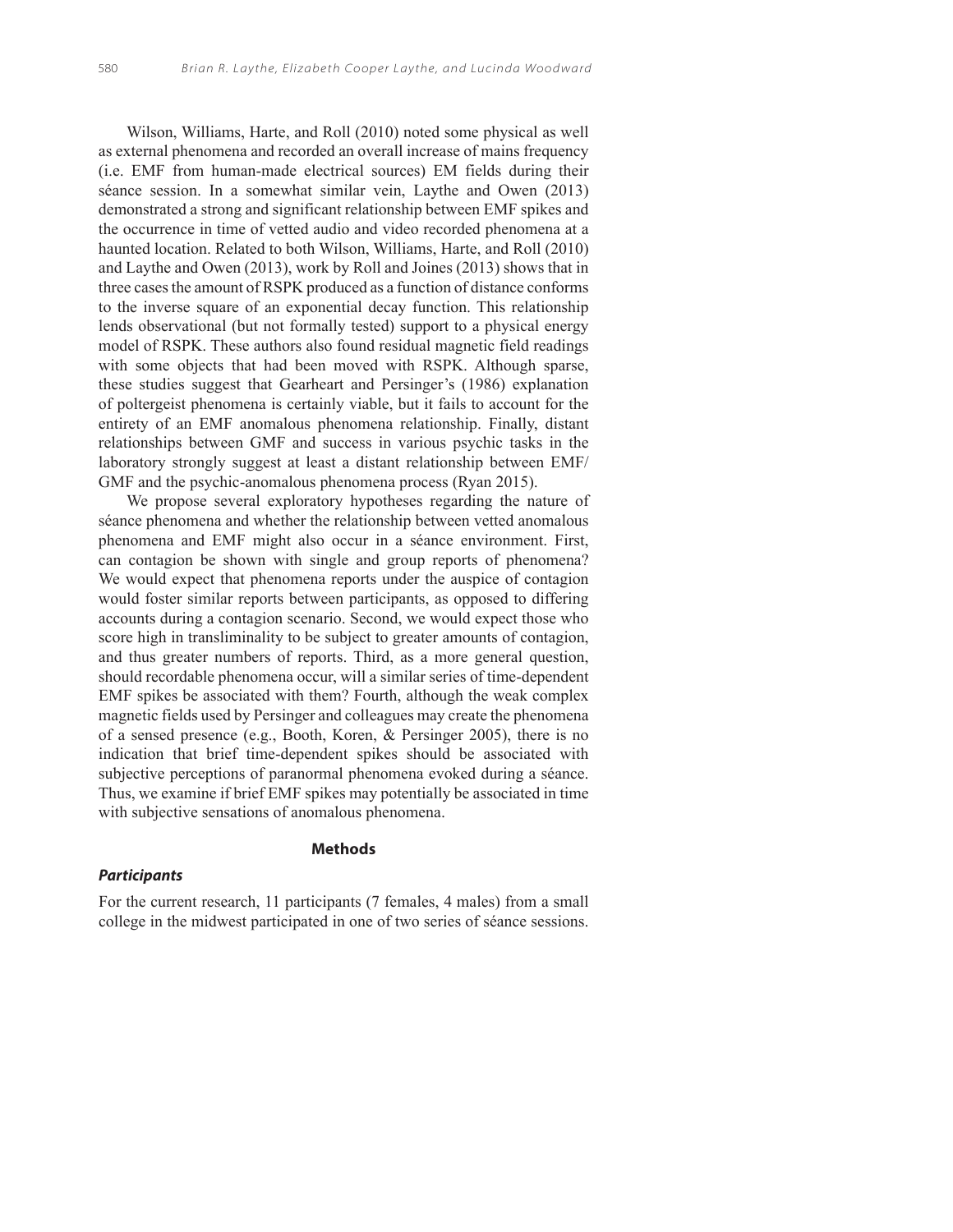Recruitment of participants was selective due to the time commitment and nature of the study, which may have seemed excessive to some students. Announcements for participation were given to students who had previously taken parapsychology classes and students active in the investigation of allegedly haunted locations. All students were informed of the goal of the study, which was to genuinely conduct a séance over a period of multiple sessions. Participants accepted these goals and appeared genuine both in their belief in the séance and their desire to elicit effects from the experience. Participants were also warned (per IRB consent and face-toface briefing) that somatic sensations or negative emotions could possibly result from these activities. Series 1 had 5 participants (3 females, 2 males) who completed 10 sessions. Mean age for the Series 1 group was 23 (range  $= 21-28$ , *SD* = 3.39). Series 2 had 6 participants (4 females, 2 males) who completed 9 sessions. Mean age for the Series 2 group was 29 (range = 19–45,  $SD = 11.15$ ). Ethnicity among the participants was predominantly Caucasian (90.9%), but participants represented a diverse group of religious beliefs (18.1% Protestant, 45% other, 8.9% Pagan, 18.1% none). The current research voluntarily recruited subjects with full knowledge of the goals and aims of the study. As such, overall paranormal belief was above the median score, as measured by Tobacyk's (2004) paranormal belief scale (i.e. average was in 60th percentile,  $M = 112.36$ ,  $SD = 18.97$ ). Series 1 contained two students with previous experience of paranormal investigations from previous work with the first author. Series 2 contained one participant who was both familiar with paganism and occult practice as well as having previous experience investigating purportedly haunted locations. Another participant was also a professed pagan, who had ceased practicing occult ritual for some time. In both series, approximately half of the students were personally familiar (and friendly) with each other outside of meeting for sessions. Finally, one participant left the study at session 6 due to a vision of an entity she professed to see. Two other participants ceased participating later in the series for reasons unexplained to the researchers.

#### **Measures**

All participants first completed a paranormal belief scale, a measure of transliminality, and an anomalous perceptions scale. Participants also completed background measures, including general demographic information such as age, sex, and socioeconomic status, etc. Standardized measures are described below.

**The Cardiff Anomalous Perceptions Scale** (CAPS: Bell, Halligan, & Ellis 2006). A 32-item self-report measure of perceptual anomalies. The scale reportedly demonstrated high content validity in a clinical population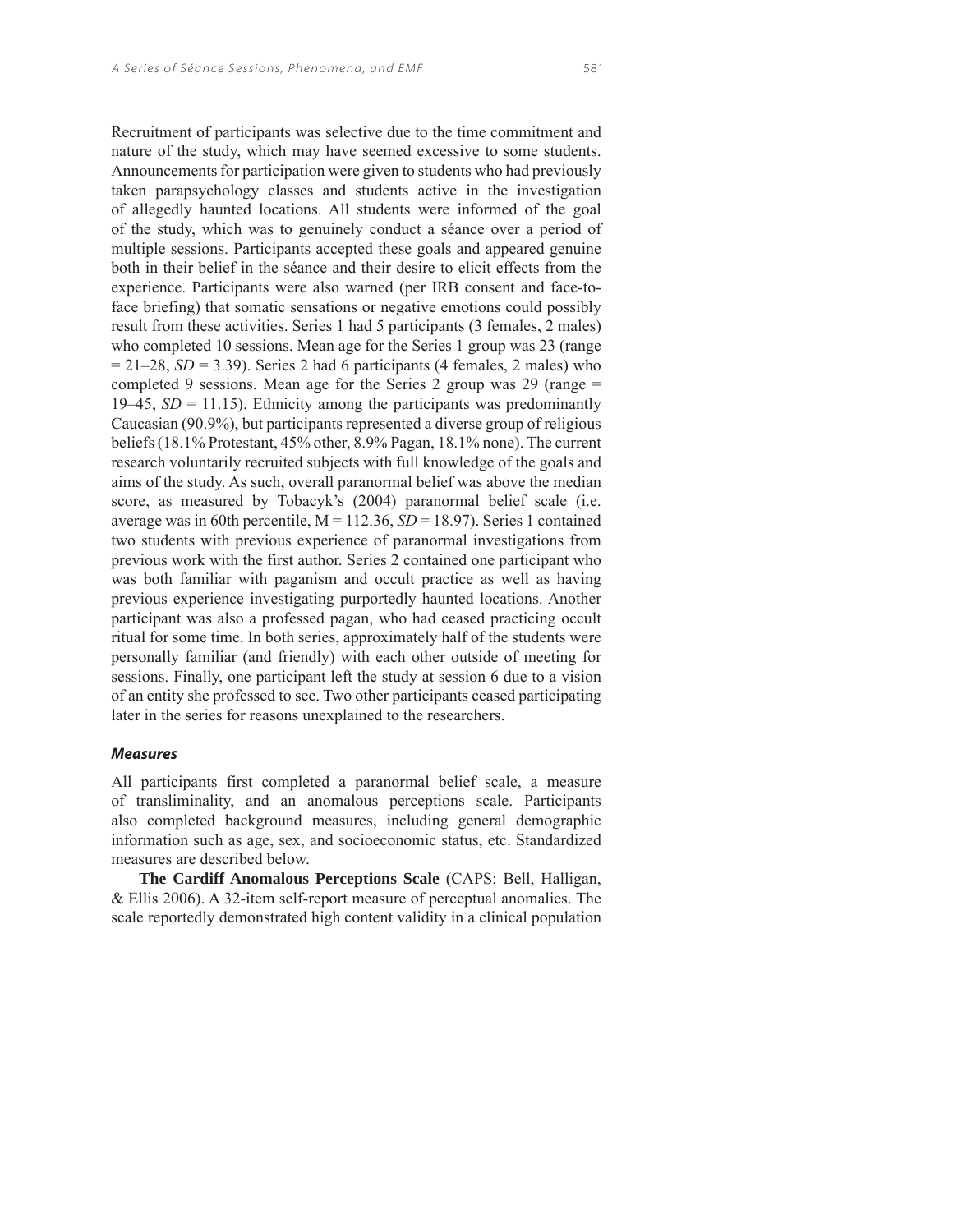and included subscales that measure distress, intrusiveness, and frequency of anomalous experience. A principal components analysis of the general population data revealed three components: "clinical psychosis" (largely Schneiderian first-rank symptoms), "temporal lobe disturbance" (largely related to temporal lobe epilepsy and related seizure-like disturbances), and "chemosensation" (largely olfactory and gustatory experiences). Sample items included "Do you ever feel that someone is touching you, but when you look no one is there?" and "Do you ever hear voices saying words or sentences when there is no one around that might account for it?" The mean score for this measure was  $8.27$  (*SD* = 4.83); reliability for this measure in the current study was .91 (KR-20).

**The Revised Paranormal Beliefs Scale** (Tobacyk 2004). A 26 item self-report inventory measured the degree of belief in each of seven dimensions of mysticism: Traditional Religious Belief, Psi, Witchcraft, Superstition, Spiritualism, Extraordinary Life Forms, and Precognition. Sample items included "The soul continues to exist though the body may die," "Some individuals are able to levitate (lift) objects through mental forces," and "Black magic really exists." Mean scores on the current measure were 112.36 ( $SD = 18.97$ ), and reliability was .99 (Cronbach's  $\alpha$ ).

**The Revised Transliminality Scale** (Lange, Thalbourne, Houran & Storm 2000). A 17-item self-report measure that defines a probabilistic hierarchy of items addressing magical ideation, mystical experience, absorption, hyperesthesia, manic experience, dream interpretation, and fantasy proneness. Sample items included "Sometimes I experience things as if they were doubly real" and "I have felt that I had received special wisdom, to be communicated to the rest of humanity." The revised scale corrects for age and gender biases and is unidimensional by a Rasch criterion. Mean scores in the current study were  $12$  (*SD* = 2.56) with a reliability of  $\alpha$  = .87 (KR-20).

### **Equipment**

The use of equipment for the proposed study closely followed the protocols of Laythe and Owen (2013). Individual equipment is described below.

**DVR Camera System.** This equipment included a four-camera DVR system that was placed within the controlled séance environment. The infrared cameras were located to record multiple angles in the room, including under the table and outside of the laboratory space, to prevent fraud, to account for random noises, and to record any possible anomalous phenomena.

**EMF Meters and Placement**. Four meters were placed in the séance environment to record magnitude changes in EM fields that might occur.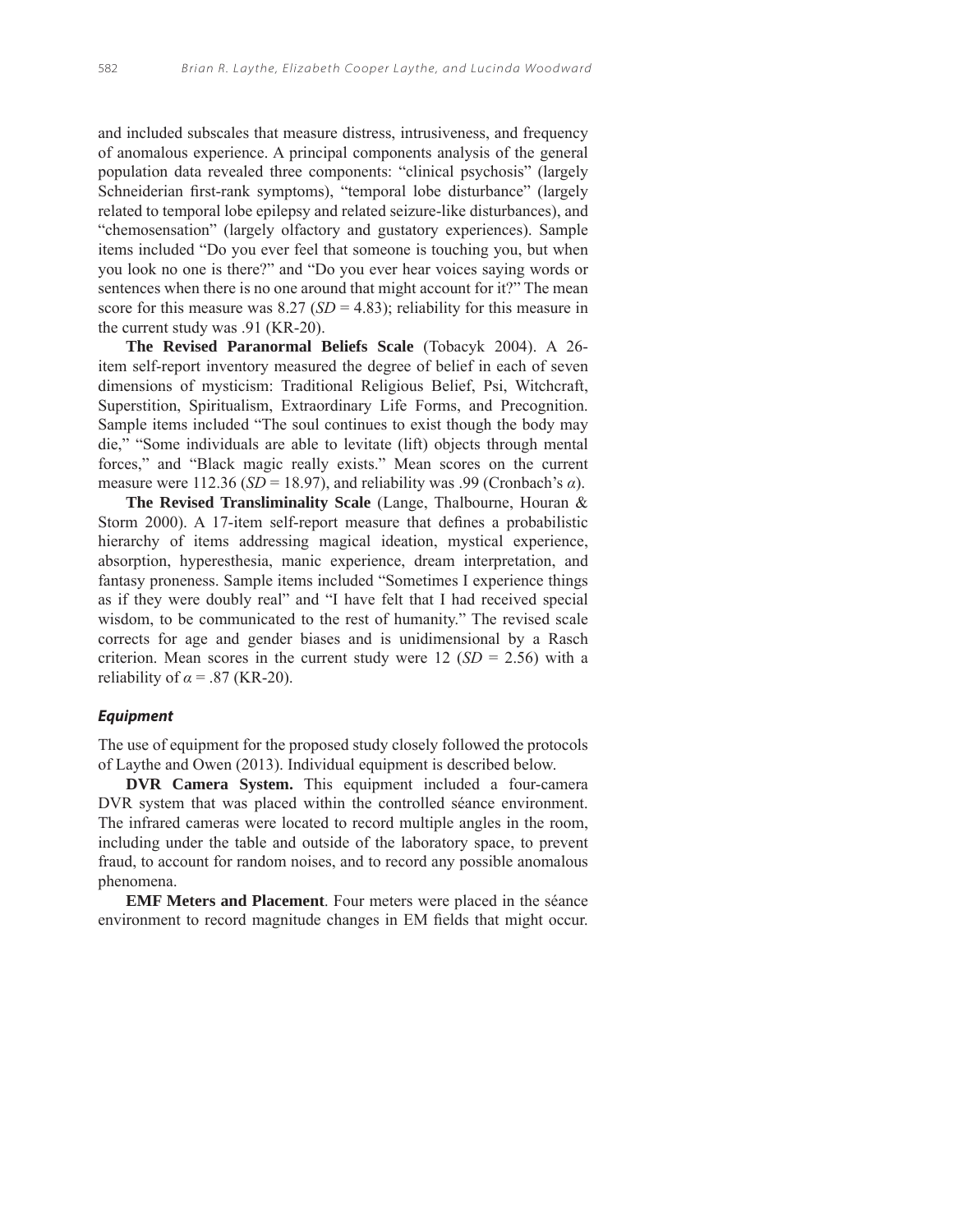Specifically, two Alpha Lab Tri-Field 100XE meters (measuring 60 Hz EMF) and two Alpha Lab Natural EM meters (measuring 0–8 Hz GMF) with output jacks were placed in pairs into two curtained walls of the séance space. Magnifying coils were placed on EMF meters making them more sensitive to 60-Hz magnitude changes. Thus, 60-Hz EMF meters measured changes in the 0–1 mG range, while GMF meters measured 0–8 Hz EMF in the 0–100 mG range. We emphasize here that EMF readings from the Tri-Field meters represent very small fluctuations due to the use of coils to magnify sensitivity. Data were logged from these meters with the use of a DATAQ data-logger and computer system at 20 samples per

meter, per second. Previous field tests of the meters demonstrated an 8-ft diameter range in detecting a  $100 \text{ mG} + \text{field}$ . Footsteps did not affect readings on the meter, and human presence also did not register when the meters were in magnetic mode. Furthermore, all recording equipment was approximately 5–7 feet away from the meters, wiring which led to the data-logging equipment was shielded, and meters were placed at least 3 feet from power sources (outlets in the walls). From both experience and the inverse power law regarding EMF magnitude, these steps inhibited direct interference from mains frequency (60 Hz) electrical EMF sources directly within the laboratory. Direct tests of the meters capacity had been previously conducted, and computers or power outlets (if unshielded or bleeding) did not register on the meters (including coiled meters) beyond 2 feet. No magnetic shielding was employed as our analysis process accounts for environmental sources of EMF/GMF.

#### **Procedure**

**Séance Content and Rationale.** One of the goals of the study was to see if a séance-like environment would create genuine macro-PK phenomena. We borrowed from Batcheldor (1966, 1984), the work of Owen & Sparrow (1976), modern occultism (e.g., Regardie 2010), and research in contagion (e.g., Lorber, Mazzoni, & Kirsch 2007) to create a hybrid approach to generating 19 macro-PK events. Our rationale was that more environmental cues (i.e. curtains and darkness) and practices (i.e. an occult summoning ritual) would facilitate the belief component emphasized in Batcheldor (1966, 1984). We recognize that Batcheldor recommended a light-hearted atmosphere, and, as such, this focus on a more traditional occult-séance environment is a deviation from previous séance studies. As Mass Psychogenic Illness is a function of location and belief in the particular somatic disease (Powell et al. 2007, Ryan & Morrow 1992), we eschewed Batcheldor's (1966, 1984) exact procedures while keeping the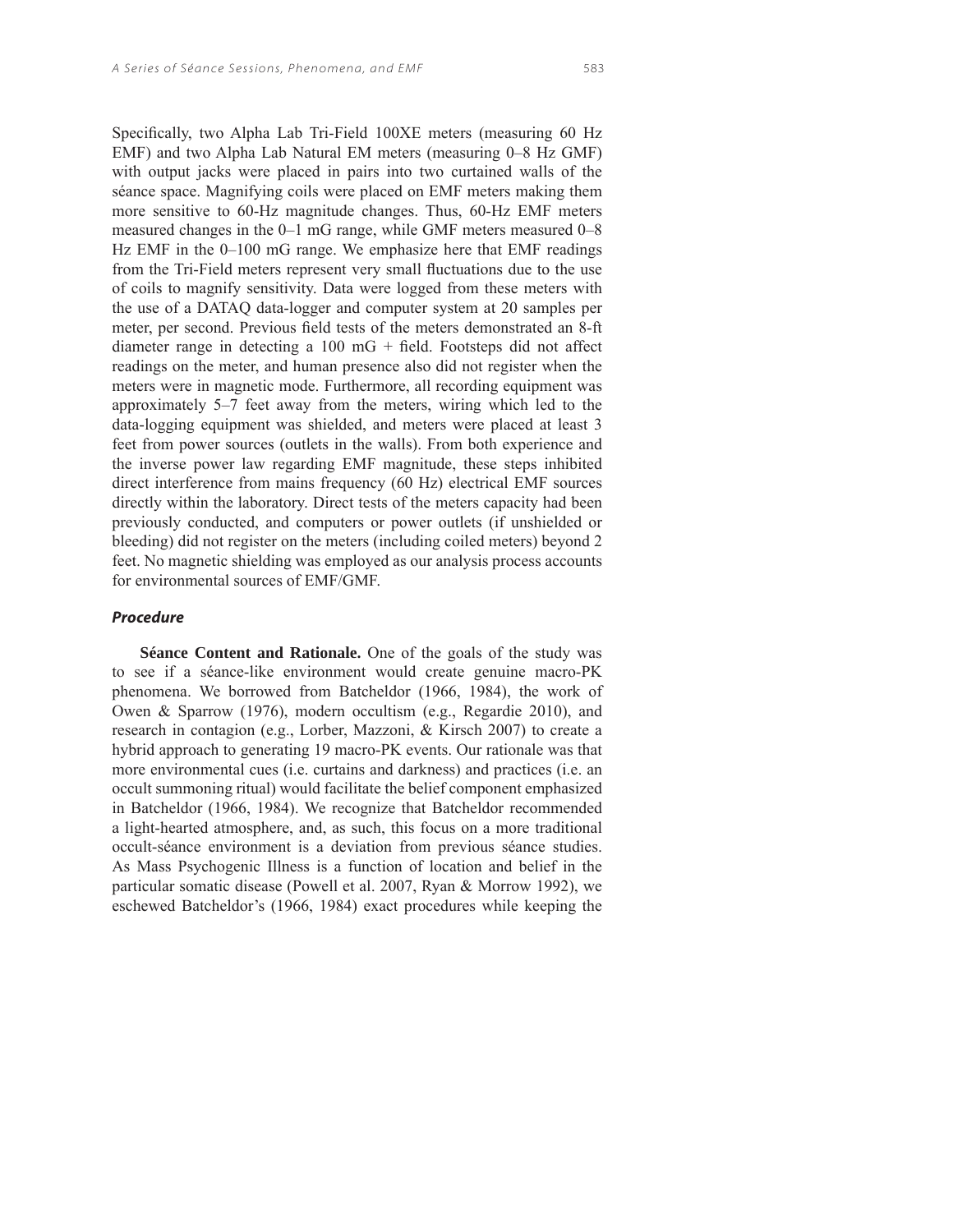spirit of Batcheldor's conditions for producing PK. Thus, by creating an environment for a séance, a ritual for a séance, darkness, and individuals who have higher paranormal belief and experience with haunted locations, we attempted to create the strongest manipulation for the contagion of not only anomalous belief but also belief in PK.

For both groups, we initially, per Bachledor (1966, 1984) and Owen and Sparrow (1976), offered a fictitious entity (complete with background and history) for participants to focus on. In both series, neither set of participants wanted to use the fictitious entity and were more enthusiastic to invite whatever spirit was available for the session. We felt that insisting on the protocol might inhibit participants' motivation (and thus effectiveness) and abandoned that component of the procedure after the first session of both séance series.

Conducted at the university at 6 p.m. during the fall, and then during winter and early spring, the experiment had a designated, specific laboratory room. The times were expedient for both participants and researchers. The room was shrouded in heavy black curtains. Placement of cameras was situated to minimize their physical appearance, and thus minimize reminders of being recorded. A standard  $2' \times 2'$  4-legged card table (weighing  $\sim 8$ pounds) was covered with a tablecloth, and one electric candle was placed at the center of the table. All lights were extinguished in the room, producing near pitch-dark conditions except for the very minimal light of said candle. Our hope was to minimize witness inhibition (Batcheldor 1984) by keeping the room dark. Cameras were able to record all activity using infrared mode.

In order to facilitate the most genuine experience possible, materials from existing western esoteric occult systems were integrated into the séance procedure in the form of an opening meditation involving the middle pillar. This is a common western esoteric technique taken originally from the *Golden Dawn* (Regardie 1996, 2010). Participants' rituals for this study involved invoking the visualization of a circle of blue light around the séance table, and visualization of a barred door with the symbol of the moon. While repeating ritual phrases, participants subsequently visualized the door opening and the invitation of a spirit or spirits to enter through. In closing the session, the opening ritual was reversed, while telling participants that this procedure would remove any spiritual influence directly from them.<sup>1</sup> As meditative breathing was used in both rituals, controlled breathing was also used to alleviate any psychosomatic effects created by the session. All participants were checked after each session for their wellness and emotional health. No lasting effects beyond psychosomatic effects within the sessions themselves were reported to the researchers.

**Session Procedure**. All sessions (10 in the first series, 9 in the second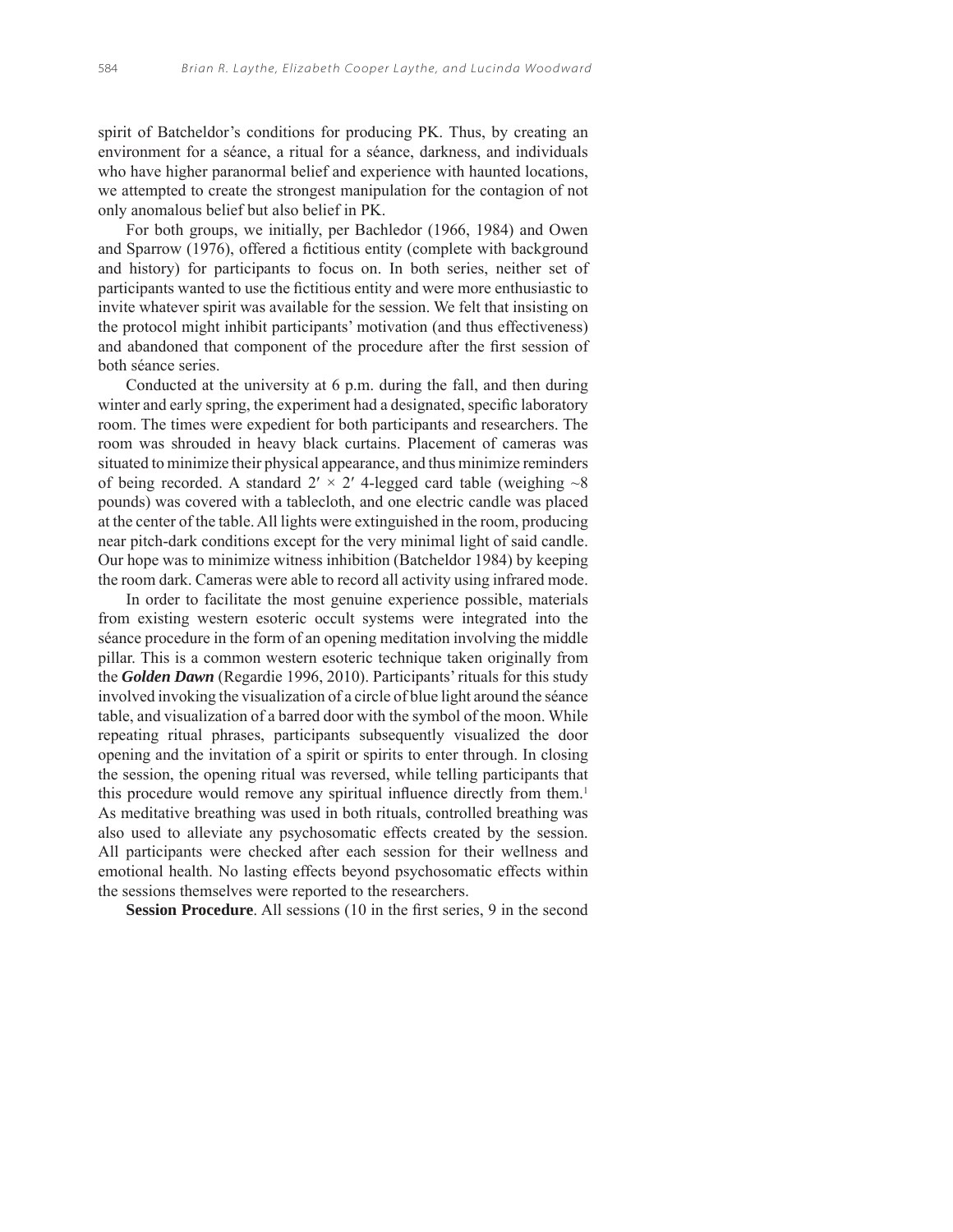series) were recorded using digital media. One audio recorder was used as additional documentation. Before any session began, the researchers checked all equipment and logged a common time stamp from the DVR display to compare reported events against EMF readings as well as camera footage.

The team of participants were then allowed into the séance setting and directed to sit at a small lightweight table surrounded by black curtains. Researchers were posted in a separate room outside these curtains. All participants were clearly reminded at each session to verbally speak any sensation or event that they felt or witnessed as it happened. Participants were then verbally cued by the researchers to begin their five-minute opening meditation, which was guided by the investigator reading each step to the participants. After the opening meditation was completed, the séance session commenced, which varied between 25 and 50 minutes. Variation in session length occurred because participant investment in the session was critical to the experiment. In some cases, despite multiple efforts, participants could not get any feelings or signs of "activity," and would ask the research assistants to cease the session. During each séance session, two researchers time-logged any type of event vocalized by participants and monitored the laboratory for odd occurrences captured on video camera (including underneath the table for signs of trickery). Time stamps were written manually by one of the two researchers posted via the DVR-provided time. As a potential lag in accuracy could occur due to writing times by hand, our analysis incorporates the second before the event was spoken (and accounts for the added probability due to the additional period of time). Participants during this period were encouraged to facilitate interaction with a summoned "spirit" (of varying nature), by engaging in attempts of knocking or rapping response in the room, levitation or movement of the table or candle (with hands fully visible on table or in laps), or general requests for a sign of presence.2

**Distributional and Time Dependent Binomial Coding of EMF/ GMF**. Although we have previously used this method for analysis in Laythe and Owen (2013), binomial probability modeling is not often applied in the social sciences, and certainly less so to physical variables such as EMF. Thus, we wish to spend a brief amount of space clarifying the nature of this type of mathematical modeling so that the reader can see the appropriateness of its use. We have also provided an Appendix to this work for those who prefer a more detailed explanation of the modeling process (see Appendix B).

For any analysis of this type, there are actually two layers of data aggregation. The first is the collection of the raw EMF/GMF data across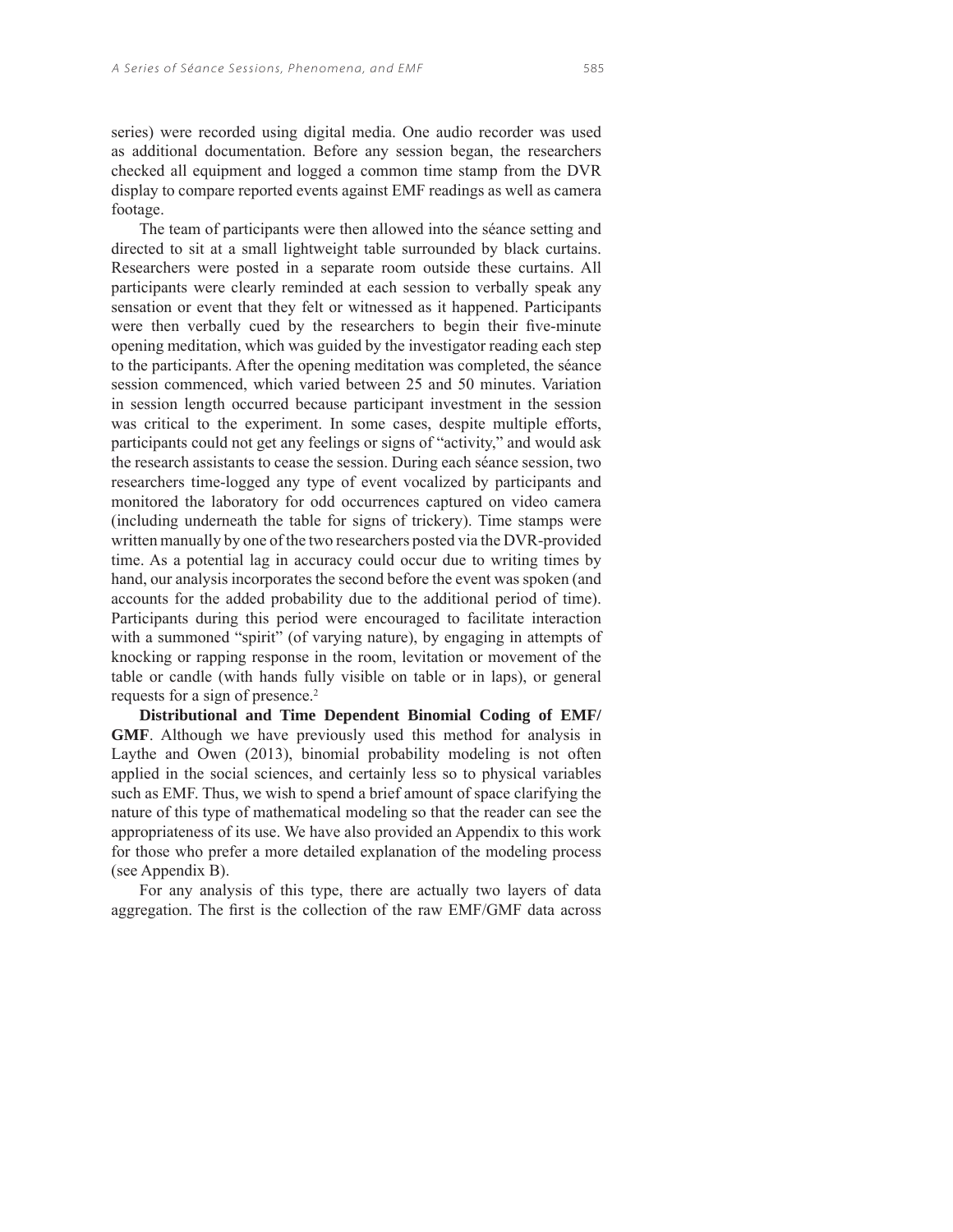séance sessions and the creation of their distribution(s). The second (and safely analyzable layer) is built off of the means and standard deviations from the raw data itself. For the current study, EMF/GMF data was collected as raw volt input (see Laythe and Owen [2013] for reasons why millivolt to milligauss conversion is not viable). EMF generally forms a normal distribution when magnitude scores are collected over time (Braithwaite 2004, 2006; see Appendix B). We operationally defined a spike as the presence of three  $2 SD \pm EMF/GMF$  readings present out of 20 readings sampled within one second. From this operational definition of a "spike," data are binomially coded as either a miss (any series of scores within one second that fail to achieve fewer than three 2 *SD* magnitude readings) or a success (any series of 20 scores within one second that do contain more than three 2 *SD* magnitude readings). We emphasize that coding in this manner makes the analysis inherently time-dependent (i.e. a hit or miss contained within a set period of time).

One benefit from using this approach is that concern over EMF contamination is mathematically accounted for. Potentially contaminating EMF/GMF sources all become absorbed into the raw EMF/GMF distribution. Extraneous EMF/GMF *will expand or contract the overall standard deviation*, given sufficient variability. In turn, the magnitude required for a reading to be deemed a "spike" adjusts accordingly. Likewise, more potential contamination will adjust the probabilistic odds of the amount of operationally defined binomial "spikes" needed to obtain a significant finding. As such, the current study did not employ magnetic shielding to guarantee a lack of EMF/GMF contamination from outside of the laboratory. Potential contamination from outside the laboratory is captured in the distributions of the data, and thus adjusts the probability of a success according to the degree of hypothetical EMF/GMF contamination. This process is also more applicable to field environments, where it is often not practical to erect electromagnetic shielding. Due to this two-step process of binomial modeling, very small perturbations in EMF/GMF (as is the case here) or potentially large perturbations can be realistically modeled out of the actual EMF/GMF field data from any location. Any changes in the environment of EMF/GMF, for practically any setting, will be accounted for because the binomial trial's success is ultimately determined by the variance within the distribution.

Another benefit from a binomial approach is that independence of observed data is not necessary. Binomial coding in this manner allows the researcher to obtain the probability of complex events that may be dependent on each other. This is a regular use of binomial modeling, and literal textbook examples can easily be found in graduate or undergraduate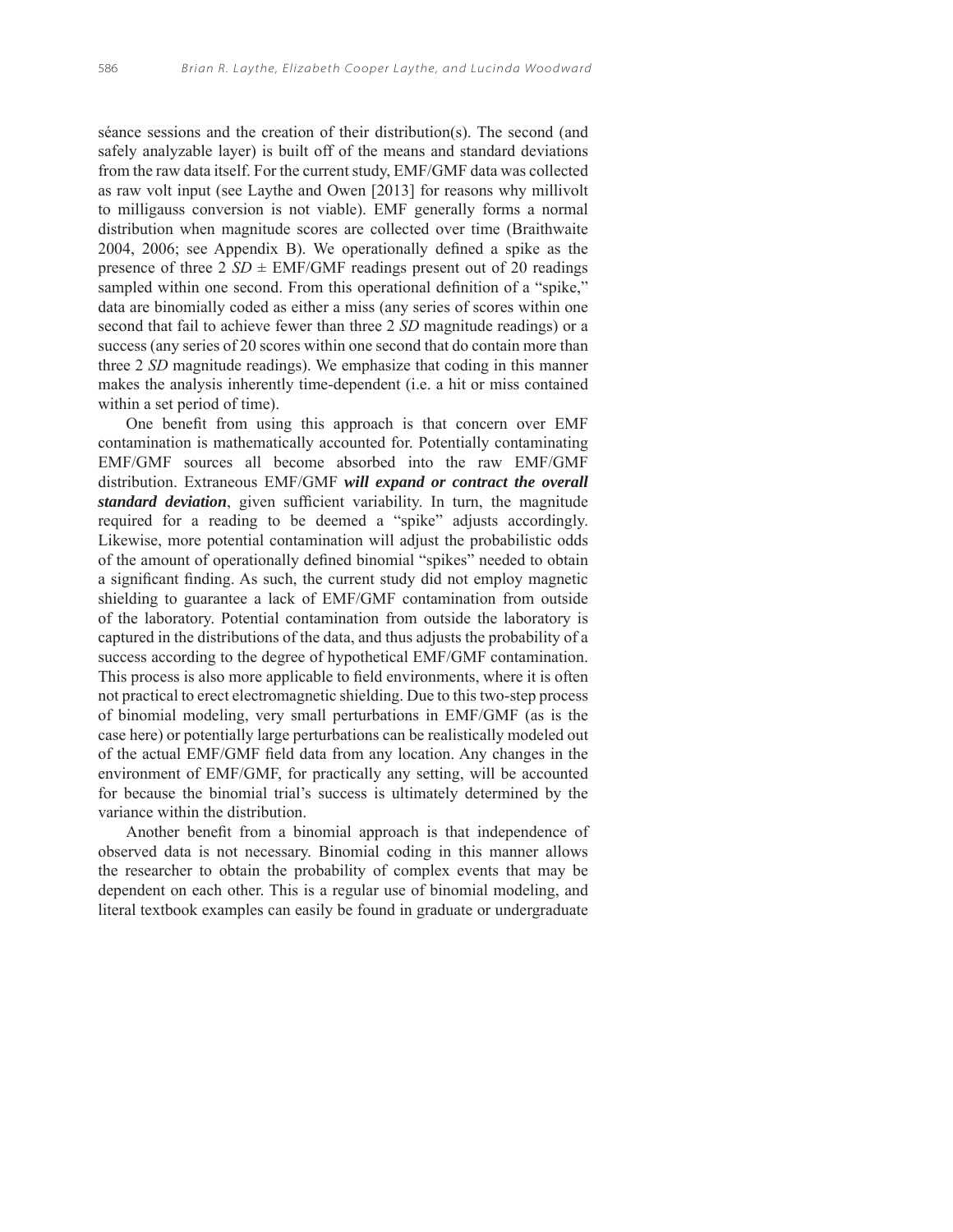textbooks. One example (see Rice 1995) involves the probability of seeing a car pass by a window, which is not by any means a truly random or independent variable. As one reviewer of this manuscript and Maher (2015, 2016) have thoughtfully pointed out, EMF/GMF readings are similar to the car example, as readings of magnitude can be dependent on each other, and EMF/GMF can be affected by many environmental variables. We do not contest this statement, but note that previous work has applied *t*-tests and other inferential statistics where the independence of observation is assumed in the EMF/GMF data.

Luckily, binomial analysis relies on the *n* number of selected samples (in this case, defined as one-second intervals) collected from the dataset, which are assumed to be independently/randomly selected. Our current study meets this criterion, as we realistically have no knowledge of when participants will verbally report an observation. Their participation serves as a "random" selection from which we can gather our overall series of trials to test against the dataset-driven probabilities.

Most importantly, once EMF/GMF data are operationally defined as binomial trials in the above way, the analysis becomes a test of association between the expected number of random EMF/GMF successes for *n* number of trials selected by participant observation. Thus, a significant binomial test indicates a significantly greater or lesser amount of EMF/ GMF occurring *at the same time* as the time-dependent phenomena being studied (for the current work, participant verbal reports). Our assumption of EMF behavior, regardless of its source, is that it should be completely unassociated or influenced by participants, their actions, or their intuition. Thus, the null hypothesis for this test is the presence of EMF/GMF at distribution-determined chance levels for any *n* selected binomial trials. The alternative is an association between participant and EMF/GMF, which by common physics should not occur.

Our data, while generally demonstrating a normal curve, showed substantially greater than 5% readings at either tail. Binomial trials based on normal distribution probabilities proved to be an inaccurate estimation of how many spikes we could expect when analyzing the data for this particular study. Furthermore, when associating a spike, as described above, with a report from a participant, we had to account for two meters, each for EMF/GMF, and allow for a two-second window for each report. This two-second window represented the second of the logged report, and the second before to account for time lag in reporting and writing the event. We emphasize to the reader that this allows for a potential binomial "success" (i.e. a spike second) to occur in either of two meters (EMF/GMF) in either of two seconds (the second of the event, or the second before). The "normal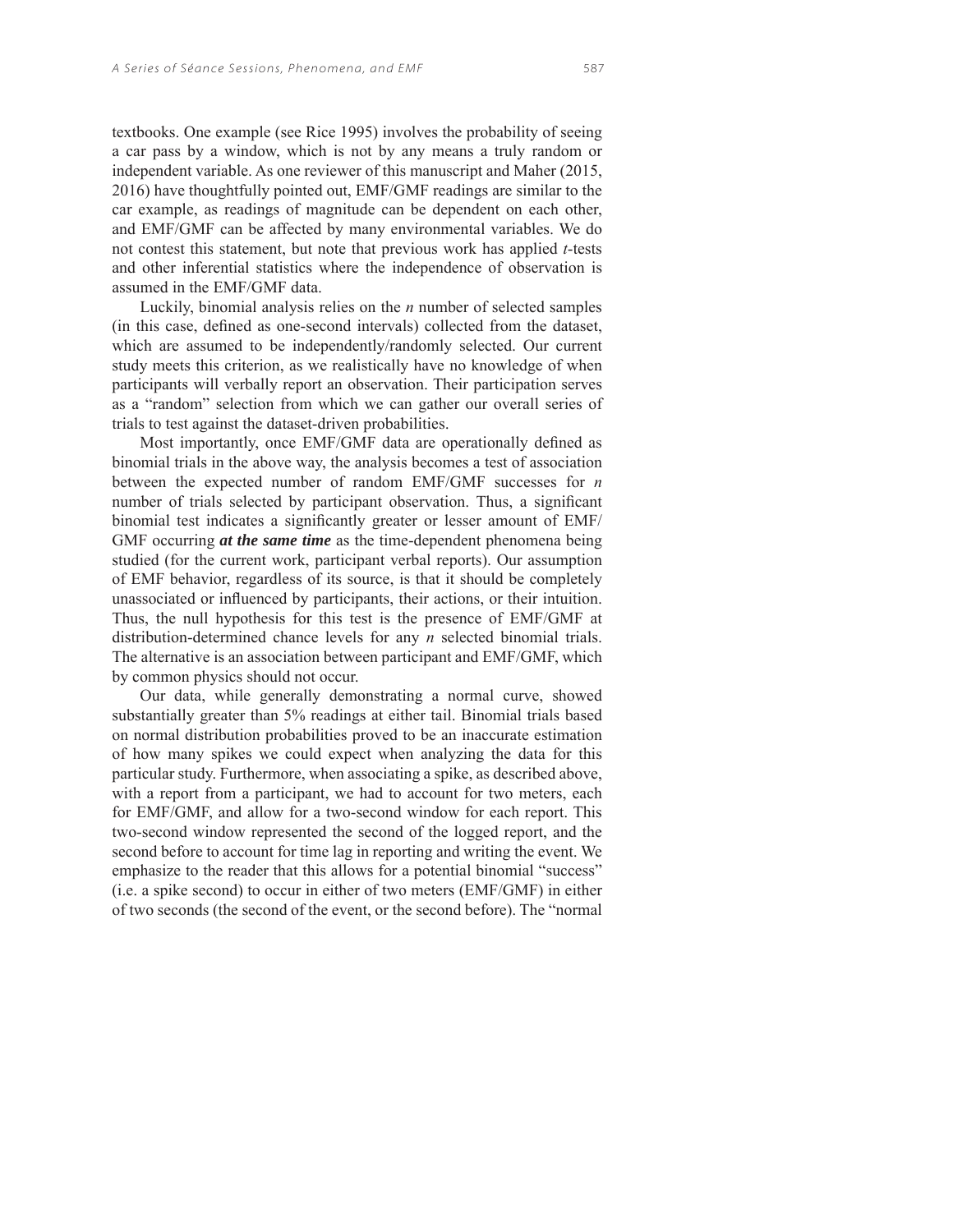distribution model" for binomial trials depends on extreme scores in the dataset being less than 5%. As a result, we directly aggregated binomial successes and failure across all sessions within both series to obtain an accurate random probability of a success-spike. Thus, within each series, the sum of successes divided by the total amount of seconds in all of the sessions served as an expected random probability for obtaining a spike at any given second during a session (see Appendix B, for mathematical verification of this process). We describe exact coding and the resulting actual random probabilities for EMF/GMF in the Results section.

**Classifying Objective Anomalous Events.** In terms of evaluation, potentially anomalous events were rated with the Evaluative Model for Paranormal Evidence (EMPE) as described in Laythe and Owen (2013). The EMPE system is used only with events that have been captured by audio or video means and does not involve the evaluation of somatic or internal phenomena. Each rating from 1 to 3 represents an estimate of the likelihood of an anomalous event. Ratings are generally assigned as Class 1, likely to be environmental due to audio, video, or simple physical environmental factors that can explain the event; Class 2, possibly environmental, but also possibly anomalous, which represents an event that goes above Class 1 explanations, but has some unverifiable environmental factors that could account for the event; and Class 3, more likely to be anomalous, an event that cannot be clarified or explained by either participants or the environment using all available video–audio sources. The principal of the EMPE is guided by the Popperian (e.g., Popper 1934) philosophy of science. Essentially, a phenomenon can never be accounted as paranormal, but only more likely to be so as alternate explanations are ruled out.

As an example of the application of the EMPE, "table levitation" would be rated Class 3 only if the table itself were levitating without anyone touching the table (as verified by the cameras above and underneath the table). A Class 2 example would involve the table lifting, with only one participant touching the table, thus leaving the possibility of a very clever hoax or ideomotor action. A Class 1 scenario would represent the table "levitating" while all participants touched it from underneath the table. We recognize that in some situations, an anomalous event can be both objective and subjective. However, the classification of objective versus subjective maintains a strict boundary of recordable evidence, which can then be compared against additional video or the event space itself can be inspected, versus subjective events, which have no external supporting video or audio evidence to substantiate the internal claim.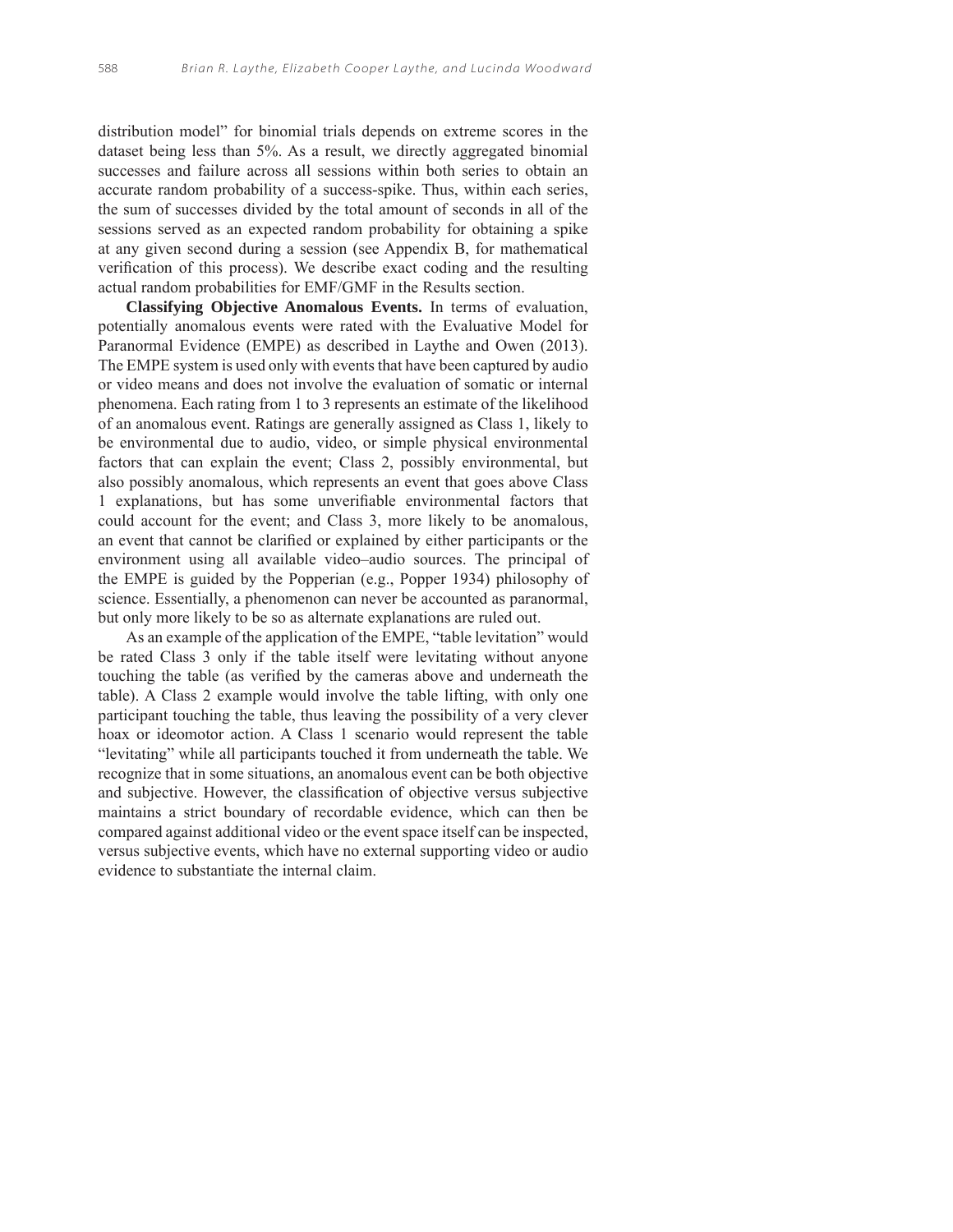## **Coding Reported Events**

Events were classified into one of two categories: objective events (operationalized as an event captured by camera, not obviously created by participants, and of a potentially anomalous origin) and subjective events (operationalized as a report of a feeling, mood, or perception, which had no supporting external evidence). In other words, an objective event mandated camera or audio evidence that demonstrated no obvious means of tampering or human interference. Events where external phenomena were perceived by participants but were not verified by camera remained classified as a subjective event (e.g., participants' hands were on the table, felt the table lift, but the cameras recorded no movement). All events (objective or subjective) were logged by the researchers using a common time stamp when participants verbally reported any event or sensation.

In order to examine subjective events from a contagion perspective, we parsed events as single (i.e. only one participant reported it) or multiple (i.e. more than one person reported it within a 30-second time frame). All events were coded in a way that ensured only one category was selected for any particular event. We describe each category below.

**Single Event**: These events represented one occurrence of a verbal report of a physical sensation (e.g., hot, cold, prickles, being touched) by any participant. Single Events also included a single report of a participant perceiving some type of phenomenon outside themselves. Examples included touch (e.g., I felt the table move), vision (e.g., I saw a candle or curtain move), or auditory (e.g., I heard a noise, bump, or groan) reports during a particular séance session.

**Multiple Event (Contagion):** These events represented any series of single events that were reported within 30 seconds of a previous person reporting a subjective event. A multiple event was also coded when multiple people reported sensations, perceived movement, or some perceived events outside of themselves (e.g., a shadow, knock, or light anomaly) at approximately the same time. For contagion analysis, we separately coded this variable in terms of whether subsequent reports were similar in nature (e.g., both participants reported prickles) or different in nature (e.g., one participant reported prickles, but the second reported being hot).

## **Results**

We first note to the reader that all external events reported in the analysis failed to meet EMPE criteria that could possibly allow a classification of an event as Class 3: *likely to be anomalous*. In other words, throughout sessions, there was never an occurrence of phenomena on video camera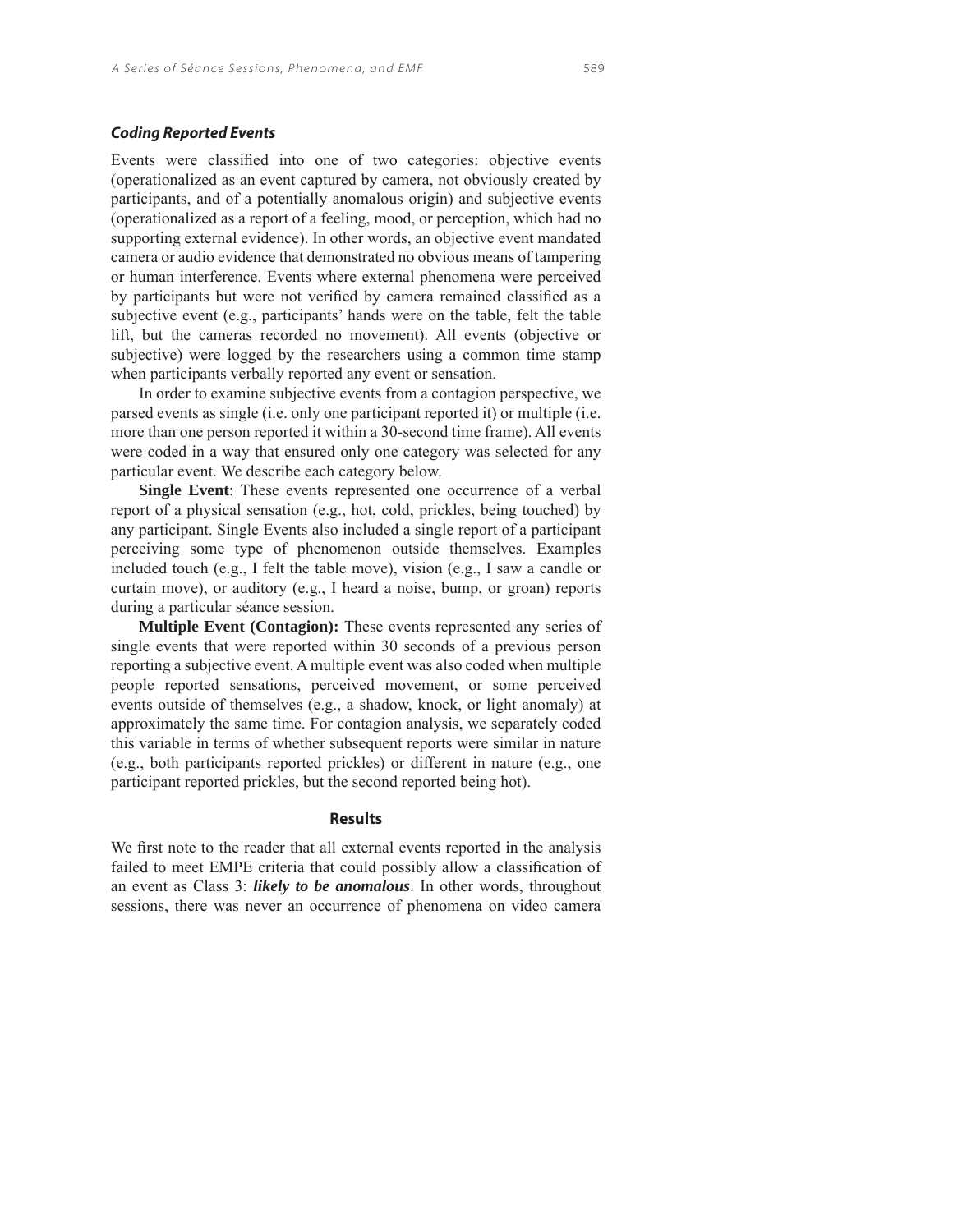that could not be attributed, at least in part or majority, to the environment or participants. Likewise, no apparitions or light anomalies appeared on camera. No potential PK events were noted in either series and the current study failed to reproduce the previously reported effects of levitation of any object in the laboratory space.

This is not to say that a variety of subjective events were not reported. Indeed, almost every participant reported a variety of movements of the table. Participants reported multiple occurrences of slight vibrations and movement as well as the table being lighter or heavier as they tried to lift it with one finger, or the table tipping or moving in one direction. Participants reported multiple events of the candle placed in the middle of the table moving. However, in all of these cases, either participant ideomotor action could not reliably be ruled out, or movement was not notable enough to be captured on video camera.

In terms of subjective sensations, participants reported a variety of somatic sensations from mild (e.g., feeling watched, touched, or poked) to severe (e.g., nausea, vertigo, exhaustion, and fear). Similarly, many participants reported both visual and auditory reports of phenomena (e.g., growls, shadows, movement around the curtains, knocks, and light anomalies). We note again that none of these visual and auditory events, beyond a few unexplained flashes of light, and numerous orbs (i.e. dust particles) were captured in any way on camera. Some knocks and thumps were reported and captured on audio and video, but with no consistency (i.e. were not repeated in response to questions enough times to be statistically analyzed), nor were we able to reliably determine their source of origin as anomalous.

As participants through both series reported an abundance of subjective occurrences, a narrative style for describing them all in detail would be too lengthy for the current work. Instead, we provide a summary of sensations and experiences of the participants in Table 1. Please note that counts are higher as all events were counted as single events (i.e. collapsing contagion counts and treating all reports as single events). As can be seen in Table 1, the most frequent events reported included various types of uncomfortable feelings (18%) followed by subjective reports of the table moving (13%), and chills or hot/cold flashes (11% each).

# **Description and Analysis of Events and Percentage of EMF and GMF Spikes by Session**

The raw count of single and multiple reports are presented in Table 1. However, because session times varied within series, we adjusted the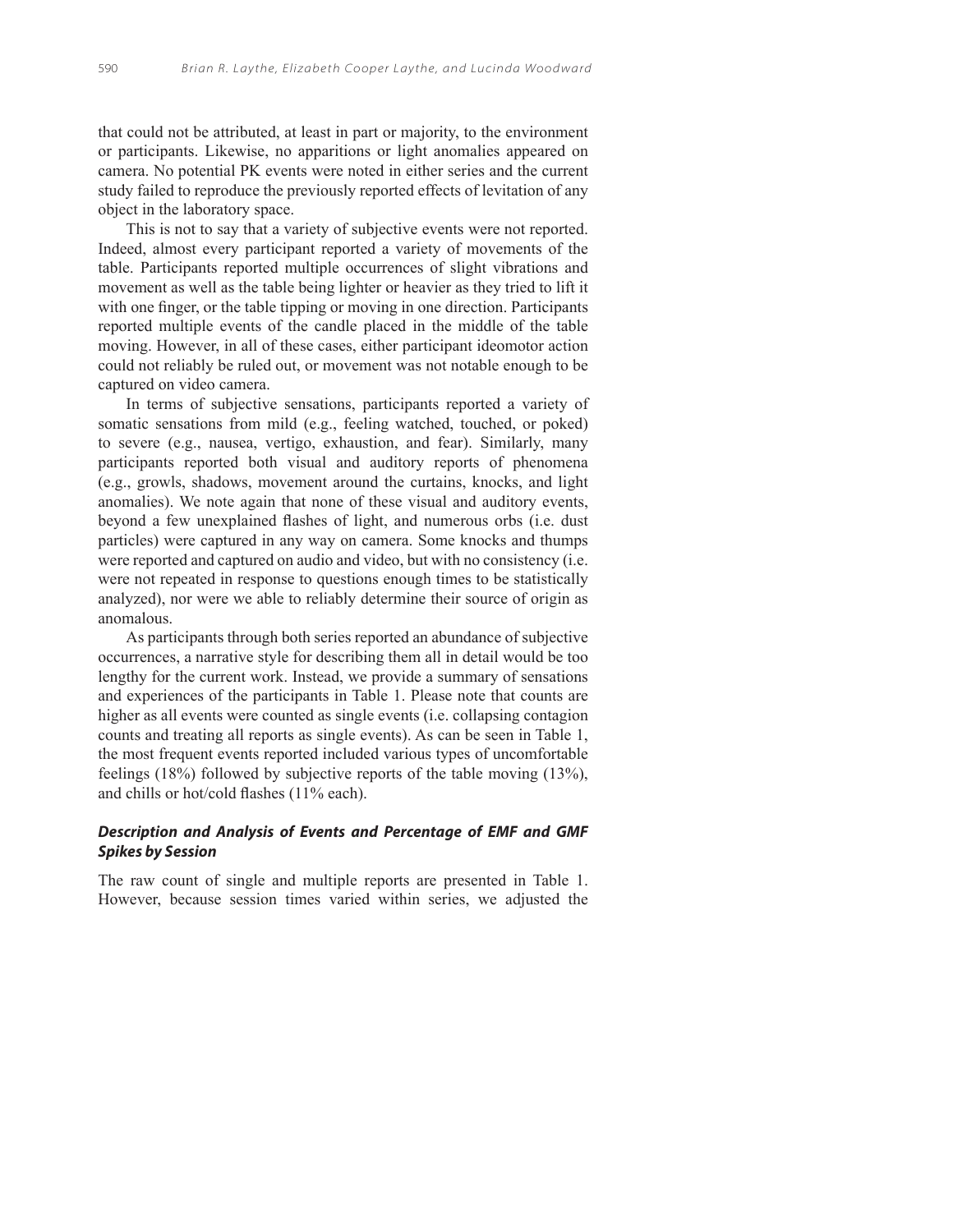| <b>TABLE 1</b>                                                |
|---------------------------------------------------------------|
| Reported Phenomena by Participants Across All Séance Sessions |

| <b>Experience Type</b>                               | <b>Counts</b><br><b>Series 1</b> | <b>Series 1</b><br>Percent-<br>age | Counts<br><b>Series 2</b> | <b>Series 2</b><br>Percent-<br>age | Counts<br>Com-<br>bined | Combined<br>Percent-<br>age |
|------------------------------------------------------|----------------------------------|------------------------------------|---------------------------|------------------------------------|-------------------------|-----------------------------|
| Somatic phenomena                                    |                                  |                                    |                           |                                    |                         |                             |
| Chills                                               | 35                               | 0.18                               | 16                        | 0.06                               | 51                      | 0.11                        |
| Uncomfortable feelings *                             | 32                               | 0.16                               | 52                        | 0.19                               | 84                      | 0.18                        |
| Table lifting/shaking/<br>moving/feeling heavier     | 25                               | 0.13                               | 33                        | 0.12                               | 58                      | 0.13                        |
| Chair moving/shifting                                | 2                                | 0.01                               | 2                         | 0.01                               | 4                       | 0.01                        |
| Being touched **                                     | 26                               | 0.13                               | 16                        | 0.06                               | 42                      | 0.09                        |
| Feeling watched/feeling<br>presence                  | 16                               | 0.08                               | 8                         | 0.03                               | 24                      | 0.05                        |
| <b>Feeling tingles</b>                               | 14                               | 0.07                               | 4                         | 0.01                               | 18                      | 0.04                        |
| Cold/hot all over                                    | 8                                | 0.04                               | 44                        | 0.16                               | 52                      | 0.11                        |
| <b>Breeze felt</b>                                   | $\mathbf{0}$                     | 0                                  | 11                        | 0.04                               | 11                      | 0.02                        |
| <b>Auditory phenomena</b>                            |                                  |                                    |                           |                                    |                         |                             |
| Taps, bumps, knocks                                  | 14                               | 0.07                               | 22                        | 0.08                               | 36                      | 0.08                        |
| Growls, whispers,<br>barking, rustling,<br>whistling | 6                                | 0.03                               | 5                         | 0.02                               | 11                      | 0.02                        |
| <b>Undifferentiated noise</b>                        | 3                                | 0.02                               | 3                         | 0.01                               | 6                       | 0.01                        |
| <b>Visual phenomena</b>                              |                                  |                                    |                           |                                    |                         |                             |
| <b>Curtains moving</b>                               | 5                                | 0.03                               | 4                         | 0.01                               | 9                       | 0.02                        |
| Objects on table moving<br>(candle, recorder)        | $\overline{4}$                   | 0.02                               | 37                        | 0.14                               | 41                      | 0.09                        |
| Seeing something<br>(shadow, apparitional,<br>light) | 4                                | 0.02                               | 10                        | 0.04                               | 14                      | 0.03                        |
| <b>Olfactory</b><br>phenomenon                       |                                  |                                    |                           |                                    |                         |                             |
| General smells                                       | $\mathbf{0}$                     | 0.00                               | 3                         | 0.01                               | 3                       | 0.01                        |
|                                                      |                                  |                                    |                           |                                    |                         |                             |

Note: None of the above-reported phenomena were evident on 4 videocameras or audiorecorder. Counts are higher as contagion group effects were counted as the multiple of people who had them. \* Included nausea, pain, headache, ears ringing/pressure, tight chest, confined/awkward/weird/ confused/troubled/creepy/bad/sick/vulnerable, itchiness, dizziness/lightheadedness, tunnel vision, face pressure, heaviness, numbness, something attached to person/feeding, heartbeat felt in hands.

\*\* Included feeling pushed, stinging, general pain, hair brushed/pulled, burning, and feeling poked.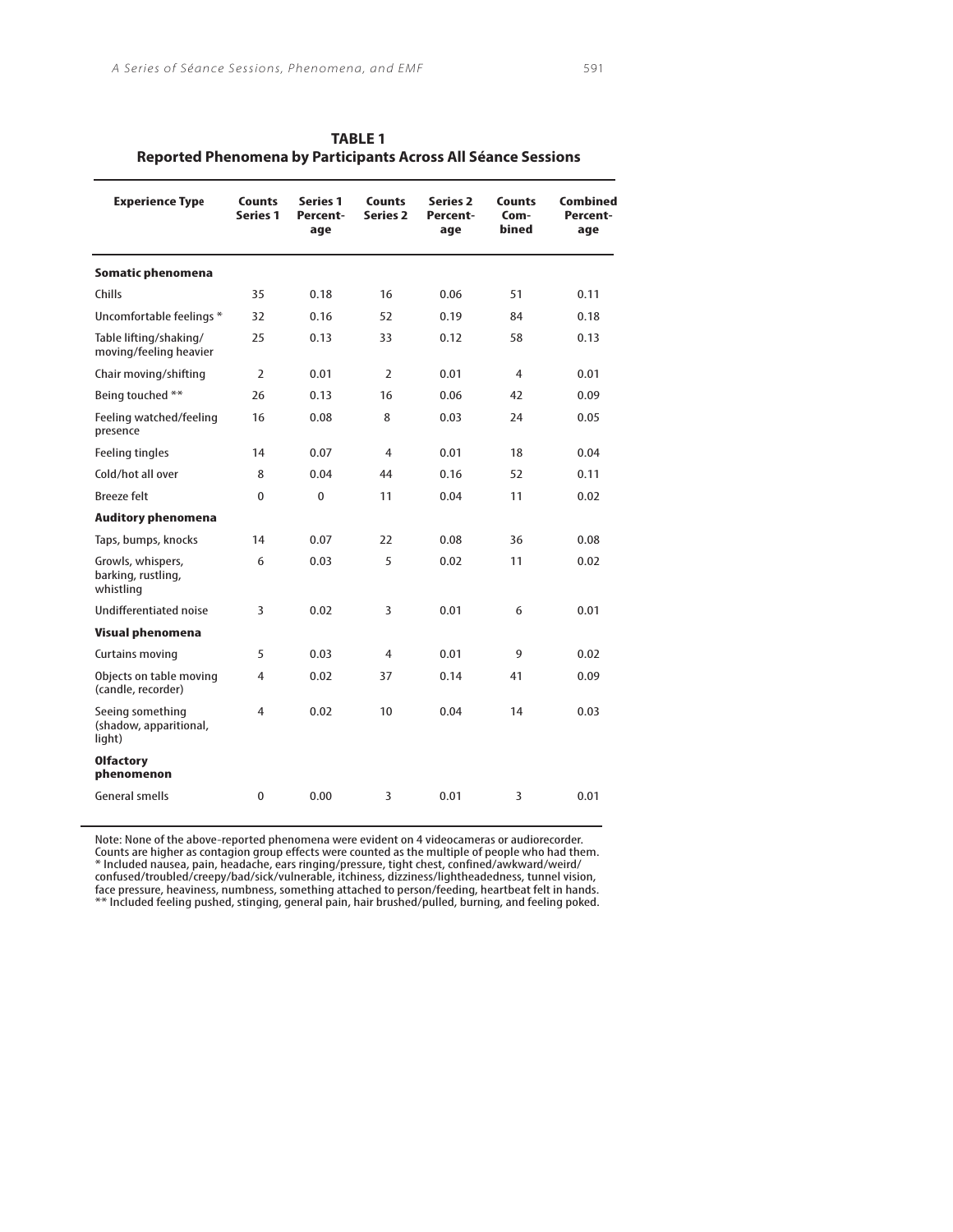| <b>TABLE 2</b>                                                                       |
|--------------------------------------------------------------------------------------|
| Descriptive Statistics and Chi-Square Analysis of Participant-Reported Séance Events |
| and 2 SD EMF and GMF Spikes by Series of Séance Session                              |

|                        |       |                |       |       |       |       | <b>Séance Session Series 1</b> |       |       |       |          |    |       |
|------------------------|-------|----------------|-------|-------|-------|-------|--------------------------------|-------|-------|-------|----------|----|-------|
| <b>Variable</b>        | 1     | $\overline{2}$ | 3     | 4     | 5     | 6     | 7                              | 8     | 9     | 10    | $\chi^2$ | df | p     |
| Single                 | 2     | 22             | 3     | 8     | 15    | 6     | 19                             | 16    | 22    | 3     | 50.55    | 9  | .0000 |
| Multiple               | 0     | 4              | 5     | 3     | 5     | 4     | 4                              | 8     | 12    | 0     | 25.00    | 9  | .0029 |
| Single Adj. *          | 2     | 28             | 5     | 11    | 22    | 9     | 19                             | 23    | 23    | 7     | 49.80    | 9  | .0000 |
| Multiple Adj. *        | 0     | 5              | 8     | 4     | 7     | 6     | 4                              | 11    | 13    | 0     | 27.06    | 9  | .0013 |
| Meter 1T Spikes Adj.*  | 1     | 254            | 371   | 406   | 77    | 224   | 51                             | 465   | 384   | 180   | 1089.11  | 9  | .0000 |
| Meter 2G Spikes Adj. * | 264   | 470            | 153   | 164   | 546   | 415   | 553                            | 501   | 342   | 134   | 733.54   | 9  | .0000 |
| Meter 3T Spikes Adj. * | 16    | 126            | 233   | 494   | 90    | 101   | 46                             | 86    | 130   | 213   | 1314.68  | 9  | .0000 |
| Meter 4G Spikes Adj. * | 463   | 596            | 692   | 594   | 705   | 509   | 688                            | 581   | 296   | 95    | 668.20   | 9  | .0000 |
| <b>Session Minutes</b> | 46.96 | 42.46          | 32.86 | 38.95 | 37.06 | 38.65 | 54.68                          | 38.33 | 51.60 | 24.86 |          |    |       |

|                        |       |                |       |       | <b>Séance Session Series 2</b> |       |       |       |       |          |    |       |
|------------------------|-------|----------------|-------|-------|--------------------------------|-------|-------|-------|-------|----------|----|-------|
| Variable               | 1     | $\overline{2}$ | 3     | 4     | 5                              | 6     | 7     | 8     | 9     | $\chi^2$ | df | p     |
| Single                 | 10    | 12             | 6     | 17    | 12                             | 11    | 18    | 22    | 29    | 26.26    | 8  | .0010 |
| Multiple               | 10    | 12             | 2     | 10    | 15                             | 11    | 5     | 4     | 12    | 16.66    | 8  | .0337 |
| Single Adj. *          | 11    | 12             | 11    | 17    | 12                             | 12    | 20    | 22    | 32    | 24.50    | 8  | .0018 |
| Multiple Adj. *        | 11    | 12             | 4     | 10    | 15                             | 12    | 5     | 4     | 13    | 14.40    | 8  | .0719 |
| Meter 1T Spikes Adj.*  | 96    | 289            | 53    | 98    | 22                             | 283   | 437   | 105   | 13    | 1105.49  | 8  | .0000 |
| Meter 2G Spikes Adj. * | 372   | 195            | 278   | 134   | 267                            | 138   | 304   | 75    | 276   | 327.11   | 8  | .0000 |
| Meter 3T Spikes Adj. * | 57    | 49             | 47    | 35    | 49                             | 179   | 146   | 174   | 67    | 314.17   | 8  | .0000 |
| Meter 4G Spikes Adj. * | 204   | 189            | 162   | 157   | 302                            | 183   | 169   | 140   | 321   | 163.76   | 8  | .0000 |
| <b>Session Minutes</b> | 33.88 | 38.31          | 21.80 | 37.93 | 37.46                          | 36.18 | 34.86 | 37.63 | 35.08 |          | 8  |       |

Single = single-participant reported event; Multiple = multiple-participant reported event; Meter designation T = mains frequency EMF, Meter

designation G = geomagnetic frequency.

\* Data adjusted to longest session within series.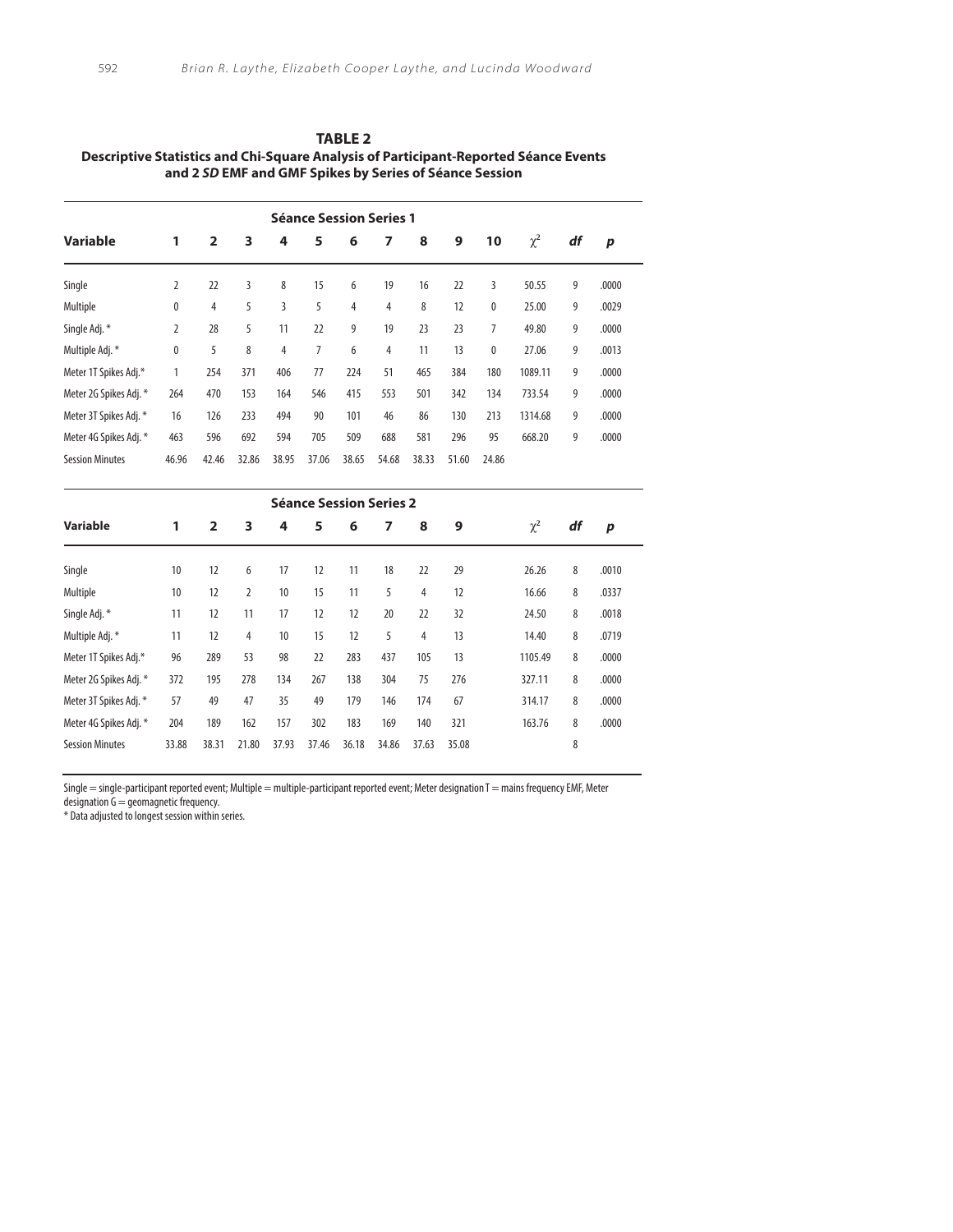counts of our categories and spikes by the longest session in the series and extrapolated counts for sessions that were shorter than other sessions. Adjusting shorter sessions to the longest time period data, in essence, holds time constant, and thus removes the effect of time differences as a source of variance in our reported events between sessions. However, for transparency, we also performed analysis on the unadjusted counts of reports. Finally, we note for the reader that report numbers are pooled across participants for the following analysis.

#### **Main Analyses**

In order to examine the degree of variation with phenomena types (i.e. single and multiple) between sessions, a series of chi-squares was conducted. Tests were performed on both the unadjusted and adjusted counts of each type of phenomena against the average of adjusted counts across sessions. Results can be seen in Table 2. Our analysis shows that with the exception of the multiple adjusted counts in Series Two, significant variability existed in single and multiple reports across sessions ( $\chi^2$  = 24.50 to 55.00, *p* < .05). Essentially, results indicate significant report variability across sessions where some sessions produced a greater amount or lesser amount of reports compared with the average of reports across sessions.

In order to examine if the overall amount of EMF and GMF spikes differed across sessions, a chi-square analysis was conducted for each series of séance sessions. The adjusted count of spikes was compared against the average amount of adjusted spikes from all sessions in the series. Results indicated that the number of spikes detected by all meters for both series significantly differed from the average ( $\chi^2$  = 163.76 to 1314.68, *p* < .0001). Thus, despite laboratory-controlled sources of EMF, including natural fluctuation of the geomagnetic field, the presence of 2 SD EMF/GMF spikes was highly inconsistent across sessions and contrary to the typical normal distribution that occurs with collecting EMF/GMF over time (see Appendix B).

Finally, we examined our hypothesis that multiple reports of phenomena would be more prevalent than single isolated reports. A series of chi-square tests were conducted with the non-adjusted counts, as time did not confound the total counts of events. For Series 1, single events were more common than multiple events (single events = 109; multiple events = 52;  $\chi^2$  = 49.29,  $p < .0001$ ). Series Two replicated the effect (single events = 137; multiple events =  $81$ ;  $\chi^2$  = 14.38,  $p < .0001$ ). Thus, our hypothesis was not supported. Despite the presence of many multiple phenomena perceptions, single reports of phenomena were the more common.

However, secondary analysis was conducted with multiple reports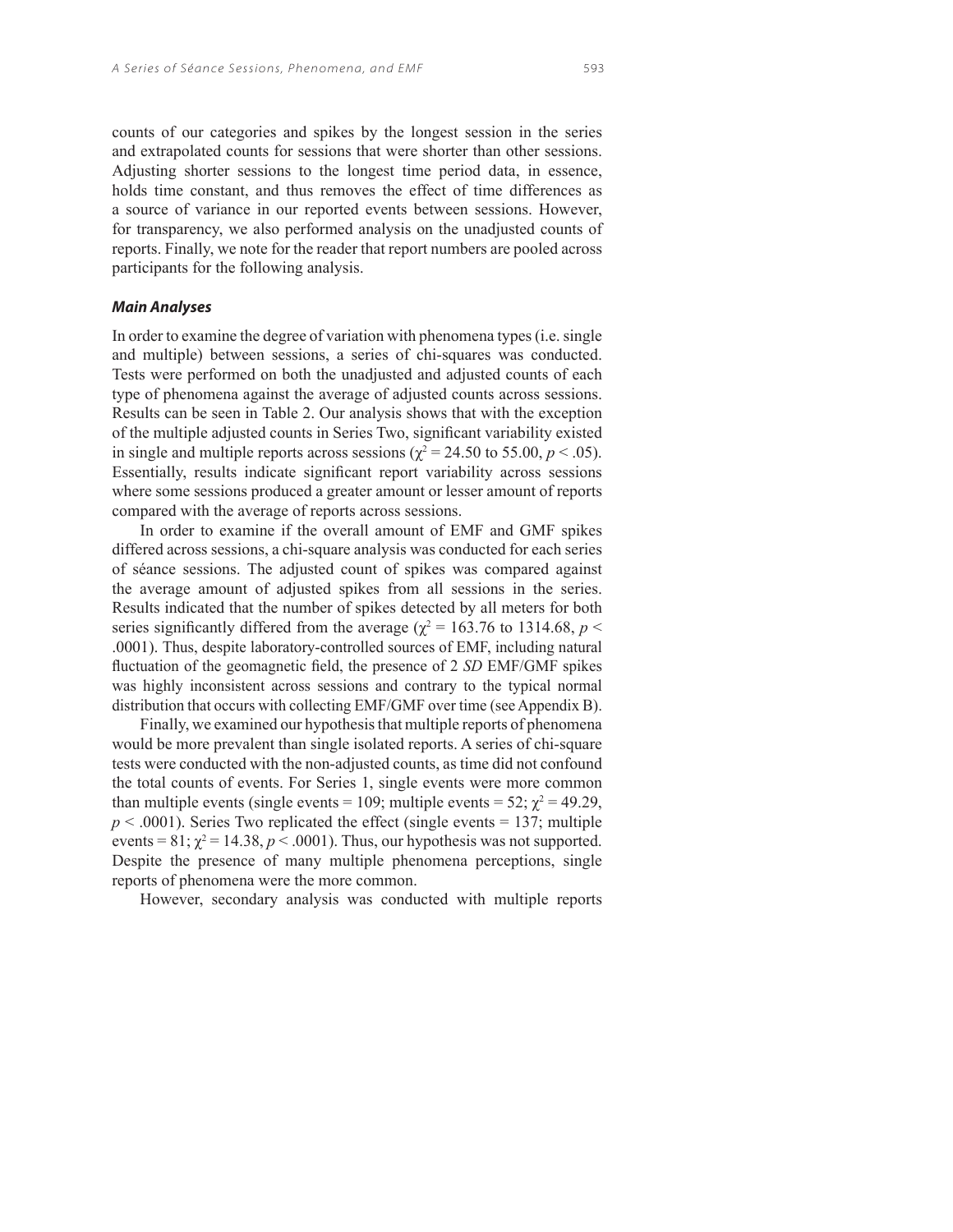| 1      | $\overline{2}$ | 3      | 4      | 5      | 6      |
|--------|----------------|--------|--------|--------|--------|
|        |                |        |        |        |        |
| .41    |                |        |        |        |        |
| $-.03$ | .33            |        |        |        |        |
| .12    | .07            | .24    |        |        |        |
| $-.01$ | .36            | .14    | $-.10$ |        |        |
| .33    | .03            | $-.03$ | .58    | $-.46$ |        |
| $-.15$ | $-.08$         | $-.19$ | $-.10$ | .57    | $-.20$ |
|        |                |        |        |        |        |

**TABLE 3 Spearman's Rho Correlations by Séance Session for Events and EMF**

Single reports = single-participant reported event; Multiple reports = multiple-participant reported event; Meter designation  $T =$  mains frequency EMF, Meter designation  $G =$  geomagnetic frequency. **Bold** indicates significance at the *p* < .05 level.

to determine if common reports (i.e. the same group perception) were significantly different in number from multiple different reports (i.e. multiple people reporting different perceptions). We used this coding as a test for general contagion, where one participant will report experiences similar to another. Chi-square analysis for Series 1 (multiple same = 34, multiple different = 18;  $\chi^2$  = 5.67,  $p < .05$ ) and Series 2 (multiple same = 64, multiple different = 17;  $\chi^2 = 27.27$ ,  $p < .0001$ ) indicated that similar reports were significantly more common than different reports. This finding supports a classic contagion effect when multiple reports occurred, although single accounts remain more common in the overall dataset.

#### **Recorded Events, EMF and GMF Spikes by Session**

In order to examine any associations between logged single or multiple reports, and overall collected EMF spikes, Spearman's Rho correlations were conducted using the individual séance session as the unit of analysis in combining both series of séance sessions in order to increase power. We note that skew or ceiling effects are somewhat negated by use of a rankorder correlation. Results can be seen in Table 3.

Results indicated no relationships between either single or multiple reports, and the raw amount of EMF spikes present per séance session (*r* = −.19 to .36, n.s.) or to session number (*r* = −.15 to .33, n.s.). However, EMF meter readings were significantly related to each other ( $r = .58$ ,  $p <$ .05) and GMF meter readings were also significantly related to each other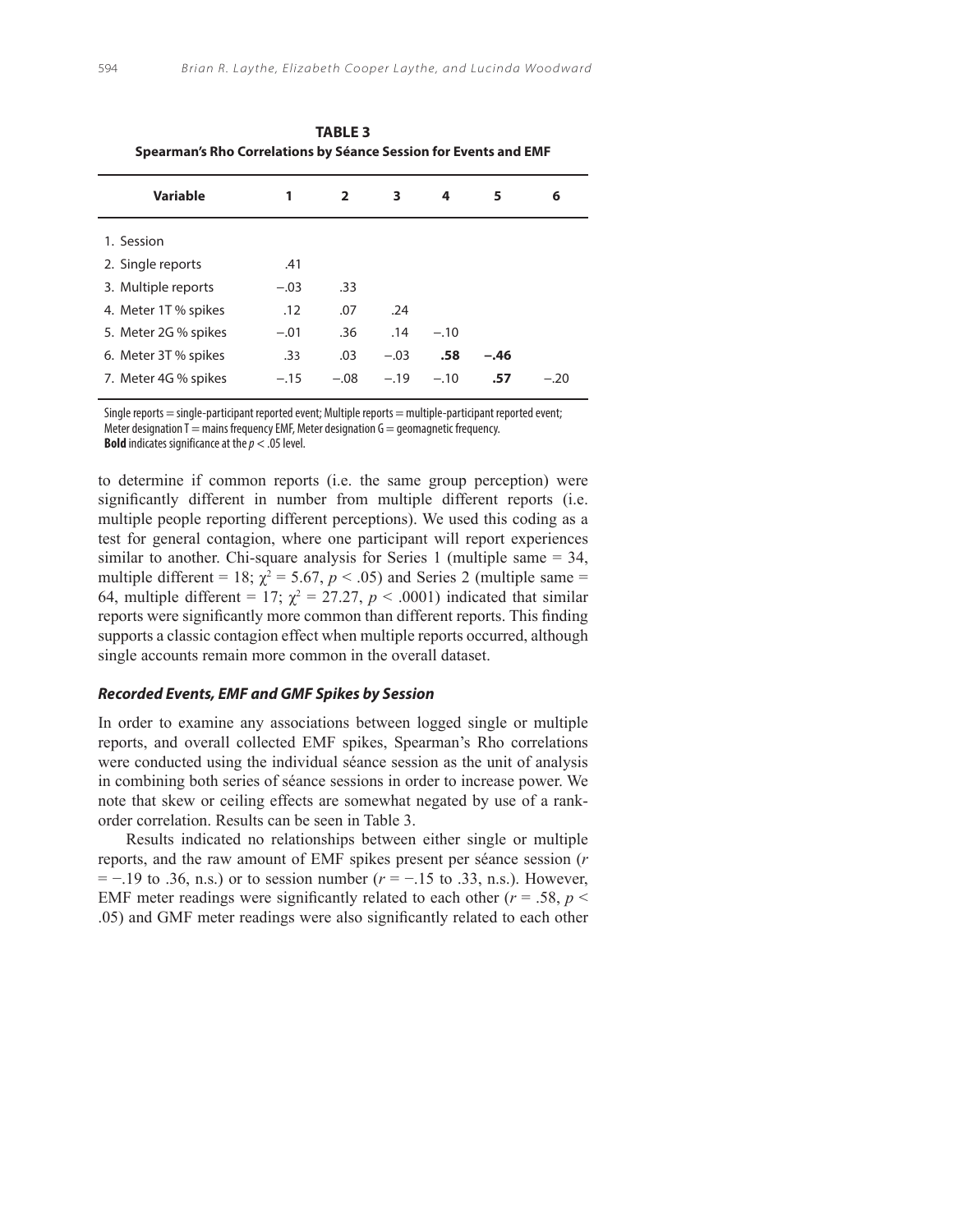by session ( $r = .57$ ,  $p < .05$ ). Notably, one EMF meter was significantly and inversely related to one of the GMF meters ( $r = -0.46$ ,  $p < 0.05$ ). Thus, the above findings support that both types of meters were logging similar frequency fields, and that for one EMF meter, increases in a particular GMF meter were predictive of lower EMF scores when compared on a session-tosession basis. We emphasize that within-session relationships of EMF and GMF may be substantially different.

# **Examination of Individual EMF and GMF Spikes Present During Reported Events**

We could not entirely rely on normal distribution modeling to determine the true random probability of EMF/GMF spikes for our time-dependent binomial trials (see Methods above). Sessions varied where EMF spike percentages ranged from 0% to 11%, and GMF spikes within sessions ranged from 4% to 18%. This is in contrast to what we typically find in non-anomalous environments, where EMF/GMF data closely adheres to a normal distribution (i.e. approximately 2.5% "spikes" from either tail, see Appendix B: Table 7, Figures 1 and 2).

Thus, the entire sample of sessions within series of spikes and no spikes was used to model the random probability of obtaining a success/ spike within any given second for each of our meters. However, our method of counting a spike as associated with a participant report involved spikes from either meter (e.g., EMF Meter 1 or EMF Meter 2) in one of two second opportunities (e.g., the first second or the previous second). This joint probability (EMF meters had approximately the same binomial probability, but GMF meters did not) created some problems as we were forced to fit a probability formula to field data. As joint probability models involving correlated EMF data can be inaccurate (see Appendix B), we used VBA programming to code EMF/GMF spikes in our data so that a second of time containing a success from either meter (e.g., GMF or EMF) was counted as one success. Thus, as the time periods for both series of meters were the same, we counted a hit in either meter as a hit and left the remaining failures in the dataset. This process created a hybrid series of binomial trials that represented the exact probability of a hit in either meter (i.e.  $n = 1$   $k = 1$ ,  $p$  $=$  success of either meter,  $q =$  failure of both meters). We then applied these joint probabilities to a binomial trial representing two trials (i.e. the second during and the second before; binomial =  $n = 2$ ,  $k = 1$ ), which allowed us to derive an exact data-driven expected random probability of EMF spikes associated with *n* observed events.

As we stated previously, this process allows us to examine the probabilistically expected amount of EMF perturbations (albeit, small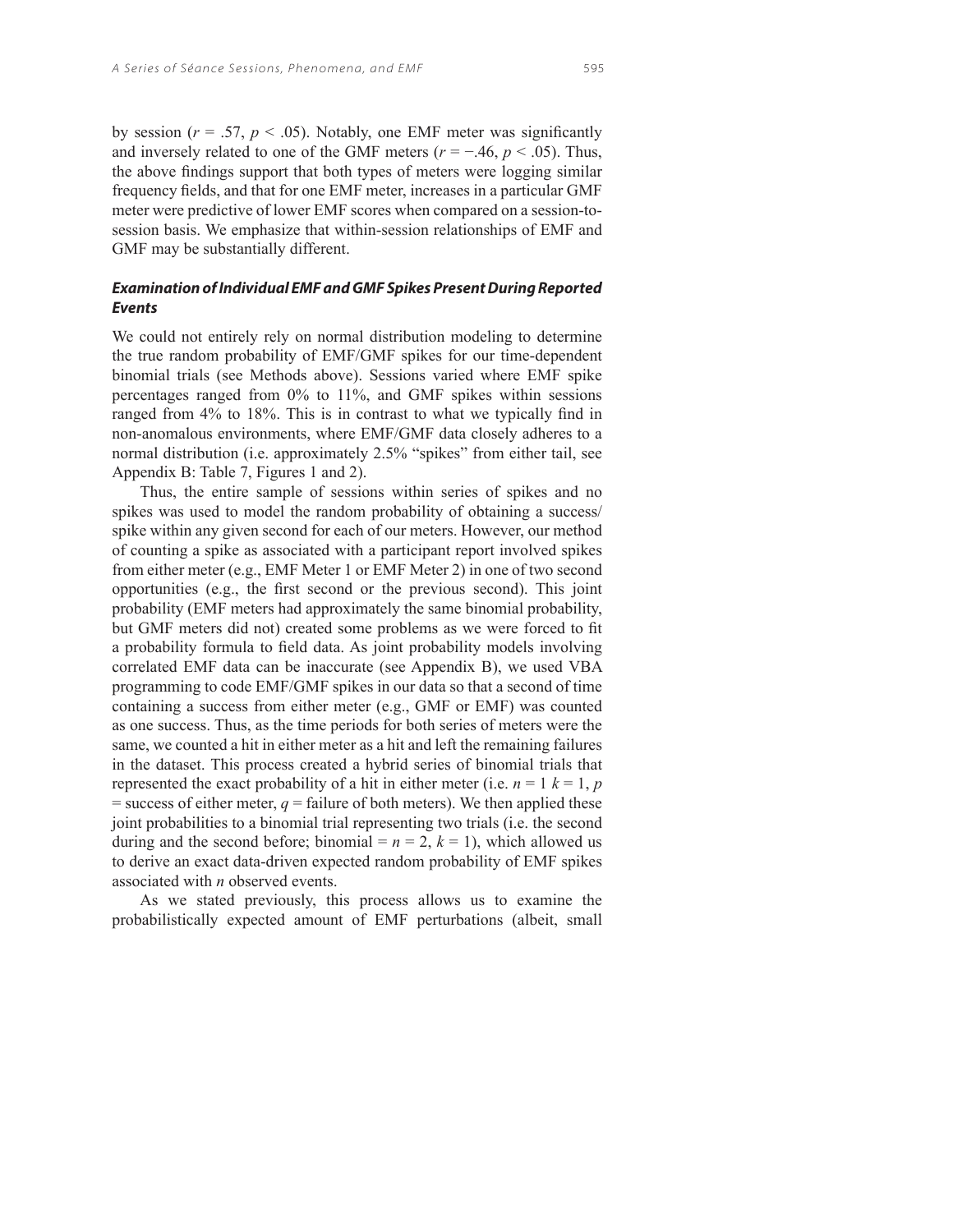|                    |                   | <b>Experiment</b> |          |         | <b>Control</b> |                 |     | <b>Binomial</b> |
|--------------------|-------------------|-------------------|----------|---------|----------------|-----------------|-----|-----------------|
|                    | % Spike           | <b>Spike</b>      | No Spike | % Spike | Spike          | <b>No Spike</b> | Sum | p               |
| <b>Tri-Field</b>   |                   |                   |          |         |                |                 |     |                 |
|                    | <b>Series One</b> |                   |          |         |                |                 |     |                 |
| Single             | 0.11              | 12                | 97       | 0.16    | 17             | 92              | 109 | .020            |
| Multiple           | 0.12              | 6                 | 46       | 0.16    | 08             | 44              | 52  | .110            |
|                    | <b>Series Two</b> |                   |          |         |                |                 |     |                 |
| Single             | 0.12              | 16                | 121      | 0.16    | 22             | 115             | 137 | .037            |
| Multiple           | 0.11              | 9                 | 72       | 0.16    | 13             | 68              | 81  | .060            |
| <b>Geomagnetic</b> |                   |                   |          |         |                |                 |     |                 |
|                    | <b>Series One</b> |                   |          |         |                |                 |     |                 |
| Single             | 0.39              | 43                | 66       | 0.32    | 35             | 74              | 109 | .020            |
| Multiple           | 0.21              | 11                | 41       | 0.32    | 17             | 35              | 52  | .020            |
|                    | <b>Series Two</b> |                   |          |         |                |                 |     |                 |
| Single             | 0.18              | 24                | 113      | 0.26    | 36             | 101             | 137 | .005            |
| Multiple           | 0.17              | 14                | 67       | 0.26    | 21             | 60              | 81  | .020            |

**TABLE 4 Binomial Analysis of EMF Spikes Associated with Phenomena Reports by Time**

Single  $=$  single-participant reported event; Multiple  $=$  multiple-participant reported event; %Spike  $=$  percentage of events associated with EMF or GMF spike; Spike = raw count of events associated with spike; No Spike = raw count of events not associated with spike. Experiment = obtained data; Control = calculated expected binomial probability of EMF/GMF spikes.

perturbations) as a function of time and the dataset of EMF itself. As complex magnetic fields are always present, this method does not concern itself with the source of EMF. Instead, it allows us to test if more EMF is occurring in conjunction with a behavior or action as a function of time. Significance using this method can also infer brief moments of either EMF variance suppression (i.e. fewer extreme readings than should be occurring by chance or variance expansion (i.e. more extreme readings than should be occurring by chance). Practically speaking, statistical significance of either represents a period of EMF conjoined with events that, by the nature of the significant finding, is probabilistically unlikely to have occurred as a function of the existing EMF dataset for the period, and thus from the standard complex EMF of the room itself.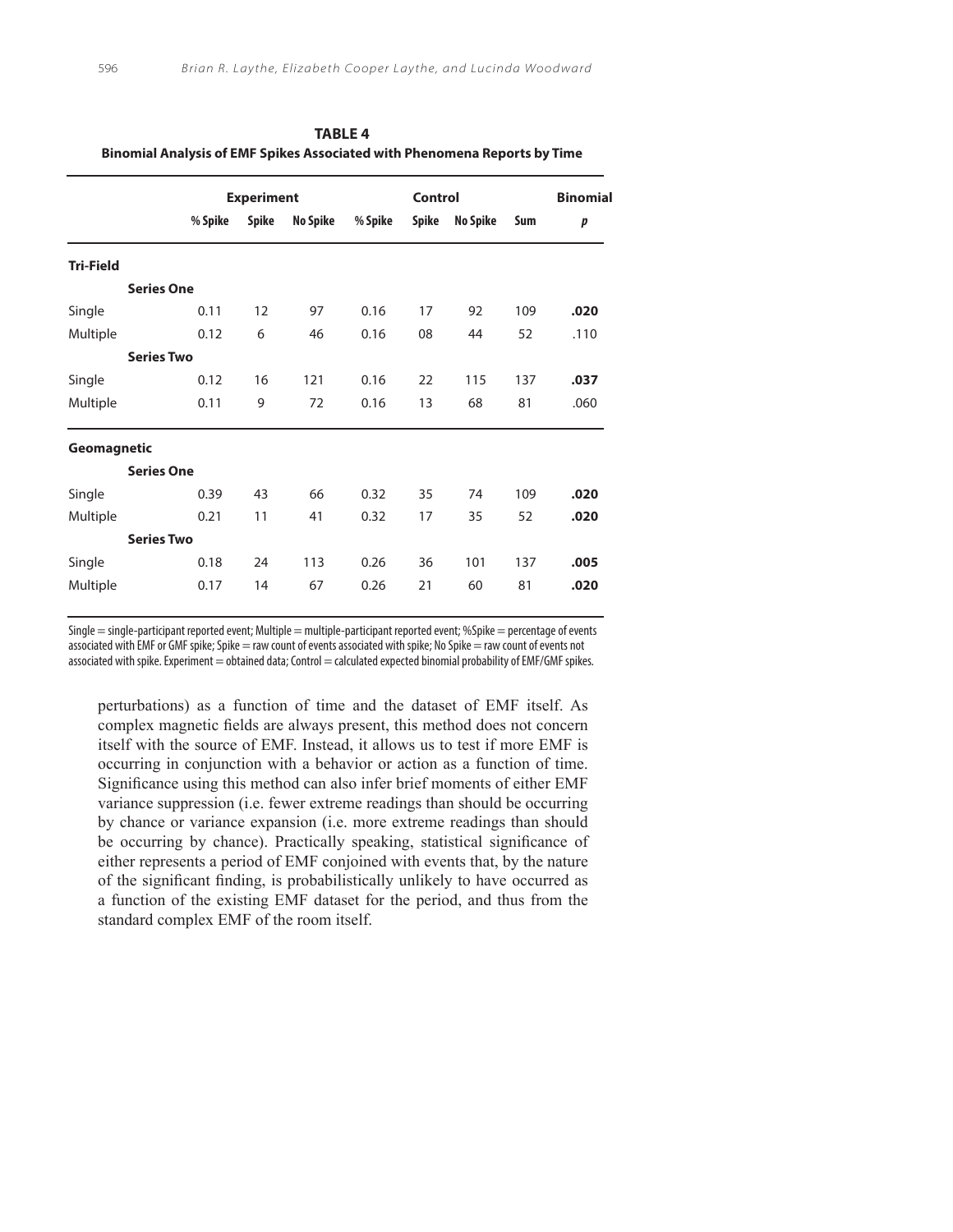For Series 1, there was a combined random probability of a spike in either EMF Meter 1 or 3 in either the second or second previous at 16%. The random expected percentage for GMF in Series 1 was 32%. For Series 2, the EMF expected probability of a random spike was 16%, and for GMF 25.9%. These percentages were applied toward the counts of spikes-hits of single and multiple events in Series 1 and 2 to serve as an expected random probability to test against on a binomial probability model. Results can be seen in Table 4.

Results using binomial tests indicate for EMF/GMF associated reports that all single event reports were significant (binomial  $p < .05$ ), and two out of four multiple report spike counts were significant (binomial  $p < .05$ ) However, the majority of these significant counts demonstrated significantly fewer numbers of associated spikes than would be expected by chance. Only single reports in Series 2 showed a significantly greater amount of spikes associated with reported phenomena ( $p = .02$ ). Regardless of direction, EMF/GMF counts associated with phenomena were outside of chance occurrence in six out of eight analyses. We also wish to emphasize that all GMF readings were significant, whereas only two of the four EMF tests were significant. Thus, smaller perturbations captured by the EMF coils appear to show more conservative effects of the association in time between EMF and somatic reports compared with the non-coiled GMF distributions collected in the current study.

# **Transliminality, Psychosis, Paranormal Belief, and Reported Séance Phenomena**

In order to examine the role of personality and attitudes on the séance experience, single and multiple reports were summed across sessions for each participant in both séance series. We then divided the sum of these experiences by the number of sessions in which the participant was present. This method was used to prevent artificial deflation of the scores due to session attrition, which occurred for three participants. We then placed these adjusted counts, along with participant scores of paranormal belief, CAPS, and transliminality, into a Spearman's Rho correlation matrix. Thus, findings reported below represent a participant-level analysis of how personality, paranormal belief, and transliminality might predict participants reporting different types of our coded perceptions in the séance environment. The use of rank order correlation minimizes any skew or ceiling effects in the data. Results can be seen in Table 5; however, we caution the reader that sample size for this analysis is low  $(n = 11)$ .

Results indicate that for participants, self-reports of single events were correlated with reports of multiple events ( $r = .63$ ,  $p < .05$ ). Thus, those who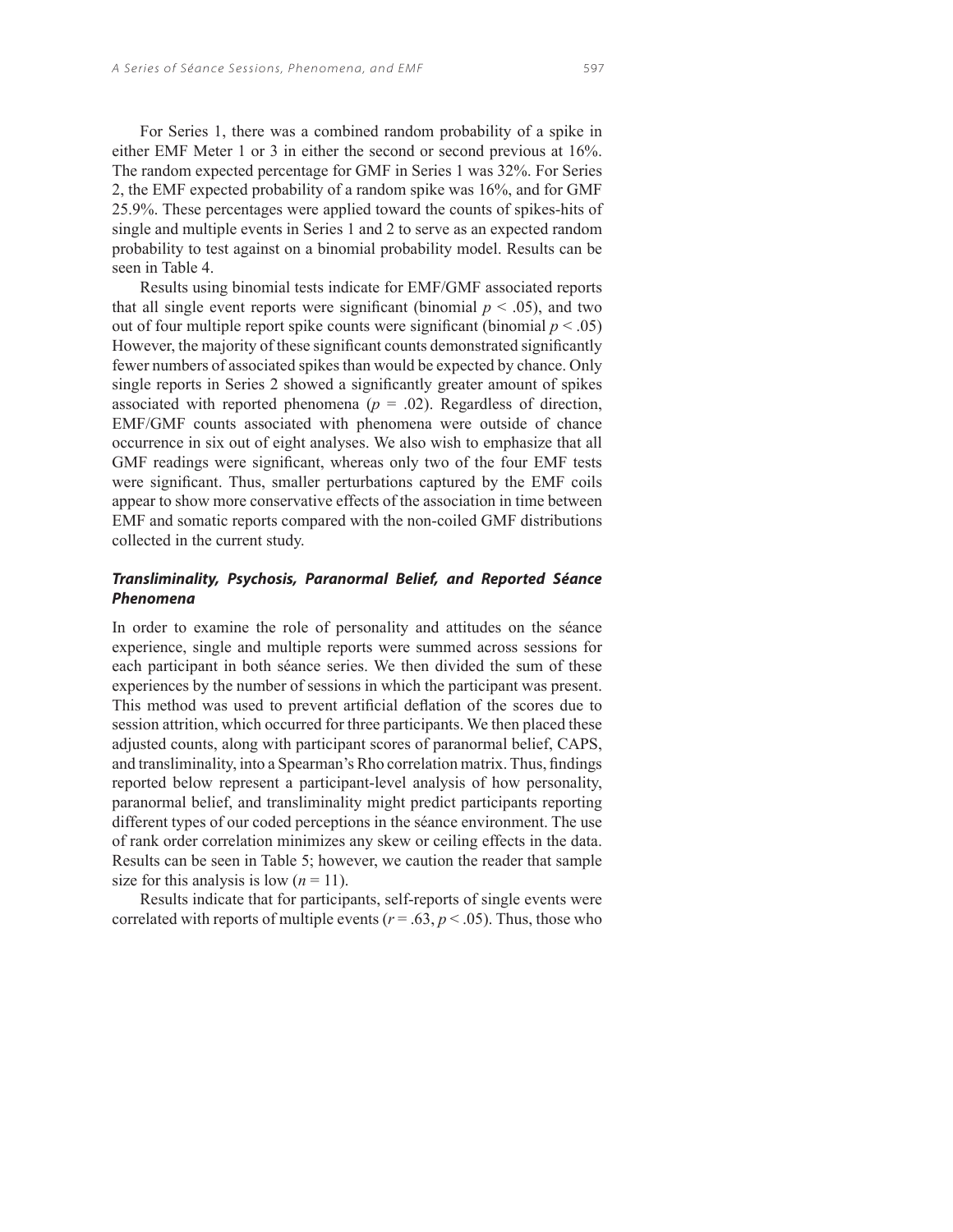|                        | Spearman's Rho Correlations of Transliminality, Paranormal Belief,<br><b>Psychosis, and Participant Séance Experiences</b> |        |        |     |
|------------------------|----------------------------------------------------------------------------------------------------------------------------|--------|--------|-----|
| Variable               | 1                                                                                                                          | 2      | 3      | 4   |
| Single                 |                                                                                                                            |        |        |     |
| Multiple               | .63                                                                                                                        |        |        |     |
| <b>Transliminality</b> | .09                                                                                                                        | .33    |        |     |
| CAPS                   | .39                                                                                                                        | $-.16$ | .02    |     |
| Paranormal belief      | .02                                                                                                                        | $-.15$ | $-.05$ | .22 |

**TABLE 5**

Single = single-participant reported event; Multiple = multiple-participant reported event. **Bold** indicates significance at the *p* < .05 level.

were likely to report single events were also likely to participate in a report during a multiple event. Personality measures were not significantly related to any type of reported events  $(r = -16$  to .39, n.s.).

## **Discussion**

Our goal in the current study was to contextually examine the séance environment, both in its ability to produce anomalous (PK) phenomena, and also psychological factors such as contagion and transliminality. Although we failed to witness or create any clear cases of PK, our findings indicated that participants had a variety of subjective experiences. Likewise, we were able to demonstrate that contagion effects are evident in the séance setting. The current research also provides a more detailed examination of the role of EMF and GMF in the context of anomalous phenomena. Our findings demonstrated significant variability of EMF and GMF across sessions and exceeded what we would expect an undisturbed distribution of EMF/ GMF to produce. Similar to the external haunting phenomena associated with EMF/GMF in Laythe and Owen (2013), EMF/GMF spikes were significantly associated in time with the participant's reported experiences. But the majority of significant findings showed that fewer EMF/GMF were present than chance would expect. The significant absence of EMF/GMF occurred despite higher amounts of spikes in the overall dataset. Each of these findings will be addressed in greater detail below.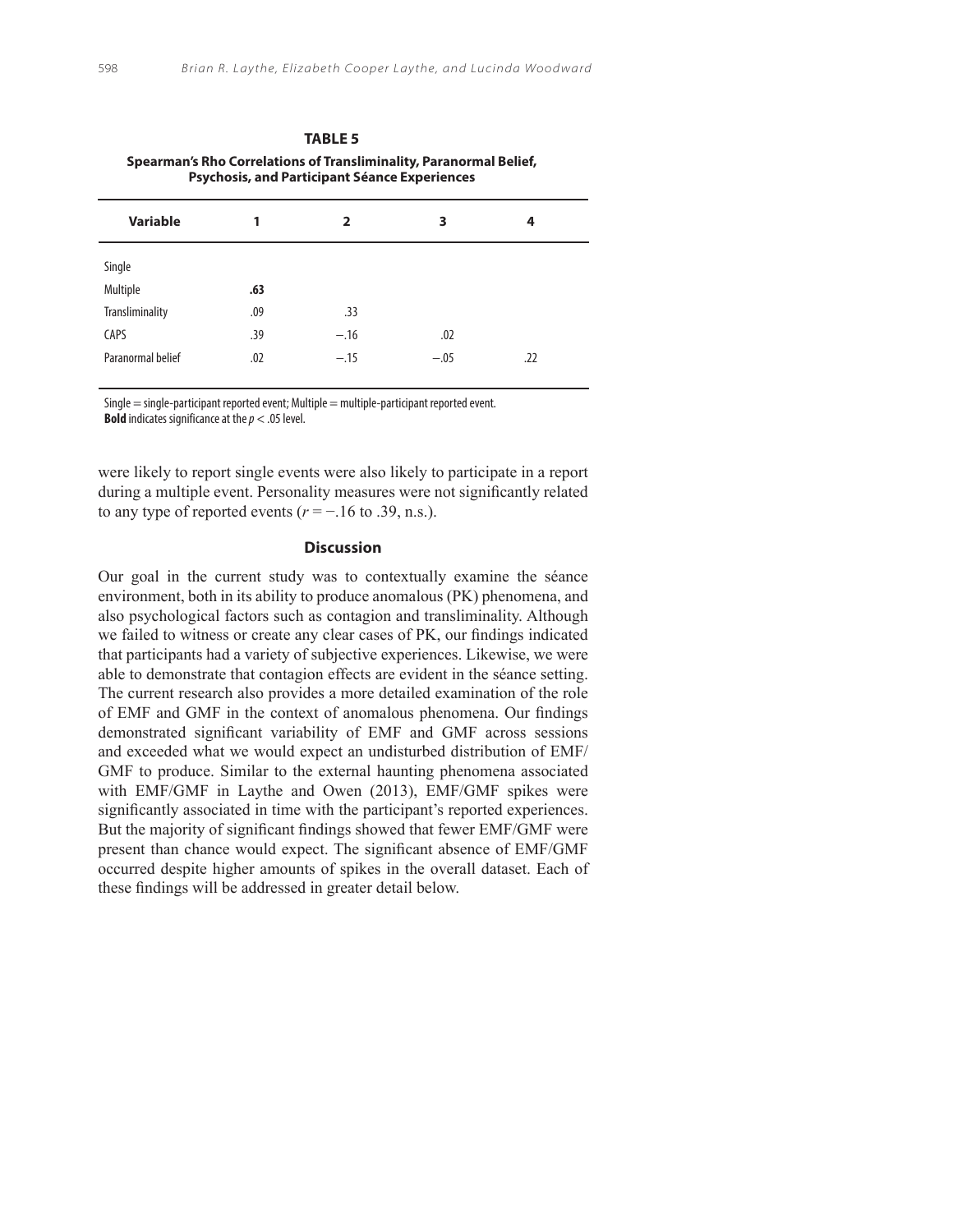#### **Contagion Effects and Traits in the Séance Environment**

The roles of contagion and peer pressure appear to be complex intermediary factors in the séance environment. Our findings first demonstrated several contagion events per session, as measured by our multiple report variable. Opposite to expectations, single reports of subjective phenomena occurred significantly more frequently than reports of closely paired subjective or simultaneous group reporting events. However, examination of multiple event reports did show that similar somatic perceptions of participants were significantly more frequent than multiple reports that had dissimilar somatic symptoms. Previous work has generally demonstrated that somatic symptoms of participants matched the symptoms of the initiator (e.g., Ryan & Morrow 1992). Thus, in the current study, single reported events were more frequent. Yet, when multiple events did occur, they were more likely to mimic classic contagion effects.

Why were there more single reports of phenomena compared to contagion? Several possibilities are likely. Examining the séance from the perspective of the *experiential source hypothesis* (Hufford 1982, McClenon 1994, 2002) may provide some insight. This research suggests that raw experiences along with stimuli that participants receive always are interpreted and given meaning in the context of personal beliefs as well as social context. Applying this theory, we thus have the social and physical environment itself along with the individual's personal beliefs as cues to interpret somatic sensations or perceived events. Our séance environment is unlike previous environments in contagion research because of its naturalistic setting, which allows environment and multiple participants to induce suggestion and/or contagion. Previous research (e.g., Asch 1956, Lorber, Mazzoni, & Kirsch 2007) employed exclusive experimental controls, where only a single source of contagion (e.g., another participant, or the environment alone) could account for a contagion effect. Even in other séance-suggestion related studies (i.e. Wiseman et al. 2003), only a specific stimulus (in this particular case, table movement) served as the experimental suggestion stimulus. In cases where contagion is not studied in the laboratory, researchers use individual case reports after the fact, or media reporting without analysis (e.g., Radford & Bartholomew 2001).

In the current study, the environment was decorated to look like a séance room. Multiple participants were providing stimuli by voicing their own experiences, along with their previous experience and/or beliefs influencing their interpretation. Given these multiple contagion influences, it is not surprising that more single experiences were reported. Simply put, there were multiple sources of contagion and suggestion for participants to draw from. As previous research in contagion, suggestion, and confirmation bias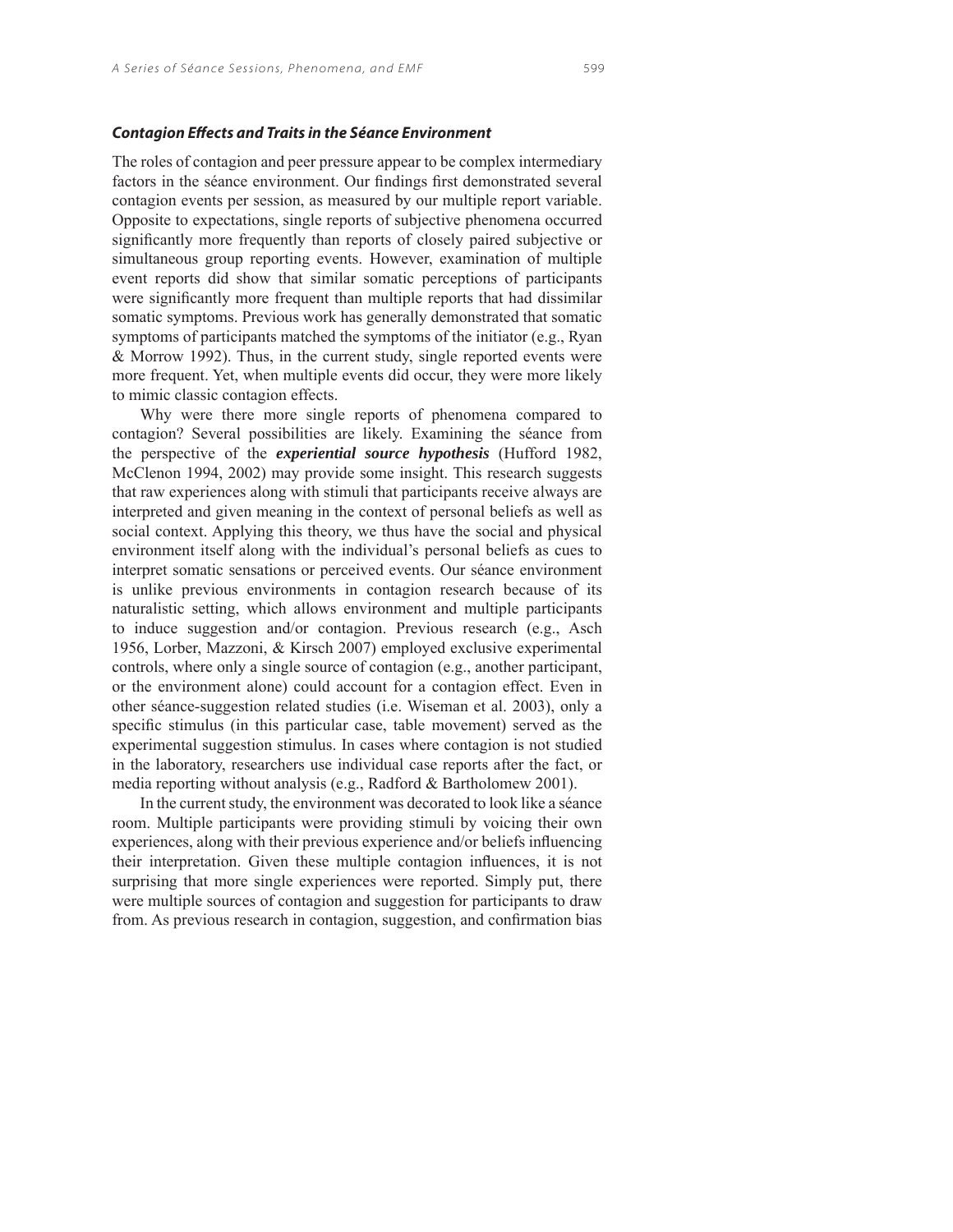show (Bruder, Dosmukhambetova, Nerb, & Manstead 2012, Freedman, Birsky, & Cavoukian 1980, Lorber, Mazzoni, & Kirsch 2007), very slight degrees of stimulus are necessary to create potential suggestion or contagion (e.g., Lorber, Mazzoni, & Kirsch 2007). As Batcheldor (1984) himself states, "Some may find it difficult to adopt the necessary relaxed informal approach in what purports to be an experiment" (p. 120). Given the relaxed environment recommended by Batcheldor, multiple contagion sources, and the variety of events reported, it would be reasonable to expect both single accounts fostered by suggestion and group contagion. The séance environment may represent a "perfect storm" from which to create both.

Our examination of the relationship between an individual's reporting of different types of experiences, their scores in transliminality, tendency toward exhibiting psychotic symptoms, and paranormal belief were not significantly related to either type of event reporting. Essentially, transliminality, paranormal belief, and the CAPS measure shared little variance with single and/or multiple event reports. However, sample size for this analysis prevents us from making any definitive claim.

#### **Failure to Produce Macro PK**

If we accept what Batcheldor (1984), Owen & Sparrow (1976), and psi research suggests (e.g., Lawrence 1993, Schmeidler & Murphy 1946), belief does play a large role in producing anomalous phenomena. Our failure to produce initial PK-like events to facilitate belief, by either faked or genuine means, may have been one of the reasons why PK did not occur in the current study. However, Batcheldor (1984) stated that his view "is nevertheless compatible with evidence that PK can occur without any immediate feedback" (p. 116). Thus, while we chose to not engage in trickery to facilitate PK, we do not believe that it is the sole reason PK did not occur. What is obvious is that participants within this setting will report a substantial amount of perceptions along with feelings that relate directly to the presence of a "spirit," regardless of actual anomalous phenomena.

It is also the case that our choice to use an occult-themed ritual for the séance environment may have led to a deficit in PK. Mediums of the past often employed some form of ritual, and darkened conditions could produce a spooky atmosphere. Yet, Batcheldor (1984) stated that a lighthearted atmosphere was conducive to producing PK. In our intent to produce environmental cues to facilitate both contagion and PK, we may have inadvertently reduced our chances of producing such phenomena. Spooky does seem to be a relevant adjective for participants' experiences, as our description of participants' reports shows a host of uncomfortable or unpleasant experiences during the series.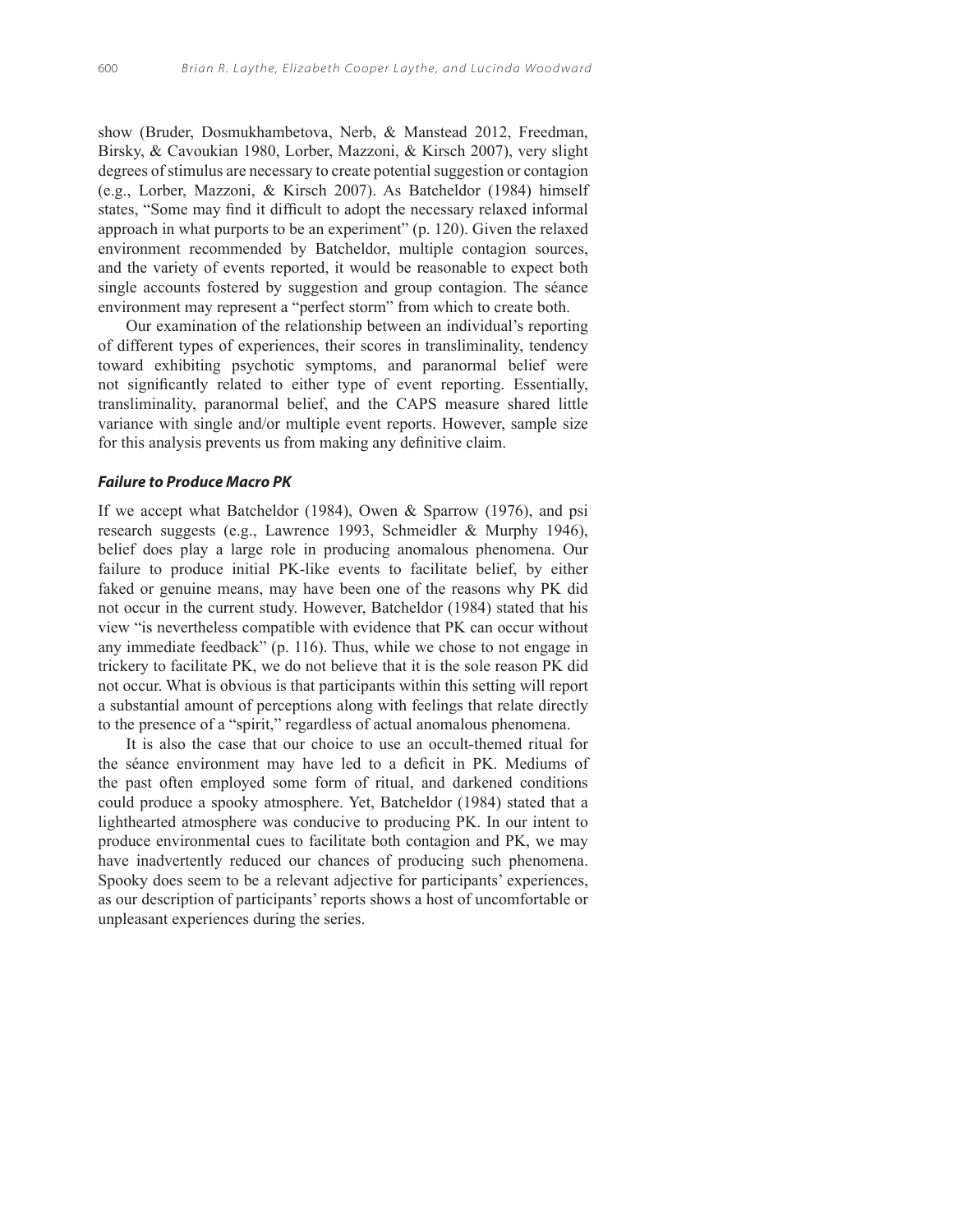#### **EMF, GMF, and Somatic Perception of Anomalous Phenomena**

As a partial replication of Wilson, Williams, Harte, and Roll (2010), we decided to examine the overall variability of EMF and GMF in context of the séance environment. We used analysis methods similar to Laythe and Owen (2013) to determine if EMF or GMF were specifically associated with subjective reports of participants in the séance environment. We believe the findings produced by the current study lead to several theoretical questions. First, our findings did show significant variability of EMF and GMF across séance sessions. In terms of these fields, it appears in some séance sessions that abnormally high amounts of EMF/GMF were present, in contrast to our experience of collecting EMF/GMF readings in this manner for the last several years. This is in contrast to the normal distribution that EMF generally adheres to in field environments, when not interfered with by additional EMF/GMF fields (see Appendix B: Table 6, Figures 1  $\&$  2). The laboratory spaces (and meters) were placed in a fixed position, and ambient sources of EMF from the building typically would have presented themselves as either periodic or constant interference during séance sessions. Thus, we have no easy explanation for why the amount of spikes in some sessions rose above 18%. As we have argued previously (i.e. Laythe and Owen 2013, Laythe 2016), EMF/GMF variation must be a function of either the placement of the meters, a change in reflective or absorptive materials, or the generation or change in the field(s) of  $EMF$ / GMF itself. The first two are partially controlled for in our current study (albeit without magnetic shielding), leaving the latter as a more viable explanation. However, because EMF shielding was not employed, we can make no definitive claim that the change in EMF/GMF at the time of participant reports are "emanations" from either the participants or alleged paranormal entities. We only claim that the relationship in time between somatic accounts and small perturbations in EMF/GMF is present and similar to previous work with different paranormal phenomena under study (Laythe & Owen 2013).

Batcheldor (1984) claimed, with his greater experience in these matters, that "physical side effects which sometimes accompany PK, such as electrical or magnetic effects, may not necessarily be essential features of the PK process (and thus clues to its nature) but may themselves be created by PK through overt or covert expectation" (Batcheldor 1984:107). Thus, it seems that in conjunction with Wilson, Williams, Harte, and Roll (2010), these EMF/GMF readings may have been a side effect of our séance process.

When individual reports of phenomena were examined for spikes of EMF/GMF, results showed that the majority of events contained significantly less EMF/GMF spikes than expected by chance. The exception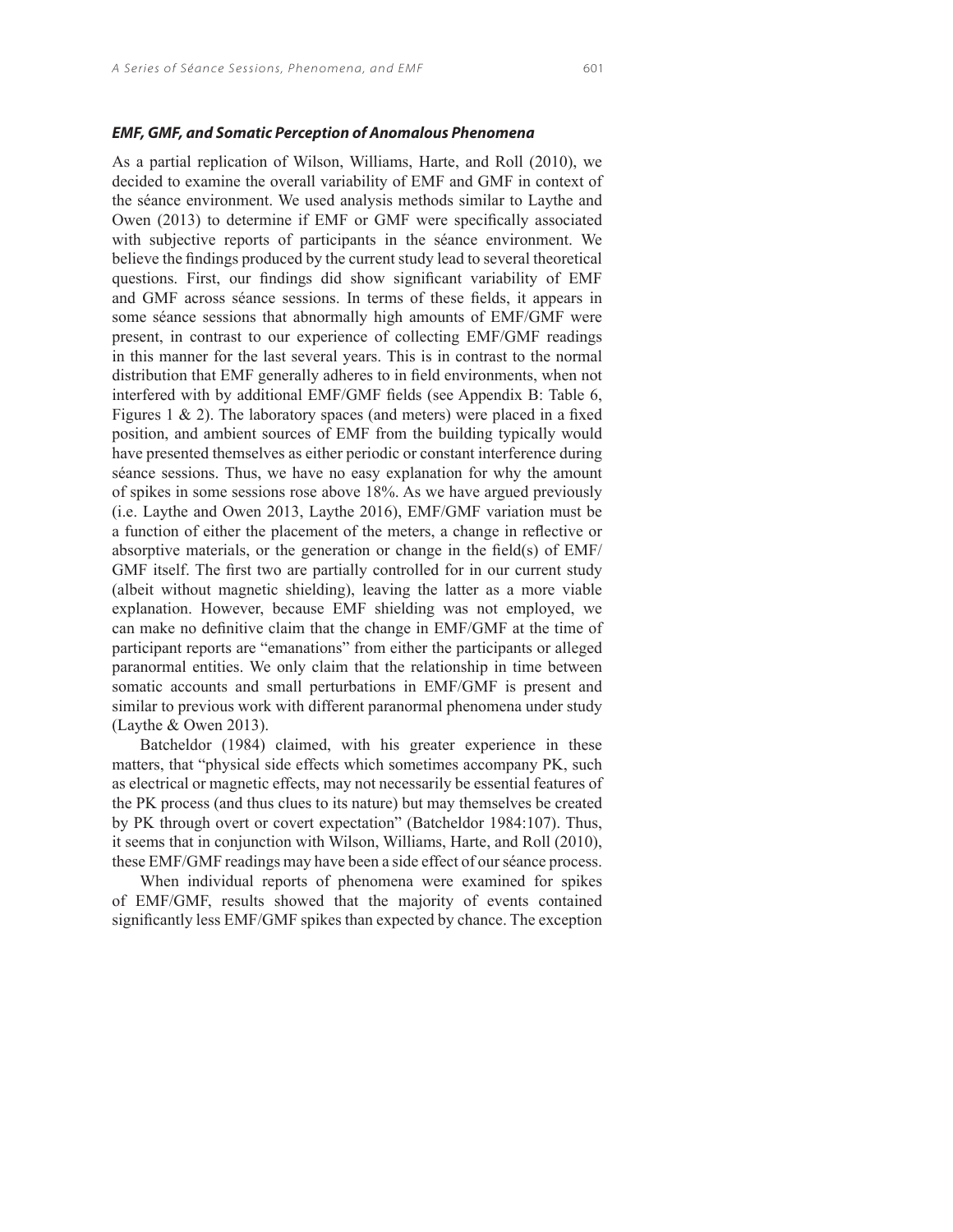to this finding was single reports from Series 1, where significantly greater amounts of EMF/GMF spikes were associated with single reported events. One way to look at this finding is that EMF/GMF magnitude was somehow dampened during these report periods. This explanation seems particularly likely with GMF readings. Spikes were abundant and substantially greater than what GMF typically generates as a normal distribution (i.e. 1% to 5%, Appendix B).

To our knowledge, this is the first research demonstrating any type of relationship between specific EMF–GMF spikes and subjective experience. There is no reason currently known to expect a physical environmental variable such as GMF (or EMF) to change as a function of a participant's perception or experience. It is also the case that the sustained fields necessary to create a "sensed presence" (e.g., St.-Pierre & Persinger 2006) do not appear likely given the abundance of individual spikes (but highly varied GMF) from session to session. We can exclude a mundane explanation, which would involve a person outside the laboratory repeatedly creating a relatively powerful magnetic field on the days and times of our study. Thus, we indulge in two potential explanations.

From a traditional parapsychology perspective, a simple explanation is that some of our members had some psychic ability. Thus, similar to RSPK cases (i.e. Roll & Joines), a byproduct of these somatic perceptions or psychic influence is the (albeit weak) production or dampening of EMF/ GMF. As we mentioned previously, both Batcheldor's (1984) and Wilson, Williams, Harte, and Roll's (2010) findings might bolster that interpretation.

On the other hand, previous work has associated three standard deviation EMF and GMF spikes with anomalous haunting phenomena that was external to the participant, and vetted against multiple camera and audio sources under controlled conditions (Laythe & Owen 2013). In other words, vetted paranormal phenomena appear to be associated with EMF/GMF spikes as well. However, our previous findings with external phenomena showed significantly greater amounts of EMF/GMF, and not significantly less. Regardless, some of what would be explained as purely internal psychological experiences may somehow be entwined with the "survival hypothesis." Ergo, paranormal sources are possibly giving off small perturbations of EMF/GMF as some type of physical condition of their existence. Although this theory is highly speculative, the design of the study was the attempt to contact the dead. Given our previous findings, and the apparent intelligent behavior of some of the evidence collected by Laythe and Owen (2013), we posit that the "survival hypothesis" is also a potential explanation for the extreme variability in EMF/GMF and time associations with EMF/GMF spikes. As three-fourths of our tests for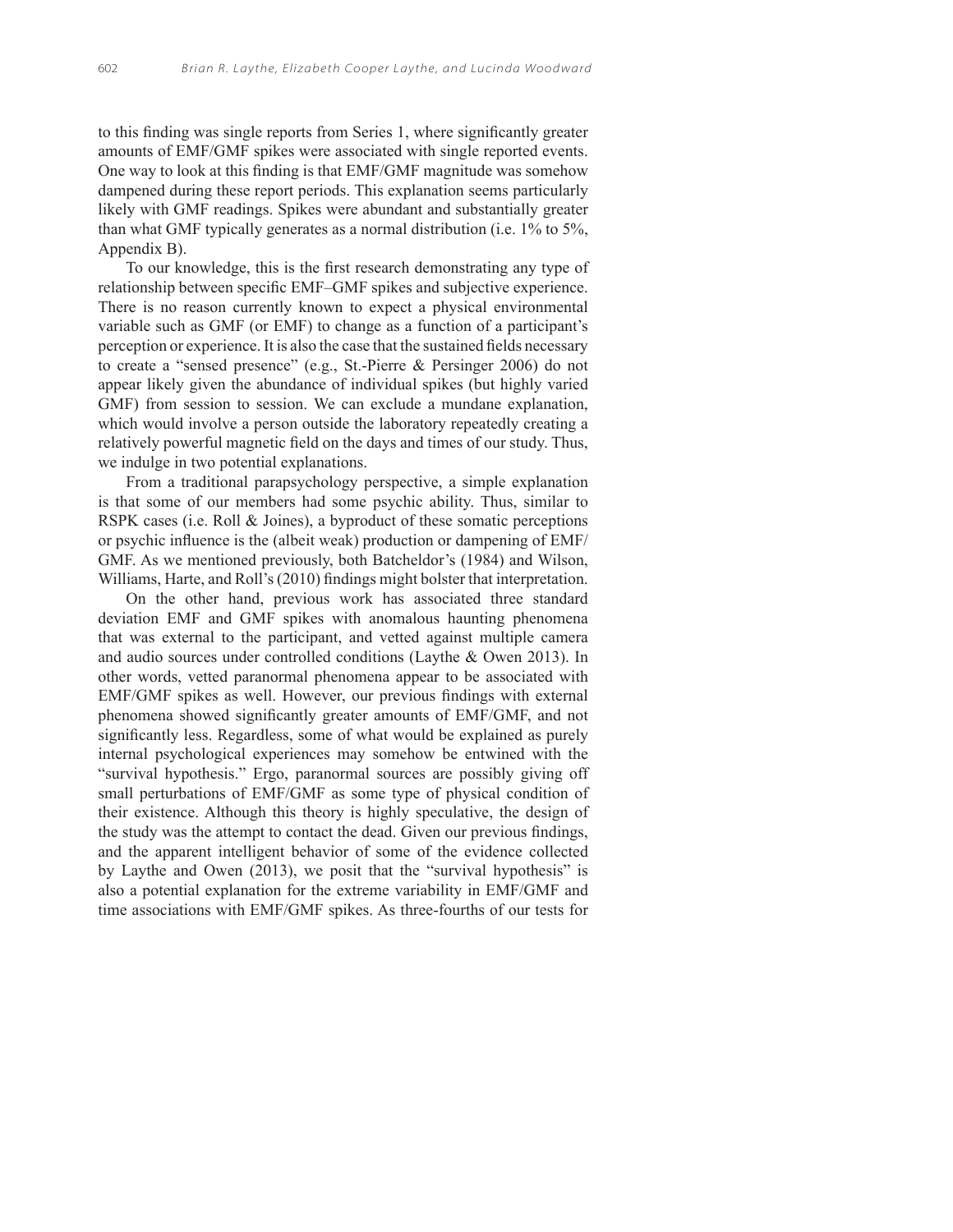reports were significantly different from chance association with EMF/ GMF spikes, replication of these findings may serve as evidence that some spiritual processes may be physically measurable in the form of small timesynced variation in electromagnetic fields.

However, both of the above explanations for the EMF/GMF and subjective experience relationship are speculative, and independent replication is very much warranted. What is important is that these findings represent a growing body of research that demonstrates a relationship between a known physical variable (EMF) and perceived anomalous experience. Although externally captured PK was not produced in the current research, the association of EMF/GMF with somatic events suggests that other physical variables may influence what we would psychologically interpret as psychosomatic or contagion events. As such, we hope the current work spurs other researchers to replicate and extend this work with further methodological rigor.

#### **Limitations and Future Work**

There were several limitations to the current research. First, only 9–10 sessions were run in each series, unlike Batcheldor (1984), Wilson, Williams, Harte, and Roll (2010), and Storm and Mitchell (2003), who ran at least fifteen (or many more sessions) in their individual groups. The limited number of sessions may have contributed to the unsuccessful production of PK. Although Batcheldor (1966, 1984) emphasizes belief as the primary variable in PK production, familiarity and repetition were indicated as important variables that facilitated belief. Nine to ten sessions may not have been enough time to create the belief and familiarity for PK effects. The power of analysis between sessions or within participants was limited because of our small sample size. Thus, findings for our correlations should be considered suggestive only. Hopefully, in future research enough séance series and sessions can be conducted to obtain a more powerful analysis between subjective events and personality. We would also like to include more participant measures to capture potential traits, personality, or attitudes that might correlate with reporting subjective events. Although we were interested in transliminality, other researchers would be right to insist on broader measures such as cognitive style, absorption, social cognition, empathy, and suggestibility. However, running sufficient sessions of this design, with enough participants to have enough power to reliably conduct correlations, would be a massive undertaking. We might also suggest pre- and post-survey assessment after each session to determine the psychological impact of each session, and the subjective events personally experienced by the participant.

Our study was not a strict replication of the Batcheldor (1966,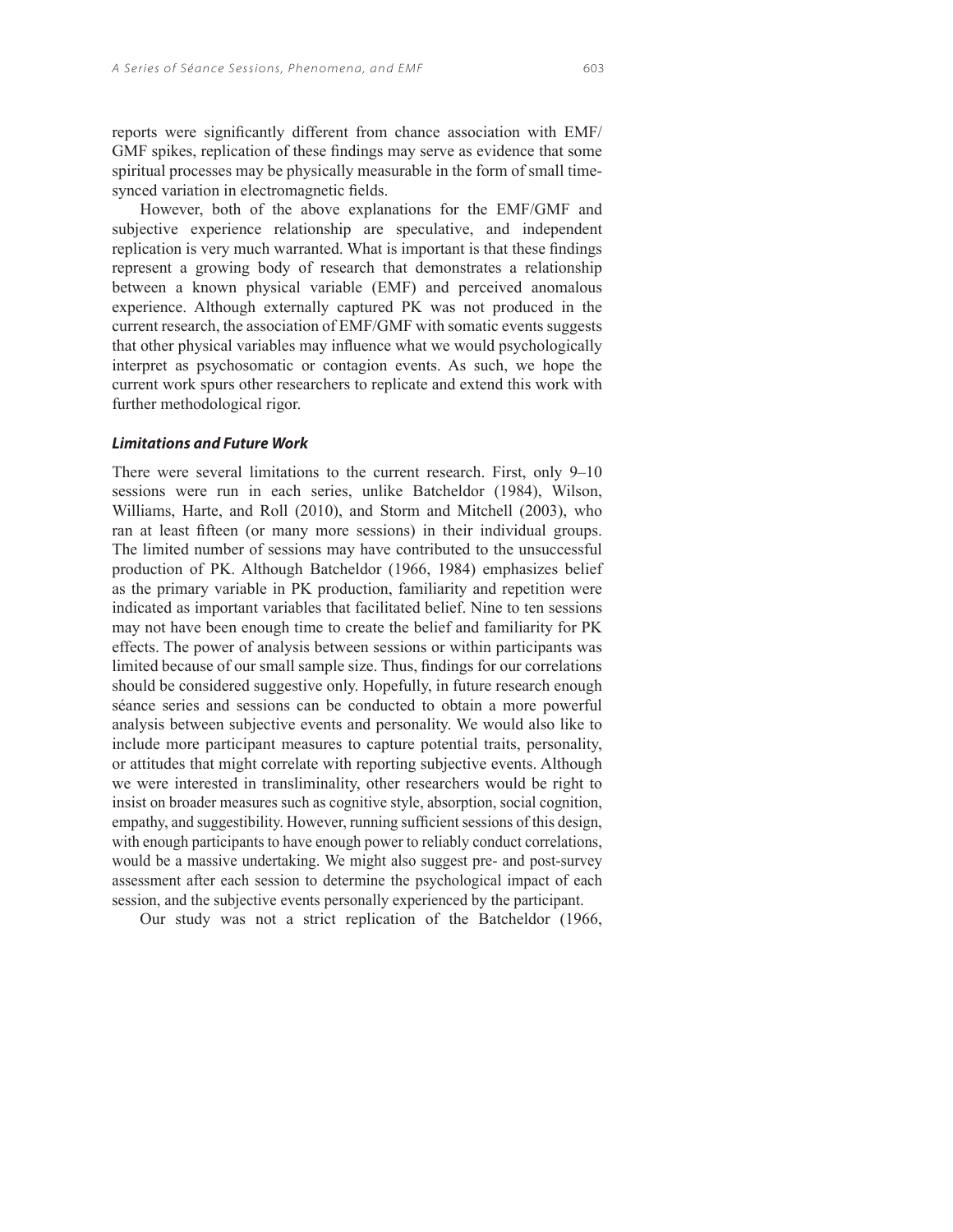1984) style sitter groups and should be considered more of a replication of Wilson, Williams, Harte, and Roll's (2010) and Owen and Sparrow's (1976) accounts of séance groups. It is also the case that while some of our participants were experienced with the paranormal, others were relatively naive about the paranormal. Batcheldor warned readers in his works that doubts, and both belief in the participant creating PK and the witnessing of PK, can inhibit the production of PK phenomena (Batcheldor 1966, 1984). We hoped that by creating a dark, séance-decorated environment, as well as creating a common ritual to facilitate the mood of a séance, at least ownership resistance would be minimized. Whereas several of our participants were previously experienced with PK or anomalous events, it seems possible that some members maintained secret doubts about the process. The current research did not try to facilitate fake events, although true to Batcheldor's suggestions individual sessions were friendly and rapport was quickly created among group members. We would suggest that the presence of contagion surrounding each session represents some proof that our environment created a unified belief-perspective for participants witnessing anomalous events. On the other hand, multiple verbal reports may have at the same time created witness inhibition, despite a congenial environment.

Although a fictitious spirit was prepared for participants, both groups chose to abandon this fictitious spirit for a general open séance visitation policy of bringing forth anything or anyone who wished to communicate. As reported previously, there was no shortage of reported subjective phenomena from this technique, but also no camera-recorded evidence of external PK phenomena that would meet skeptical muster. Thus, future workers in this area may want to work with participants more beforehand to create a unified "spirit guide" or "contact" that participants can work with throughout the sessions.

We did not employ magicians to examine the sessions. We openly admit this is a potential risk; however, the likelihood of participants (i.e. known, pro-paranormal students, and naive college students) conducting fraud was limited by camera placement under the table. Unfortunately, none of the events that occurred over both series were anomalous enough to possibly mandate the use of a stage magician.

Previous accounts by Batcheldor (1966, 1984) have suggested that the mere presence of cameras and recording devices inhibits the production of anomalous events. This is a double-edged sword, as better recording of the laboratory environment is the only way to verify these phenomena. Although the laboratory was dark, and the cameras were placed unobtrusively, we may not have obtained genuine PK because of the presence of these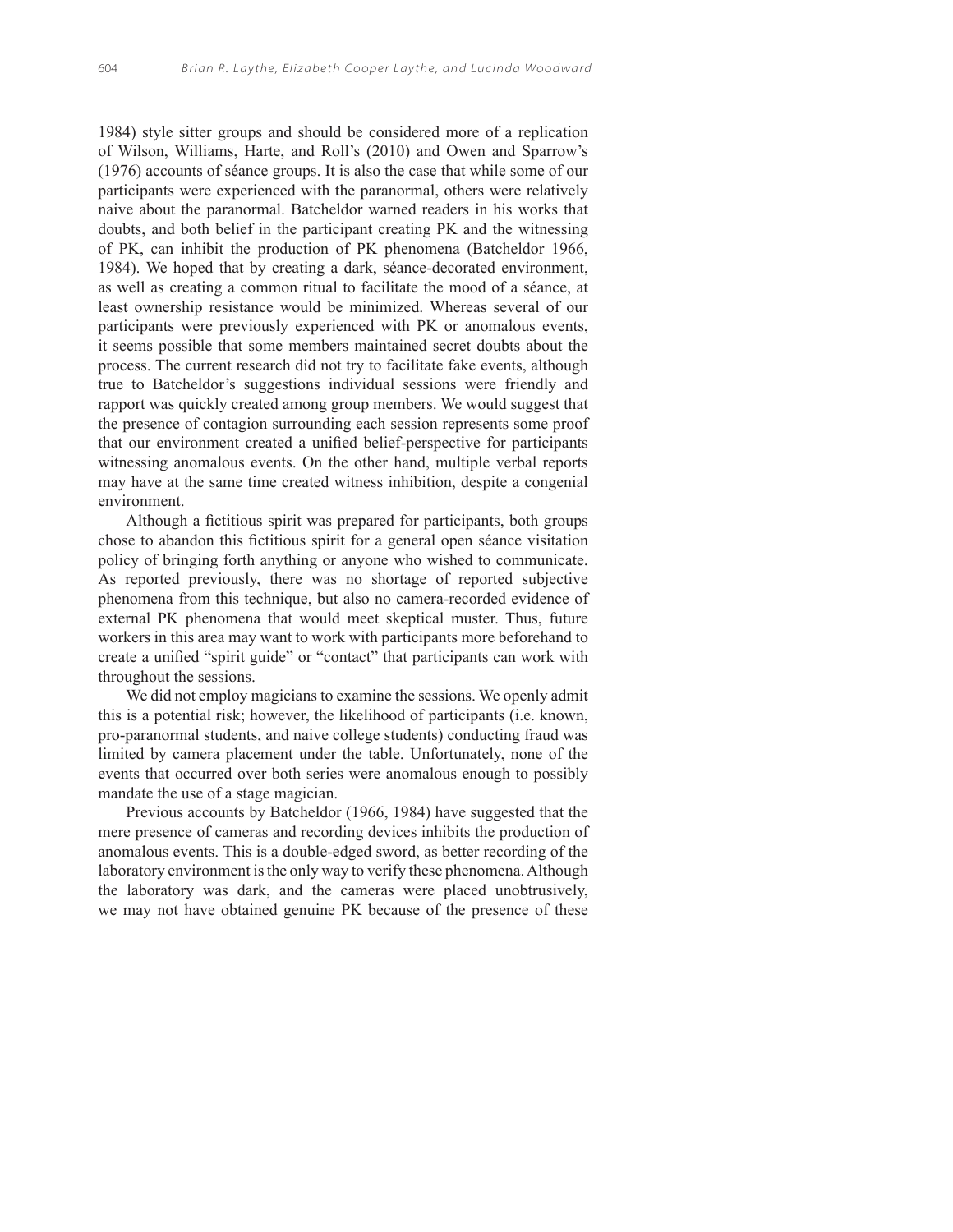devices. We have no suggestions to get around this problem, save future research creating a laboratory space with completely hidden devices, and using subterfuge with participants regarding their recording. As we did find what we believe to be several significant effects within the current research, we believe that continued monitoring of these phenomena is warranted psychologically.

Finally, some controversy may remain around our method for analyzing EMF (Laythe 2016, Maher 2016). Previous researchers have questioned our procedure, namely focusing on potential sources that could produce EMF spikes, or the relatively small EMF perturbations that the current study and Laythe and Owen (2013) show. Questions have also arisen over our purposeful choice not to use baseline readings to compare EMF against (e.g., Maher 2015, but also see Laythe 2016, Maher 2016). We hope our explanation here and in Appendix B clears up some of these misunderstandings.

The essence of our mathematical process is not really about EMF specific magnitude or source, but the mathematical conjunction of a behavior plus probabilistically unlikely amounts of EMF at a discrete point in time. Aside from weaknesses in baseline tests with field EMF due to receptive meters, we humbly posit that the complexity of the field, or the source of a perturbation is accounted for in this binomial/distributional method. Separating individual sources of EMF/GMF *may* account for where small or large EMF perturbations come from. They fail, however, to explain why EMF suppression or expansion is *significantly* occurring in conjunction with a behavior associated within a discrete period of time. While the current research was conducted in a complex series of fields, Laythe and Owen (2013) was not, and they had similar findings.

As one thoughtful reviewer suggested, perturbations in EMF/GMF increase as the degree of sensitivity for the measuring device is increased. In other words, more EMF/GMF spikes are likely to occur as the metric of measurement becomes smaller. We do not disagree, and again emphasize that the measurement of EMF in particular (but not GMF) was restricted to the 0–1mg range due to the coils used. However, our binomial method can account for any degree of successes or failures in the data to create an accurate probability to test against (see Appendix B). A more practical point from the existing data is that the uncoiled GMF meters, which were not restricted to only small perturbations, duplicated the restricted meters' findings (and had greater, not less, variability in terms of spikes). The restricted meters were less successful in terms of statistical significance, not more.

In our view, EMF magnitude changes, whether small or large, should not change as a function of subjective reports in a séance at a specific time.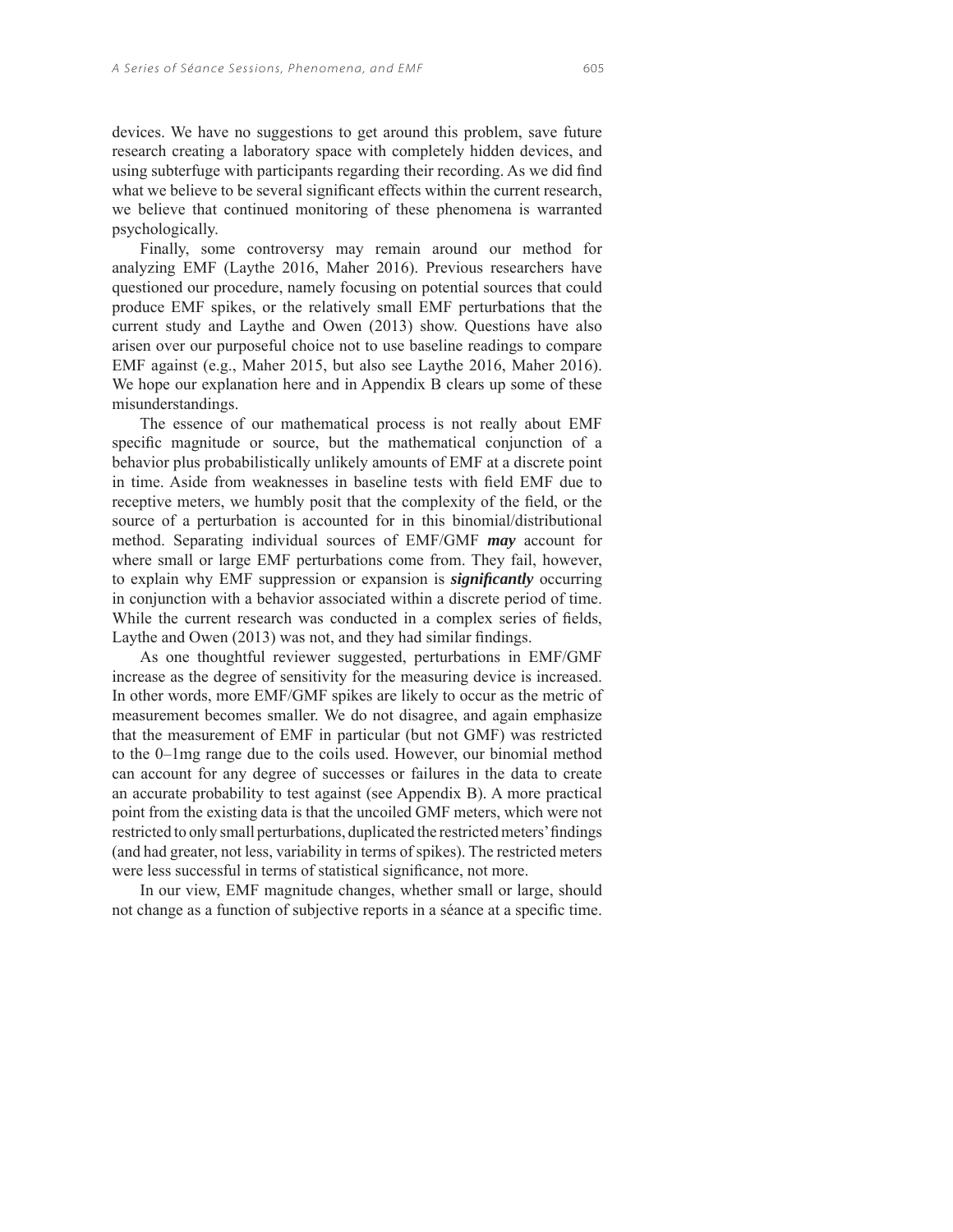EMF should not, in theory, change as a function of anomalous captured phenomena in an electricity-free zone at specified times (Laythe  $&$  Owen 2013). There should be no time-dependent relationship present with this known and extensively studied energy. Yet in the present research, previous research, as well as research we are currently in the process of writing up, there are time-dependent significant relationships of phenomena and EMF. Our best theory is that "something" is minutely perturbing the EM field to either suppress or expand EMF variability beyond chance. We agree with others that this source, as of yet, is unknown and the meaning of these associations is not yet clear. But we would be remiss to not remind readers that previous research (i.e. Joines, Baumann, & Kruth 2012) has made a case that small amounts of energy in the EM-field can potentially contain a large degree of information.

Finally, a growing trend of research (see Palmer & Millar 2015 for a review) focuses on potential PSI-related experimenter effects. Whereas the principal investigators were aware of reports of somatic events, neither the researchers nor participants were aware of specific EMF readings during the experimental data-collection process. As the current protocols were not fully blind, there remains the possibility that the investigators unconsciously affected EMF or GMF readings post hoc. Thus, in future studies, we hope to create randomly generated time-stamps to add to participant reports, and let blind coders associate EM readings with both real and bogus reports. However, even with these protocols in place, the true metric of these findings, given the recent experimenter effect findings, is independent replication of these types of studies.

#### **Conclusion**

Despite the above weaknesses, the current study represents the first series of séance data to demonstrate contagion and suggestion effects within the séance environment. More importantly, this is the first research to our knowledge that shows a significant relationship between time-dependent electromagnetic fields and reports of personally subjective perceptions of anomalous phenomena. While by no means definitive, the current research adds to a body of growing literature where electromagnetic fields are associated with what is perceived as paranormal activity.

## **Notes**

<sup>1</sup> We would also note that purported divine names (in this instance, Judaic names of God, or archangels), or as referenced in grimoires, "barbarous names of power," were removed from these rituals, in order to not offend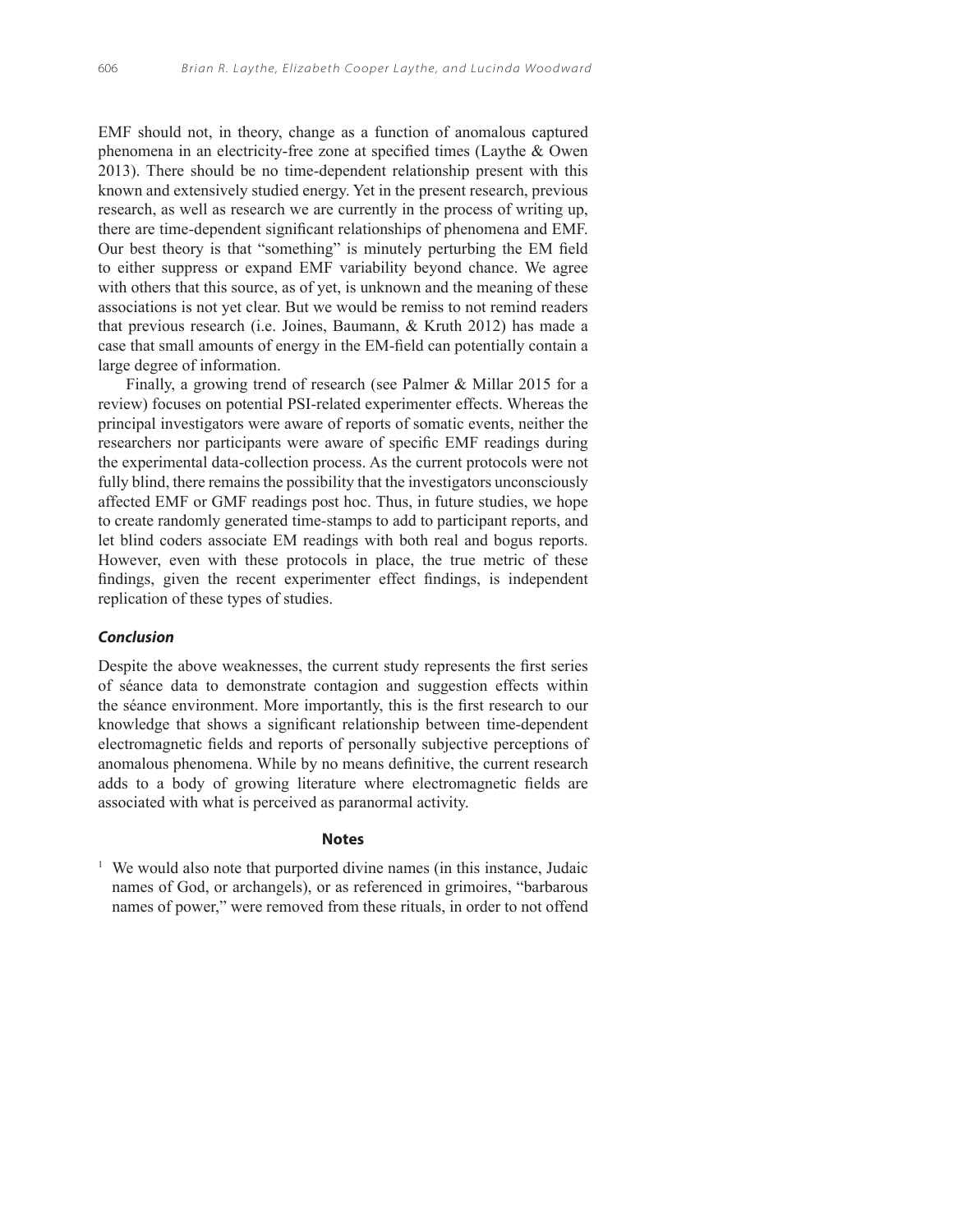or disturb individual religious sensibilities (see Regardie [2010] for a contextual description).

- <sup>2</sup> We allowed variability in these exercises, in that some sessions allowed participants to try lifting the table with one or two fingers, whereas in other sessions requests for rocking the table were the focus.
- <sup>3</sup> We would add that previous reviewers have suggested random sampling of the EMF data to create a sample probability to test against. We engaged in this process in the research above as one preliminary method for creating a viable accurate random probability. After running several series of approximately 600 trials, it became apparent that the random sample always closely varied around the random binomial probability of the entire dataset, thus validating the use of the overall sample probability as an accurate random probability.

#### **References**

- Asch, S. E. (1956). Studies of independence and conformity: I. A minority of one against a unanimous majority. Psychological Monographs, 70:1–70.
- Batcheldor, K. (1966). Report of a case of table levitation and associated phenomena. Journal of the Society for Psychical Research, 43:339–356.
- Batcheldor, K. (1984). Contributions to the theory of PK induction from sitter-group work. Journal of American Society of Psychical Research, 78:105–122.
- Bell, V., Halligan, P. W., & Ellis, H. D. (2006). The Cardiff anomalous perceptions scale (CAPS): A new validated measure of anomalous perceptual experience. Schizophrenia Bulletin, 32:366–377.
- Belz, M., & Fach, W. (2015). Exceptional experiences (ExE) in clinical psychology. In Parapsychology: A Handbook for the 21st Century edited by E. Cardeña, J. Palmer, D. Marcusson-Clavertz, Jefferson, NC: McFarland, pp. 364-379.
- Booth, J. N., Koren, S. A., & Persinger, M. A. (2005). Increased feelings of the sensed presence and increased geomagnetic activity at the time of the experience during exposures to transcerebral weak complex magnetic fields. International Journal of Neuroscience, 115:1053–1079.
- Bösch, H., Steincamp, F., & Boller, E. (2006). Examining psychokinesis: The interaction of human intention with random number generators—A meta-analysis. Psychological Bulletin, 132:497–523.
- Braithwaite, J. J. (2004). Magnetic variances associated with 'haunt-type' experiences: A comparison using time-synchronised baseline measurements. European Journal of Parapsychology, 19:3–28.
- Braithwaite, J. J. (2006). Using digital magnetometry to quantify anomalous magnetic fields associated with spontaneous strange experiences: The magnetic detection system (MADS). Journal of Parapsychology, 69:151–171.
- Braithewaite, J. J. (2008). Putting magnetism in its place: A critical examination of the weakintensity magnetic field account for anomalous haunt-type experiences. Journal of the Society for Psychical Research, 72:34–50.
- Braithwaite, J. J., Perez-Aquino, K., & Townsend, M. (2004). In search of magnetic anomalies associated with haunt-type experiences: Pulses and patterns in dual time-synchronized measurements. Journal of Parapsychology, 68:255–288.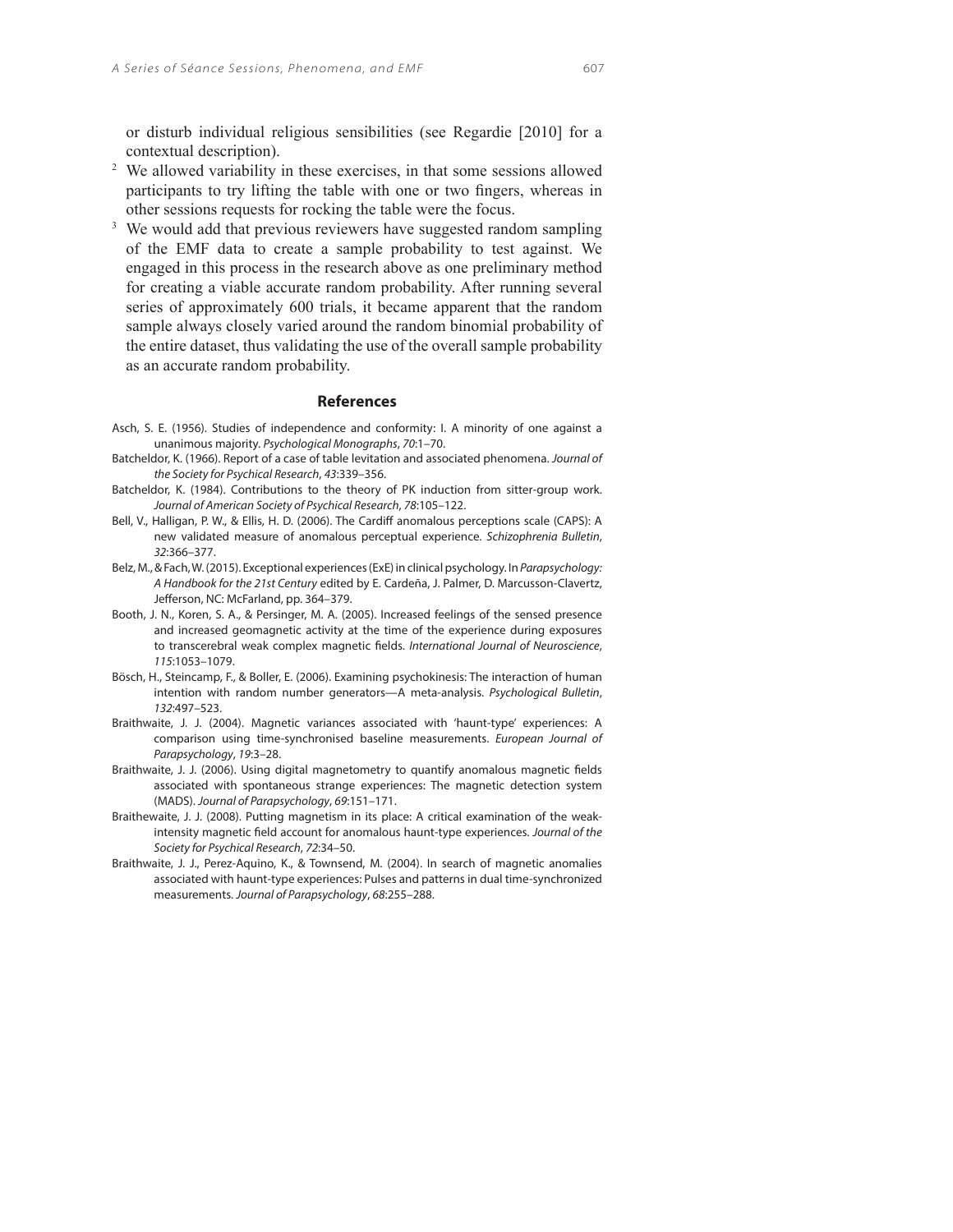- Braithwaite, J. J., & Townsend, M. (2005). Sleeping with the entity—A quantitative magnetic investigation of an English castle's reputedly 'haunted' room. European Journal of Parapsychology, 20.1:65–78.
- Braude, S. E. (1997). The Limits of Influence: Psychokinesis and the Philosophy of Science. Lanham, MD: University Press of America.
- Braude, S. E. (2015). Macro-psychokinesis. In Parapsychology: A Handbook for the 21st Century edited by E. Cardeña, J. Palmer, & D. Marcusson-Clavertz. Jefferson, NC: McFarland, pp. 258–265.
- Bruder, M., Dosmukhambetova, D., Nerb, J., & Manstead, A. S. R. (2012). Emotional signals in nonverbal interaction: Dyadic facilitation and convergence in expressions, appraisals, and feelings. Cognition & Emotion, 26:480–502.
- Freedman, J. L., Birsky, J., & Cavoukian, A. (1980). Environmental determinants of behavioral contagion: Density and number. Basic and Applied Social Psychology, 1:155–161.

Gauld, A., & Cornell, A. D. (1979). Poltergeists. London: Routledge Kegan & Paul.

- Gearheart, L., & Persinger, M. A. (1986). Geophysical variables and behavior: XXXIII. Onsets of historical and contemporary poltergeist episodes occurred with sudden increases in geomagnetic activity. Perceptual and Motor Skills, 62:463–466.
- Granqvist, P., Fredrikson, M., Unge, P., Hagenfeldt, A., Valind, S., Larhammar, D., & Larsson, M. (2005). Sensed presence and mystical experiences are predicted by suggestibility, not by the application of transcranial weak complex magnetic fields. Neuroscience Letters, 379:1–6.
- Gump, B. B., & Kulik, J. A. (1997). Stress, affiliation, and emotional contagion. Journal of Personality and Social Psychology, 72:305–319.
- Hines, T. (2003). Pseudoscience and the Paranormal. Amherst, NY: Prometheus Books.
- Houran, J., Kumar, V. K., Thalbourne, M.A., & Lavertue, N. E. (2002). Haunted by somatic tendencies: Spirit infestation as psychogenic illness. Mental Health, Religion & Culture, 5:119–133.
- Howard, D. J., & Gengler, C.(2001). Emotional contagion effects on product attitudes. Journal of Consumer Research, 28:189–201.
- Hufford, D. (1982). The Terror That Comes in the Night: An Experience-Centered Study of Supernatural Assault Traditions. Philadelphia: University of Pennsylvania Press.
- Irwin, H. J. (2009). The Psychology of Paranormal Belief: A Researcher's Handbook. Hatfield: University of Hertfordshire Press.
- Jawer, M. (2005). Environmental sensitivity: A neurobiological phenomenon? In Seminars in Integrative Medicine, 3(3) (September):104–109, Philadelphia, PA: W. B. Saunders.
- Joines, W. T., Baumann, S. B., & Kruth, J. G. (2012). Electromagnetic emission from humans during focused intent. Journal of Parapsychology, 76:275–294.
- Kelley, M. P. (2010a). The evolution of beliefs in God, spirit, and the paranormal. I: Terror management and ritual healing theories. Journal of Parapsychology, 74:335–357.
- Kelley, M. P. (2010b).The evolution of beliefs in God, spirit, and the paranormal. II: Transliminality as the mediating factor. Journal of Parapsychology, 74:359–381.
- Kelley, M. P. (2011). The evolution of beliefs in God, spirit, and the paranormal. III: Direct benefits of paranormal abilities. Journal of Parapsychology, 75:61–90.
- Lange, R., & Houran, J. (1997). Context-induced paranormal experiences: Support for Houran and Lange's model of haunting phenomena. Perceptual and Motor Skills, 84:1455–1458.
- Lange, R., Houran, J., Harte, T., & Havens, R. (1996). Contextual mediation of perceptions in haunting and poltergeist-like experiences. Perceptual & Motor Skills, 82:755–762.
- Lange, R., Thalbourne, M.A., Houran, J., & Storm, L. (2000). The revised transliminality scale: Reliability and validity data from a Rasch top-down purification process. Consciousness and Cognition, 9:591–617.
- Larsson, M., Larhammar, D., Fredrikson, M., & Granqvist, P. (2005). Reply to M. A. Persinger and S.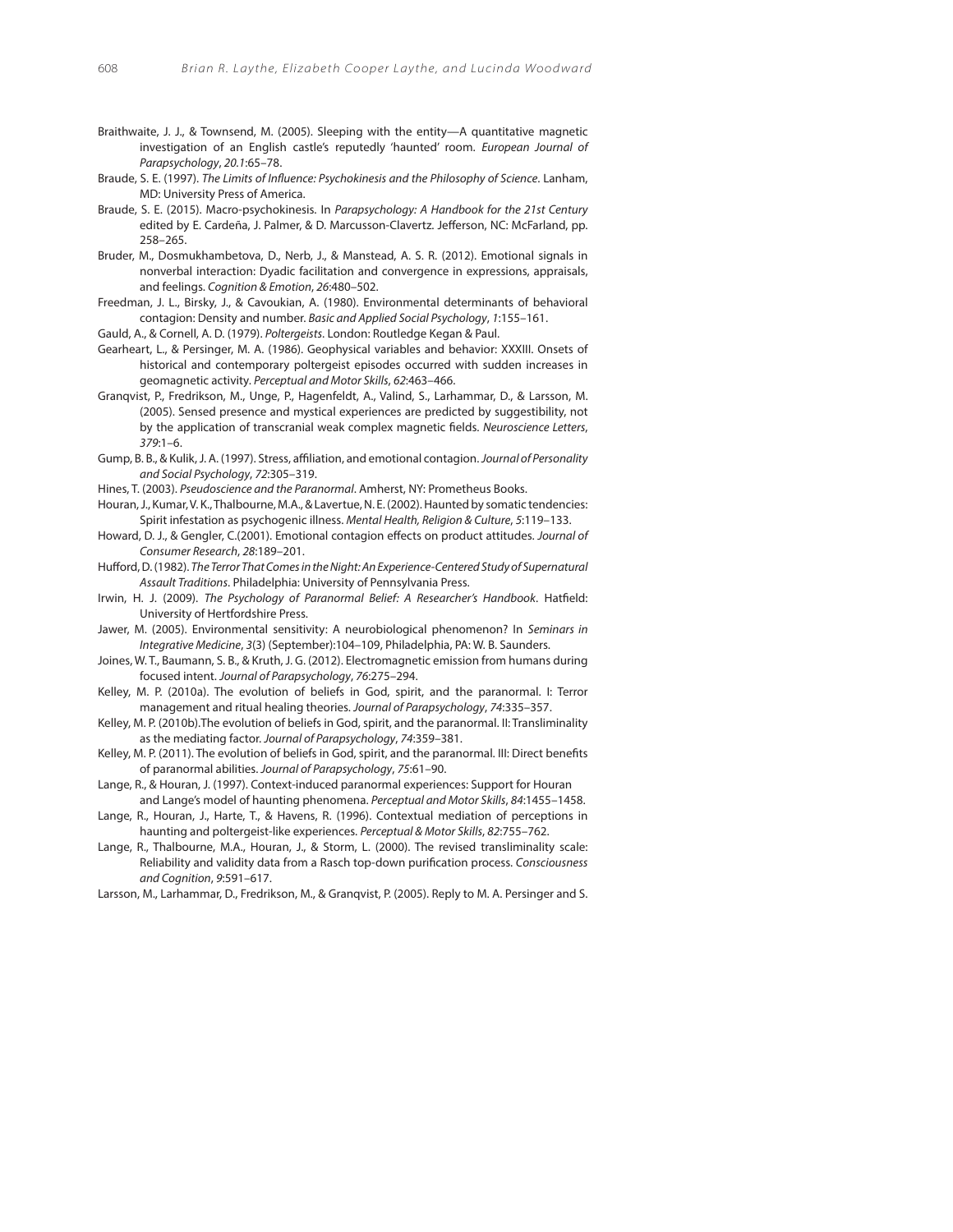A. Koren's response to Granqvist et al. "Sensed presence and mystical experiences are predicted by suggestibility, not by the application of transcranial weak magnetic fields." Neuroscience Letters, 380(3):348–350.

- Lawrence, T. R. (1993). The Parapsychological Association 36th Annual Convention. Proceedings of Presented Papers "Gathering in the Sheep and Goats. A Meta-Analysis of Forced-Choice Sheep–Goat ESP Studies, 1947–1993" edited by M. J. Schlitz, pp. 75–86, Toronto. Laythe, B. (2016). [Letter to the Editor]. Journal of Parapsychology, 79:248–251.
- Laythe, B., & Owen, K. (2013). A critical test of the EMF–paranormal phenomena theory: Evidence from a haunted site without electricity-generating fields. Journal of Parapsychology, 77:212–236.
- Leander, N. P., & Shah, J. Y. (2013). For whom the goals loom: Context driven goal contagion. Social Cognition, 31:187–200.
- Levy, D. A. (2001). The liberating effects of interpersonal influence: An empirical investigation of disinhibitory contagion. The Journal of Social Psychology, 132:469–473.
- Lorber, W., Mazzoni, G., & Kirsch, I. (2007). Illness by suggestion: Expectancy, modeling, and gender in the production of psychosomatic symptoms. Annals of Behavioral Medicine, 33:112–116.
- Maher, M. C. (2000). Quantitative investigation of the General Wayne Inn. Journal of Parapsychology, 64:365–390.
- Maher, M. C. (2015). Ghosts and poltergeists: An eternal enigma. In Parapsychology: A Handbook for the 21st Century edited by E. Cardeña, J. Palmer, D. Marcusson-Clavertz, Jefferson, NC: McFarland, pp. 327–340.
- Maher, M. C. (2016). [Letter to the Editor]. Journal of Parapsychology, 79:251–252.
- McClenon, J. (1994). Wondrous Events: Foundations of Religious Belief. Philadelphia: University of Pennsylvania Press.
- McClenon, J. (2002). Wondrous Healing: Shamanism, Human Evolution, and the Origin of Religion. DeKalb: Northern Illinois University Press.
- Myers, J., & Well, A. D. (1995). Research design and statistical analysis. Hillsdale, NJ: Lawrence Erlbaum.
- Neumann, R., & Strack, F. (2000). "Mood contagion": The automatic transfer of mood between persons. Journal of Personality and Social Psychology, 79:211–223.
- Nichols, A., & Roll, W. G. (1998). The Jacksonville water poltergeist: Electromagnetic and neuropsychological aspects. Journal of Parapsychology, 62:110–111.
- Open Stax College (2013). Introductory Statistics. Open Stax College. http://cnx.org/content/col11562/latest/
- Open Stax College (2015). College Physics for AP Courses. Open Stax College. 12 August. https:/openstaxcollege.org/textbooks/college-physics-ap/get
- Owen, I. M., & Sparrow, M. (1976). Conjuring up Philip: An Adventure in Psychokinesis. New York: Harper & Row.
- Palmer, J., & Millar, B. (2015). Experimenter Effects in Parapsychology Research. In Parapsychology: A Handbook for the 21st Century edited by E. Cardeña, J. Palmer, & D. Marcusson-Clavertz, Jefferson, NC: McFarland, pp. 293-300.
- Parkinson, B., & Simons, G. (2012). Worry spreads: Interpersonal transfer of problem-related anxiety. Cognition and Emotion, 26:462–479
- Persinger, M. A., & Cameron, R. A. (1986). Are earth faults at fault in some poltergeist-like episodes? Journal of the American Society for Psychical Research, 80:49–73.
- Persinger, M. A., & Koren, S. A. (2005). A response to Granqvist et al. "Sensed presence and mystical experiences are predicted by suggestibility, not by the application of transcranial weak magnetic fields." Neuroscience Letters, 380(3):346-347.
- Popper, K. (1934/1959). The Logic of Scientific Discovery. London/New York: Routledge Publishers.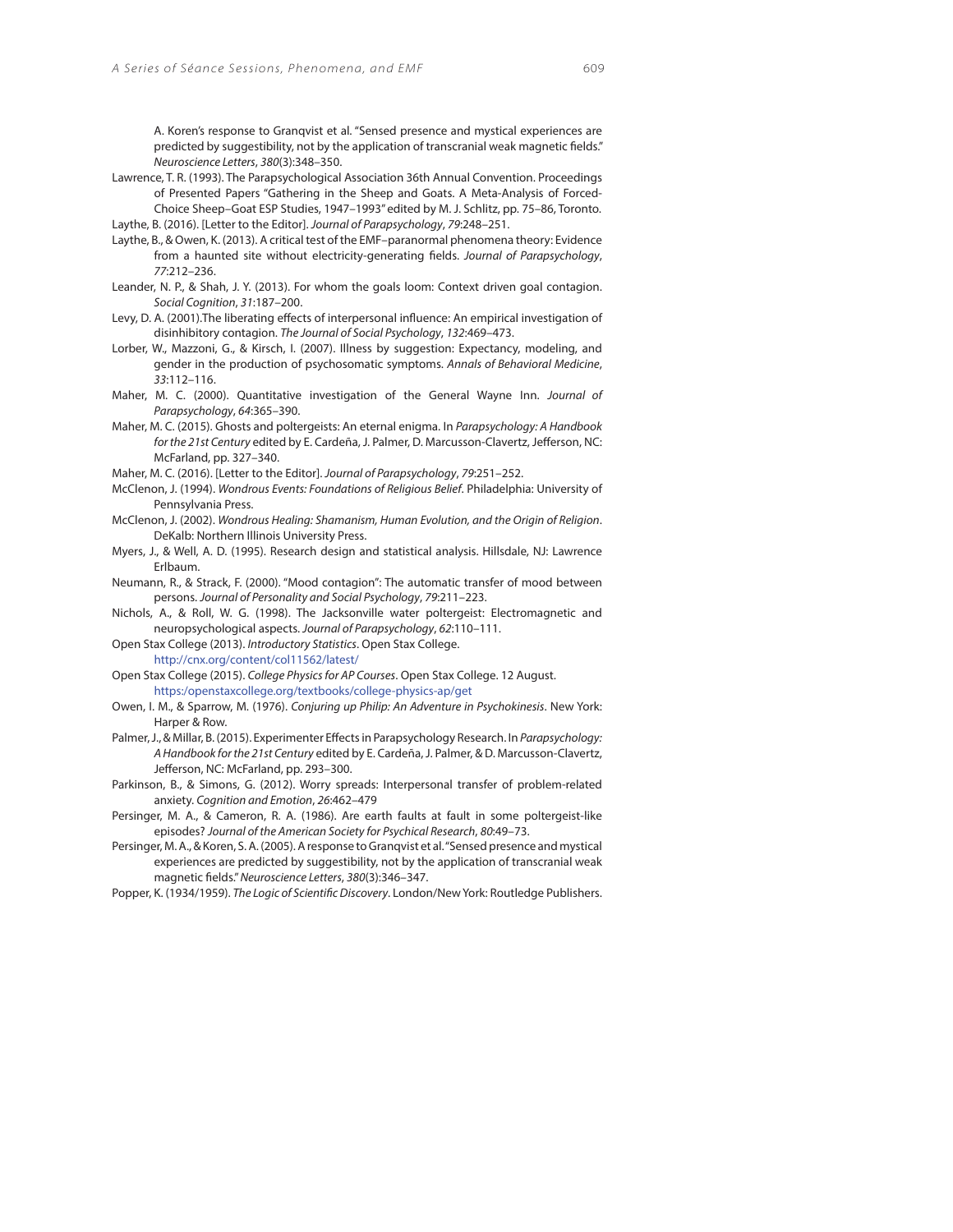- Powell, S. A., Nguyen, C. T., Gaziano, J., Lewis, V., Lockey, R. F., & Padhya, T. (2007). Mass psychogenic illness presenting as acute stridor in an adolescent female cohort. Annals of Otology, Rhinology, & Laryngology, 116:525–531.
- Radford, B., & Bartholomew, R. (2001). Pokémon contagion: Photosensitive epilepsy, or mass psychogenic illness? Southern Medical Journal, 94:197–204.
- Radin, D., & Nelson, R. (2000). Meta-analysis of mind–matter interaction experiments: 1959 to 2000. Personally disseminated manuscript.
- Regardie, I. (1996). The Golden Dawn (fifth edition). Woodbury, MN: Llewellyn Publications.
- Regardie, I. (2010). The Middle Pillar: The Balance Between Mind and Magic (third edition). Woodbury, MN: Llewellyn Publications.

Rice, J. A. (1995). Mathematical Statistics and Data Analysis (2nd edition). Hillsdale, NJ: Wadsworth. Roll, W. G. (1972). The Poltergeist. New York: Nelson Doubleday.

- Roll, W. G., & Joines, W. T. (2013). RSPK and consciousness. Journal of Parapsychology, 77:192–211.
- Roll, W. G., & Persinger, M. A. (2001). Poltergeist and nonlocality: Energetic aspects of RSPK. Journal of Parapsychology, 62:118–119.
- Rosen, P., & Nemeroff, C. (2002). Sympathetic Magical Thinking: The Contagion and Similarity "Heuristics." In Heuristics and Biases: The Psychology of Intuitive Judgment edited by T. Gilovich, D. Griffin, & D. Kahneman, Cambridge, England: Cambridge University Press, pp. 201–216.
- Ryan, A. (2015). Physical correlates of psi. In Parapsychology: A Handbook for the 21st Century edited by E. Cardeña, J. Palmer, & D. Marcusson-Clavertz, Jefferson, NC: McFarland, pp. 181–191.
- Ryan, C. M., & Morrow, L. A. (1992). Dysfunctional buildings or dysfunctional people: An examination of the sick building syndrome and allied disorders. Journal of Consulting and Clinical Psychology, 60:220–224.
- Schmeidler, G. R., & Murphy, G. (1946). The influence of belief and disbelief in ESP upon individual scoring level. Journal of Experimental Psychology, 36:271–276.
- Schmidt, S. (2015). Experimental research on distant intention phenomena. In Parapsychology: A Handbook for the 21st Century edited by E. Cardeña, J. Palmer, & D. Marcusson-Claverts, Jefferson, NC: McFarland, pp. 244-257.
- Solomon, F. (1987). Probability and Stochastic Processes. Upper Saddle River, NJ: Prentice-Hall.

Solomon, G., & Solomon, J. (2000). The Scole Experiment: Scientific Evidence for Life After Death. Foreword by A. Ellison. London: Piatkus.

- Storm, L., & Mitchell, C. (2003). "Are you there, Spenser?" Attempts at 'PK by committee' in a seance like situation. Australian Journal of Parapsychology, 3:3–19.
- St.-Pierre, L. S., & Persinger, M. A. (2006). Experimental facilitation of the sensed presence is predicted by the specific patterns of the applied magnetic fields, not by suggestibility: Re-analyses of 19 experiments. International Journal of Neuroscience, 116:1079–1096.
- Thalbourne, M. A., & Delin, P. S. (1994). A common thread underlying belief in the paranormal, creative personality, mystical experience, and psychopathology. Journal of Parapsychology, 58:3–38.
- Thalbourne, M. A., & Delin, P. S. (1999). Transliminality: Its relation to dream life, religiosity, and mystical experience. The International Journal for the Psychology of Religion, 9:45–61.
- Thalbourne, M. A., & Houran, J. (2000). Transliminality, the mental experience inventory and tolerance of ambiguity. Personality and Individual Differences, 28:853-863.
- Thide, B. (2004). Electromagnetic Field Theory. Uppsala, Sweden: Upsilon Books.
- Tipler, P. A. (1987). College Physics. New York: Worth.

Tobacyk, J. (2004). A revised paranormal belief scale. The International Journal of Transpersonal Studies, 23:94–98.

Williams, M., & Lang, R. (2002). Examining macro-psychokinetic experiments. Australian Journal of Parapsychology, 2:37–43.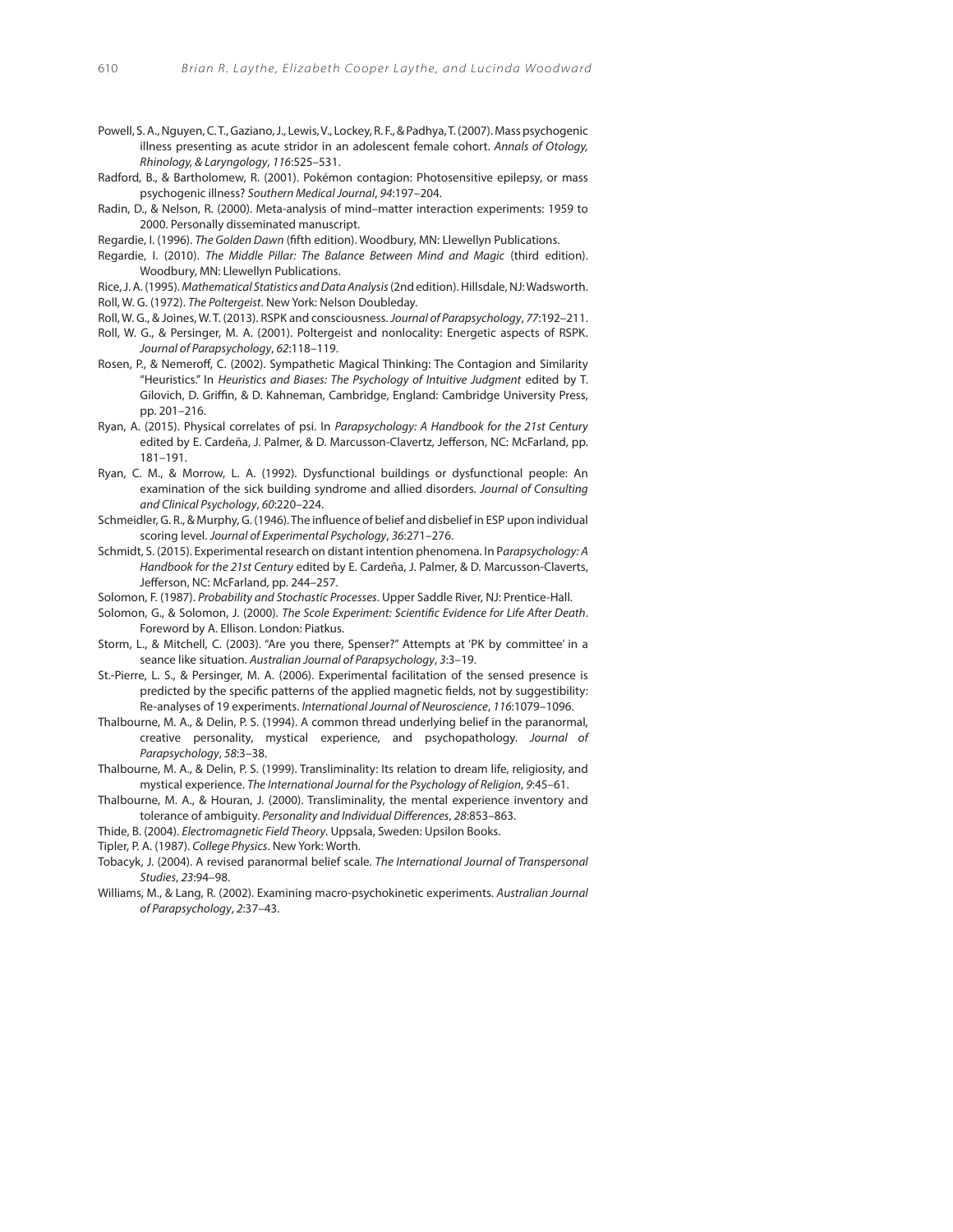- Wilson, M., Williams, J. W., Harte, T. M., & Roll, W. G. (2010). The Daniel Experiment: Sitter group contributions with field RNG and MESA environmental recording. Journal of Scientific Exploration, 24:611–636.
- Wiseman, R., Greening, E., & Smith, M. (2003). Belief in the paranormal and suggestion in the séance room. British Journal of Psychology, 94:285–297.
- Wiseman, R., Watt, C., Greening, E., Stevens, P., & O'Keeffe, C. (2002). An investigation into the alleged haunting of Hampton Court Palace: Psychological variables and magnetic fields. Journal of Parapsychology, 66:387–408.
- Wiseman, R., Watt, C., Stevens, P., Greening, E., & O'Keeffe, C. (2003). An investigation into alleged 'hauntings'. British Journal of Parapsychology, 94:195–211.
- World Health Organization (2016). What are electromagnetic fields? March 12. http://www.who.int/peh-emf/about/WhatisEMF/en/

## **APPENDIX A: Meditation and Séance Guide**

#### **Opening Meditative Exercise**

1. Close your eyes.

2. Slowly start to take deep breaths. Find a rhythm that is comfortable for you.

3. Imagine as you exhale that your muscles are relaxing. With each exhale, imagine yourself becoming more and more relaxed.

For the next exercises, students need to visualize themselves or the room in their mind. This may take some practice, but allow yourself to use your imagination. See the images described below as clearly as possible in your mind.

#### **Establishing the Pillar**

1. For our exercise we will visualize each sphere as white but you can practice at home using the colors.

2. Kether (White Sphere above Head). After a few minutes of relaxation, imagine a sphere of brilliant white light just above your head. Then imagine a shaft of light descending from the white sphere above your head to a black sphere at the nape of the neck.

3. Tiphareth (Golden Sun Colored Sphere over the heart). Bring a shaft of light down from your neck center to the center around your heart. Form a sphere of brilliant sunshine there.

4. Yesod (Light Purple Sphere over genitals). See the shaft of light descending from the heart into the Yesod center in the genital region. Imagine a sphere of light purple light formed there.

5. Malkuth (Green Sphere over the feet). Visualize the shaft of light descending from the genital region into a sphere at the center of the feet and ankles.

6. Visualize all four spheres in your mind and the Middle Pillar complete. See a body of white light surround you.

#### **Opening The Door**

1. Join hands with other participants.

2. Everyone says together, "Create the circle." In your mind, see a circle of bright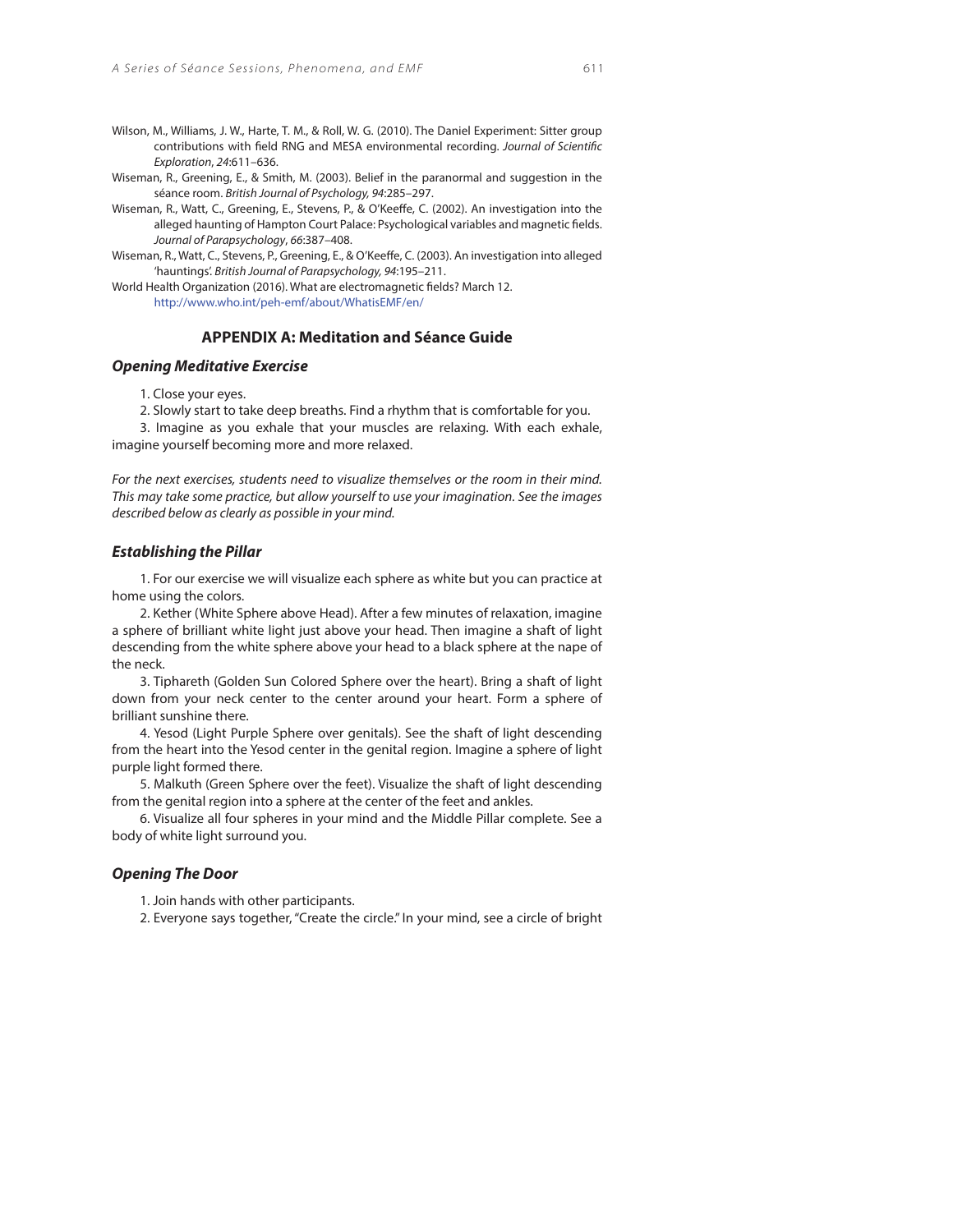electric blue light surround the room. Focus on this for 30 seconds. When you are done, open your eyes and wait for the other members to open their eyes. When all eyes are open, say the words together, "The circle is formed."

3. Everyone says together "Create the Door." In your mind, see a large wooden door, its frame is old, but the wood is sturdy. In the middle of the door is a symbol of **the crescent moon and it is silver**. See that the door has a bar across it and is closed. Locked. Focus on this door in your mind. When you have clearly visualized the door, open your eyes. Wait for other members to open their eyes as well. When everyone has opened their eyes, say together, "The door is formed."

4. Everyone says together, "Open the door so that others may visit." Close your eyes. See the locked closed door in your mind, the symbol of the moon on the door. In your imagination, see the door becoming unbarred, and unlocked. Then see the wooden door opening slowly. In the doorway is fog filled with light purple light. In your mind, understand that this is the door that your spirit will come through to visit. When you have done this and see the door open and filled with fog and purple light, open your eyes. Wait until all members have opened their eyes. Say together, "The door is open."

5. Everyone says together, "Let our visitation begin."

#### **Closing Meditation**

1. Everyone holds hands, and says "We now end our visitation."

2. Everyone says together, "We close the door together, let there be peace between us all." Everyone closes their eyes, and sees the open door. With your imagination, you slowly close the door, lock it, and place a bar across it. When you are done seeing this, open your eyes. When everyone's eyes are open, say "We have closed the door, the visit is over."

3. Everyone says together, "We open the circle." Everyone closes their eyes, and sees the circle of electric blue light expand and grow so that the entire room is filled with electric blue light. Then see this light expand and dissipate into the distance beyond the room. When you have done so, open your eyes. When everyone has opened their eyes, say together "The circle has dissipated."

4. Separate hands. Close your eyes and see the spheres within your body. Focus on your breathing. With each exhale, feel yourself being more and more relaxed. Do this for two or three minutes and open your eyes. When everyone has opened their eyes, say "Our session is concluded."

# **APPENDIX B: A Mathematical and Conceptual Verification of Binomial/Distributional Modeling for Physical Variables**

In our other work (this article before the appendices), we have used a novel mathematical approach to examining the relationship between electromagnetic fields (EMF), geomagnetic fields (GMF), and anomalous phenomena. The method that we have used in this research and in previous work (Laythe & Owen 2013) has been the result of several years of experience in our attempt to collect EMF/GMF readings in the context of paranormal phenomena in the field. One concern we had early on was our inability to completely control incoming sources of EMF/GMF. Magnetic shielding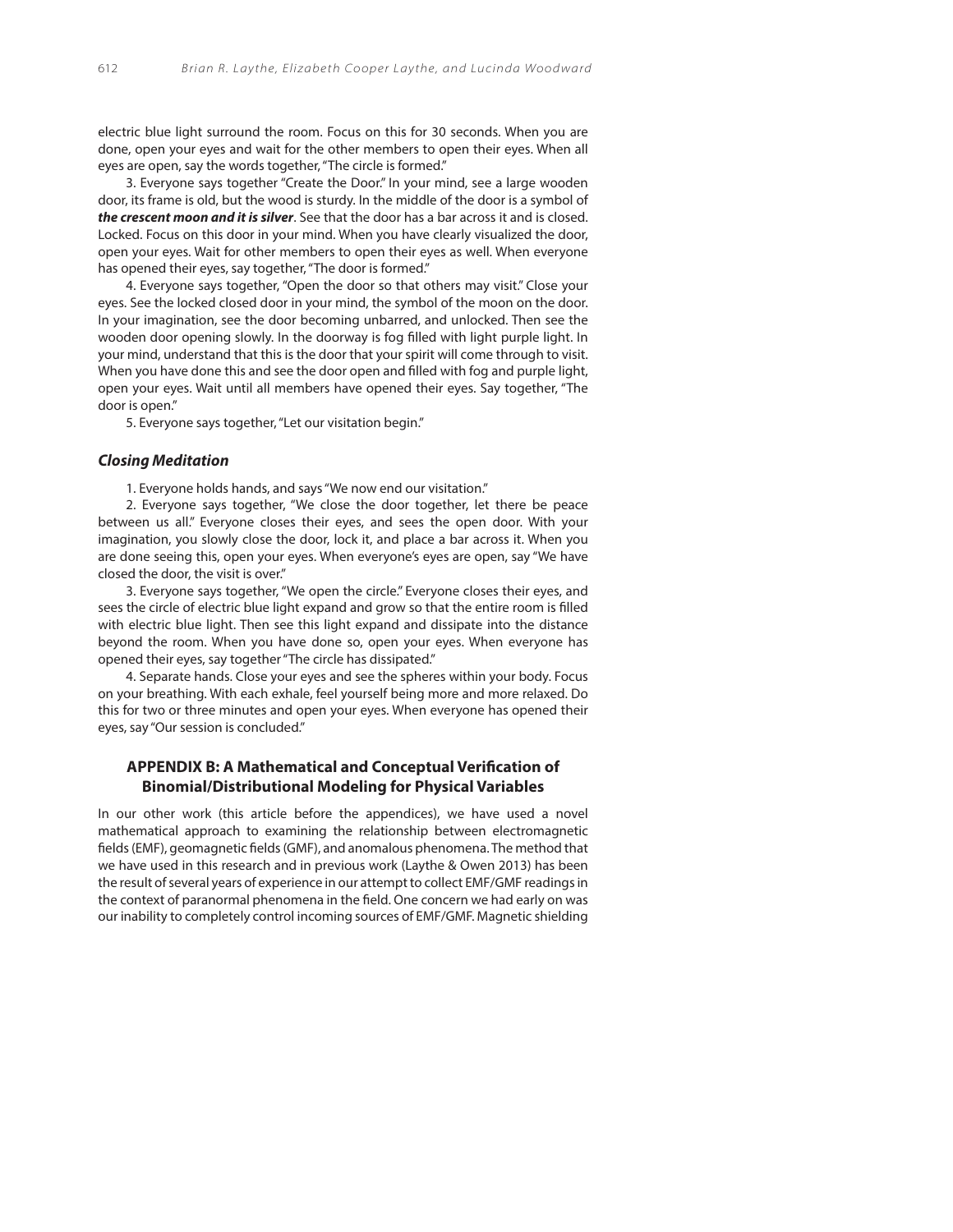is simply not practical for collecting data in the field over many hundreds of square feet. After consulting physicists and verifying our modeling with mathematicians, we developed a simple binomial model that has its successes and failures based on the distribution of EMF/GMF scores, which in turn becomes time-dependent. By use of this model, we are able to mathematically account for contaminating sources of EMF/ GMF, and apply statistical tests that are securely grounded in the actual collected data.

However, several reviewers (rightfully so) as well as other social scientists have had concerns over the viability of this model for making inferential statistical claims. The majority of these claims involve the nature of collecting field data as opposed to single-source, laboratory-controlled data of EMF/GMF magnitude. Concerns over the source of the EMF/GMF also are often a point of contention. We provide this Appendix B with some data to prove the applicability, and in some cases superiority, of this modeling technique.

There are three datasets of EMF from which we verify the claims in the current work and that serve as proof of the methods employed. EMF data were collected in two locations: a residential location our organization was asked to investigate (although no evidence of anomalous activity was found), and a (to our knowledge) regular residential location from which two sets of data were collected. Data was collected with the use of 3-axis magnetometers constructed by the author using microprocessors and data-logging components of Arduino design. These meters collect EMF data at the 0 to 8 Hz range (GMF) at a rate of two samples per second, on three axes, and were collected as raw volt input on a range of −10,000 to 10,000. The resulting data provide 9 datasets (3 separate sets of data with 3 axes each: x, y, z), to analyze for the purpose of the current work. We would state that the data presented here are typical of our experience in the collection of many EMF/GMF datasets over the last several years.

## **The Behavior of EMF in the Field**

For several reasons, the practical meaning of EMF magnitude readings and statistical tests of such are very limited and highly prone to erroneous statistical significance in the field. Most of these issues are a function of several misunderstandings about EMF field data and the equipment used to collect it. First, EMF meters are receptive meters. They register a particular EMF reading at the exact location the meter is placed as a function of the EMF received at that location. Second, EM fields decay at an exponential rate. Essentially, this translates to a 1,000 mg field registering 100 at a1-foot distance, 10 at 2 feet, and 1 at 3 feet (Thide 2004, Tipler 1987). This is an important aspect of EM fields that is often misunderstood. A power line carrying 10<sup>15</sup> kilowatts of power, when converted to gauss, will typically register less than one gauss within 30 feet or so of distance, and one milligauss with three additional feet. Third, most meters, even when very sensitive, have a detection diameter of about 8–10 feet (i.e. 5 ft. in any direction from the meter). Fourth, interference in EMF readings from EM waves (projected as transmissions of energy, as opposed to a field) have their magnetic component greatly reduced.

The electrical force compared with the magnetic force of a carrier wave is a ratio upward of more than 200 to 1 (Thide 2004). As such, transmission waves (aside from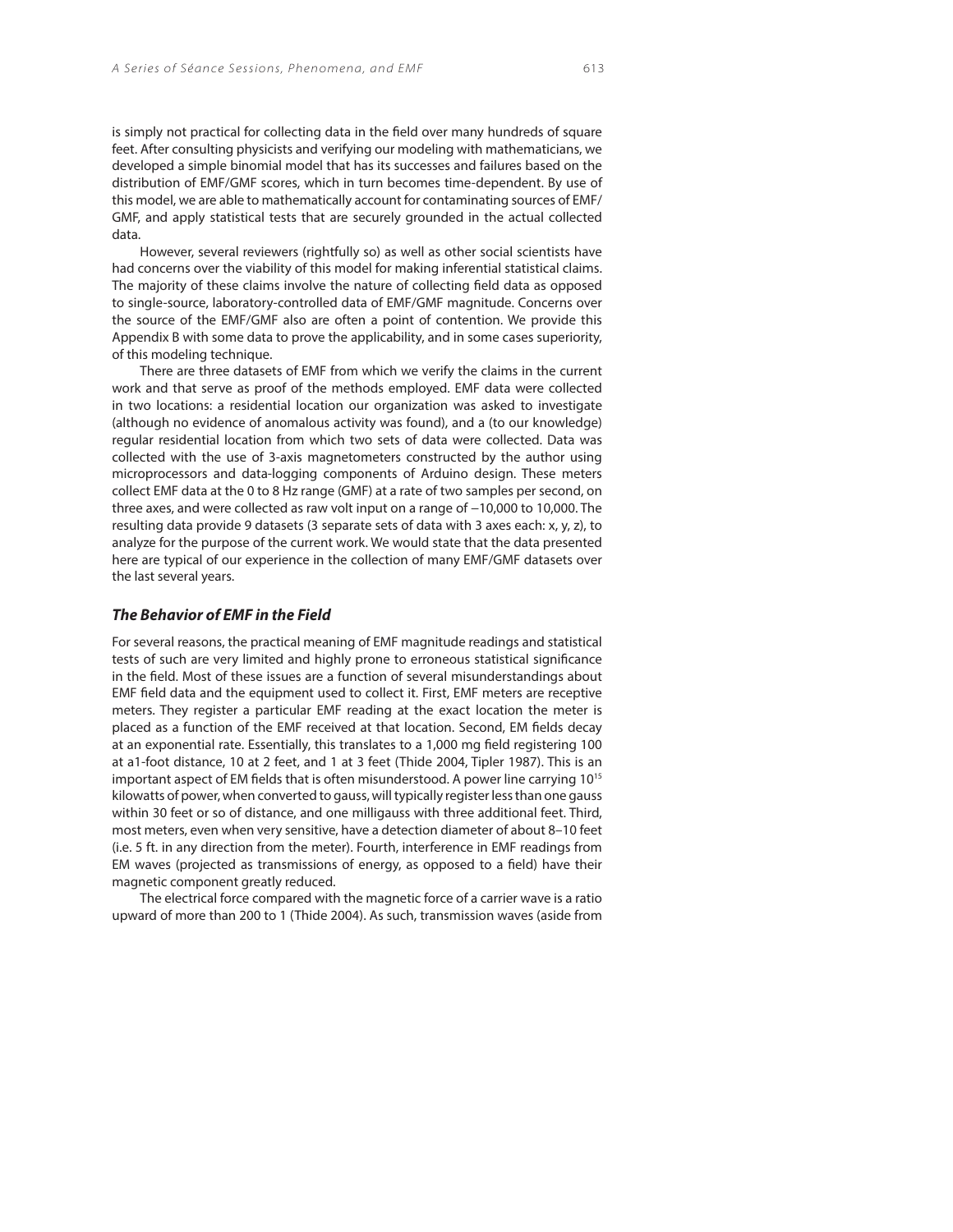the fact that commercial EM-spectrum transmissions are at a much higher frequency in the EM spectrum) create little to no magnetic interference for the average receptive EMF meter (Thide 2004, Tipler 1987, World Health Organization 2016). Most carrier wave interference is so magnetically weak it simply forms the EM background noise within a measured area.

## **The Distribution of EMF over Time as Approximately Normal and Use Toward Creating Binomial Probabilities**

In contrast to controlled environments of engineering or physics, a precise value of EMF is relatively meaningless without the context of the distribution of EMF/ GMF collected in field environments. In our current state of affairs, social scientists examining anomalous phenomena are not attempting to solve a single equation or determine a specific vector of EMF inside a laboratory.

To make this case, several facts must be posited. First and foremost, EMF, when collected over time, naturally varies around a central magnitude value. EMF readings are typically averaged by most meters to approximate an accurate reading. Thus, most datasets of EMF will typically form a normal distribution (i.e. Open Stax College 2013). Although Braithewaite (2004, 2006) demonstrated the EMF-normal distribution claim, we wish to conclusively demonstrate that EMF data collected over time forms an approximate normal distribution. Thus, we provide  $p-p$  plots of EMF data collected for the purposes of this paper (see Figures 1 & 2). Means, standard deviations, skew, and kurtosis data are provided in Table 6.

Per Table 6 and Figure 1, it can be seen that the vast majority of our EMF distributions show an approximately normal curve. However, per Figure 2, skew (e.g., movement away from central tendency) was significant ( $>1.96$ ) in 2 out of 9 datasets (one exceptionally so). Kurtosis (e.g., greater area than expected in the tails per a normal distribution) was significant ( $>1.96$ ) in 3 out of 9 datasets (two were extreme readings,  $z_1 = 13,503$  and  $x_3 = 6,775$ ). Examination of Figure 2 shows that the  $\mathsf z_{_1}$  dataset has outlier readings in the right tail, and  $\mathsf x_{_3}$  has extremely narrow variability. While generally normal, it should also be apparent that the variance of a particular series of collected EMF readings can be radically different from other distributions of EMF. These distributional differences can occur both from the same meter or a different meter in a nearby location (i.e. another room in the same house).

This leads us to our first primary point. Our method for modeling EMF in a time-dependent binomial fashion rests first on the distribution created by EMF/ GMF collected over a series of time. From the data provided here, one can see that additional interference from theoretical additional B-fields will adjust variability in the distribution, typically expanding it in one tail or both. As our binomial modeling uses standard deviations to determine a success or failure (previously in Laythe & Owen 2013,  $\pm 3$  standard deviations, and  $\pm 2$  SD in the current work), the probability of success in a binomial model will increase or decrease as a direct function of variability in an EMF/GMF distribution. As such, large amounts of variation create more successes and higher random dataset probabilities; lower variability creates fewer successes and smaller random dataset probabilities to test against.

Second, the probabilities generated from binomial coding in this manner do not rely on hypothetical models or distributions. Binomial coding of success and failure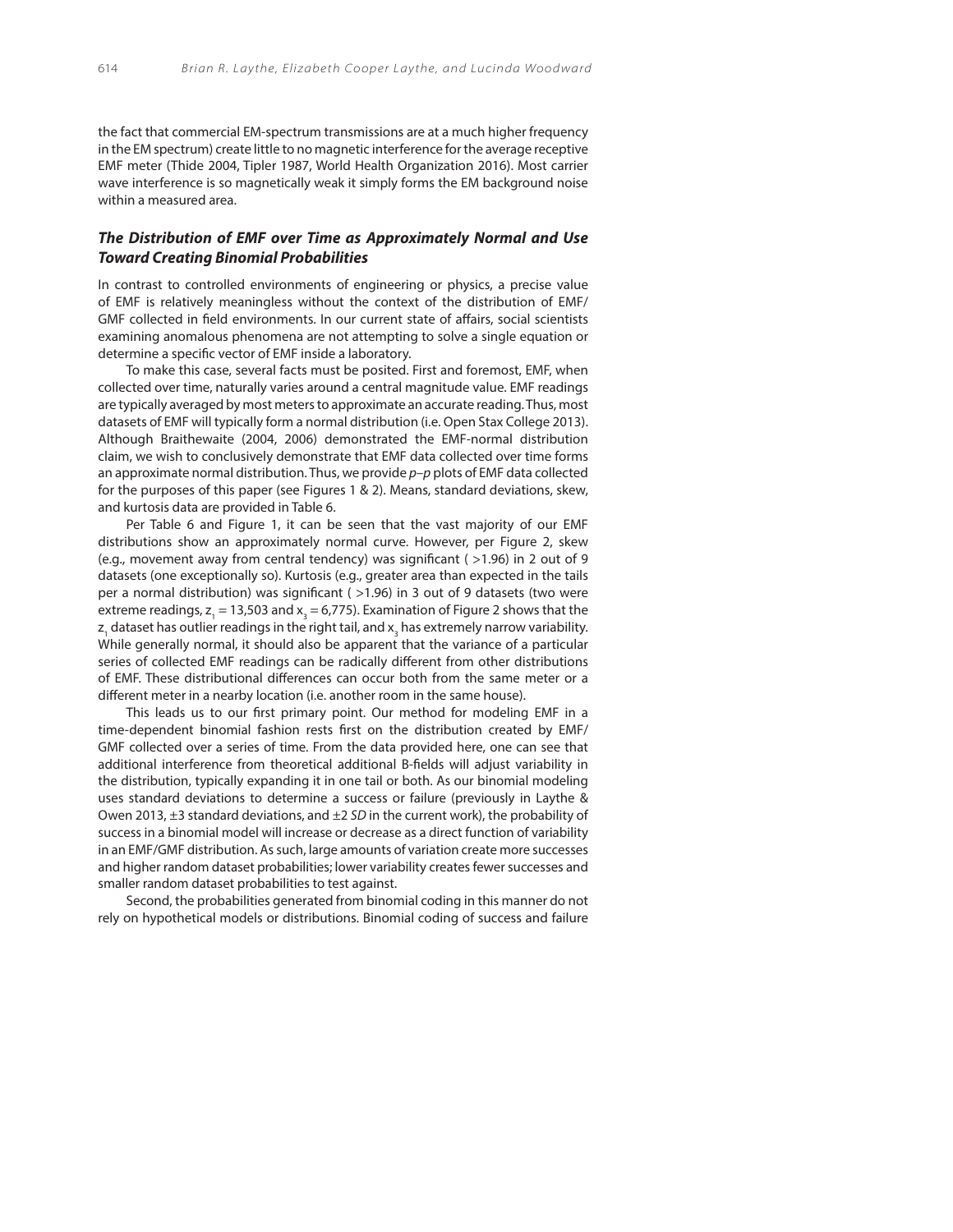|                    | Axis | $\mathbf n$ | Average   | Low    | High      | SD   |           | 2 SD High 2 SD Low | Kurfosis | <b>Skew</b> |
|--------------------|------|-------------|-----------|--------|-----------|------|-----------|--------------------|----------|-------------|
| Meter 1            |      |             |           |        |           |      |           |                    |          |             |
|                    | X    | 24909       | 223.31    | 217    | 230       | 1.60 | 226.50    | 220.12             | $-0.03$  | $-0.05$     |
|                    | y    | 24909       | $-277.17$ | $-283$ | $-271$    | 1.57 | $-274.04$ | $-280.30$          | $-0.04$  | $-0.02$     |
|                    | Z    | 24909       | $-478.79$ | $-487$ | $-467$    | 1.82 | $-475.16$ | $-482.42$          | 13503.16 | 99.71       |
| Meter <sub>2</sub> |      |             |           |        |           |      |           |                    |          |             |
|                    | X    | 21136       | 19.73     | 13     | 26        | 1.56 | 22.85     | 16.60              | 0.01     | $-0.03$     |
|                    | y    | 21136       | $-120.00$ | $-127$ | $-111$    | 1.65 | $-116.69$ | $-123.30$          | 0.27     | 0.17        |
|                    | Z    | 21136       | $-554.81$ | $-562$ | $-542$    | 1.74 | $-551.32$ | $-558.29$          | 3.02     | 0.85        |
| Meter 3            |      |             |           |        |           |      |           |                    |          |             |
|                    | X    | 26593       | 5.24      | $-253$ | 12.00     | 2.23 | 9.69      | 0.78               | 6775.38  | $-58.48$    |
|                    | y    | 26593       | $-205.47$ | $-212$ | $-199.00$ | 1.63 | $-202.21$ | $-208.72$          | 0.00     | $-0.03$     |
|                    | Z    | 26593       | $-546.88$ | $-557$ | $-535.00$ | 1.71 | $-543.45$ | $-550.30$          | 1.04     | 0.16        |

**TABLE 6 Descriptive Statistics for Three Sets of EMF Data**

from any distribution (normal or otherwise) creates an accurate testing probability based purely on the data itself.<sup>3</sup>

Skew or kurtosis becomes irrelevant as greater successes above the SD demarcation add to the overall random probability of a defined spike occurring.

Finally, even if measurement errors occur from the type of meter used, the number of axes examined, or as suggested by some an examination of small perturbations (which we do account for), so long as the data are collected in the same manner (i.e. with the same meter types in the same way), the dataset will reflect a consistently measured body of EMF data. So long as the laws of probability hold, one may see an increase or a decrease in successes to test against per the defined demarcation. Logically, a data-driven probability is a data-driven probability. So long as testing relies on the data collected, measurement type or specificity will not affect the test against randomness itself. This type of statistical assumption is no different from any assumptions made from a dataset of personality traits, rainfall, or really any other set of readings. At a fundamental level, the measurement of variables dictates the outcome of the results.

## **Binomial Time-Dependent Coding**

The goal of the remainder of this Appendix B is to demonstrate how researchers can test time-dependent readings of EMF (or any other time-dependent environmental variables, e.g., temperature, gravity, infrared light, and so on) with participant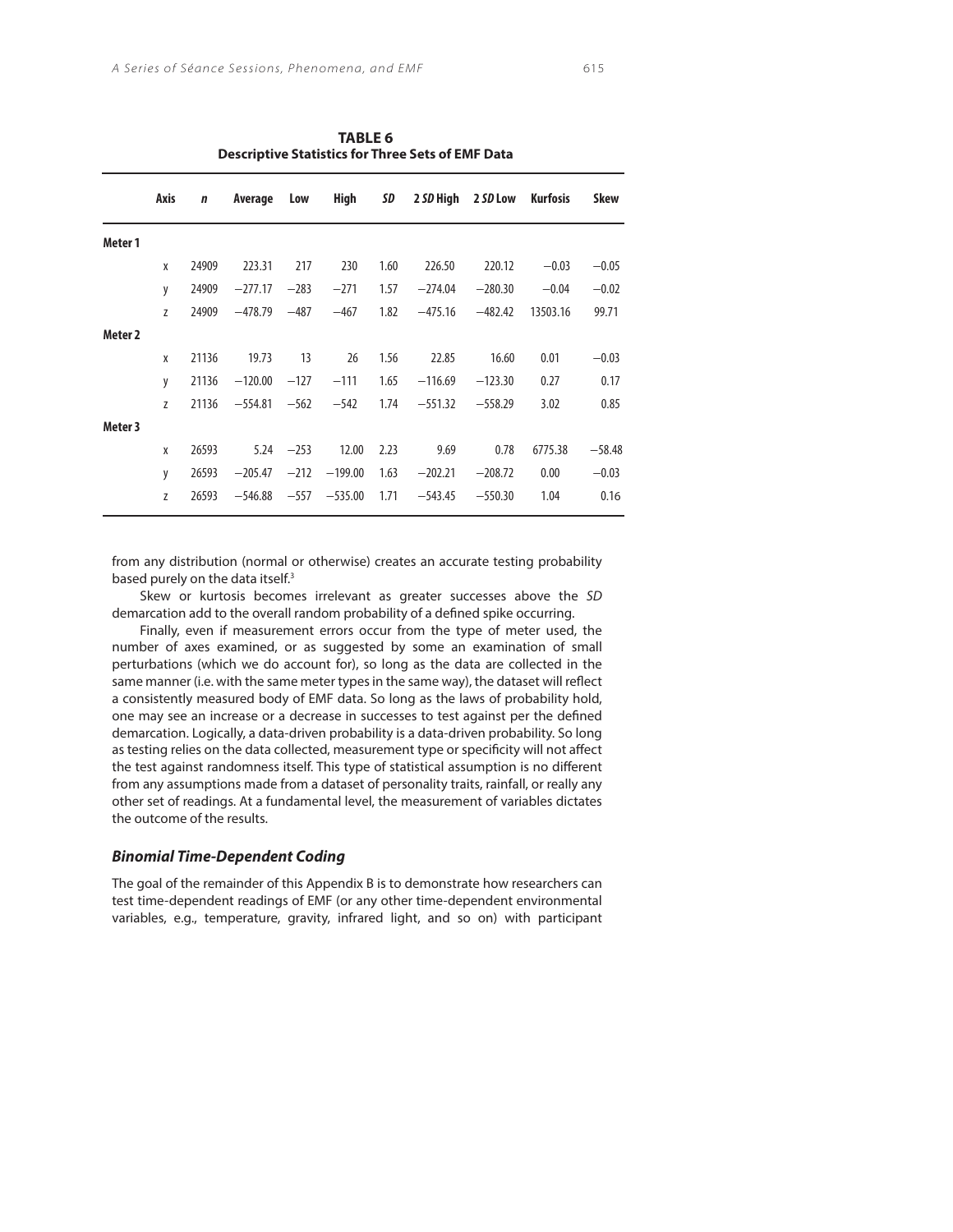

Figure 1. Six probability plots of a normal distribution of EM field data.

behaviors. This method can be applied to any observed event that has been timestamped with a collected EMF distribution. The procedure described takes the initial probability from the raw distribution of EMF, and subsequently remodels that distribution into successes and failures. Thus, an initial binomial trial (for clarity, often referred to as Bernoulli trials [Rice 1995]) based on the EMF distribution is created. We then subsequently assign–divide a set amount of EMF readings within a set period of time as a series of time-dependent binomial trials. We provide a generic example below using the existing data from the x-axis of Meter 1 to take the reader systematically through the process.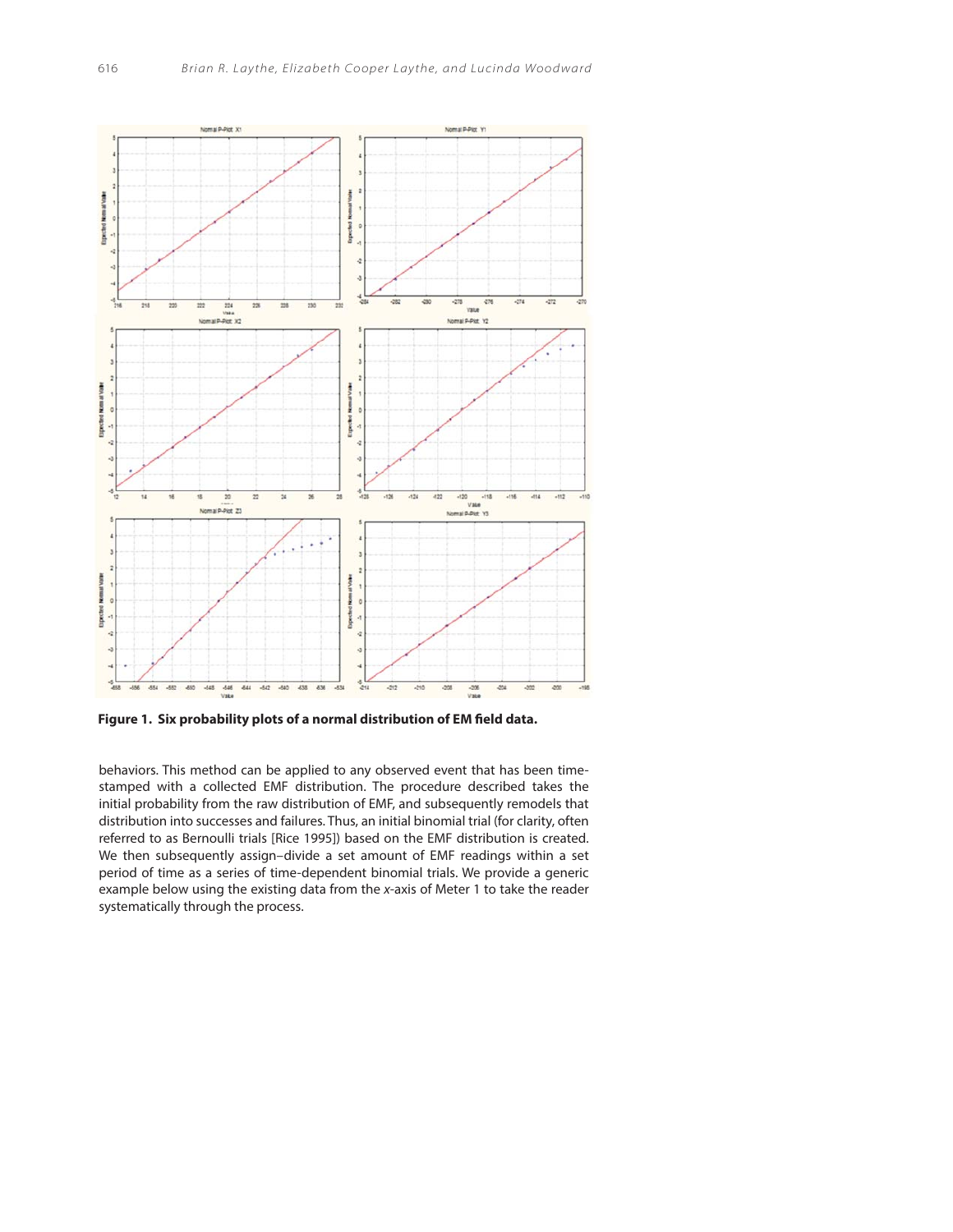

**Figure 2. Three probability plots showing high skew and kurtosis for EMF data.**

EXAMPLE: A researcher desires to examine whether sufficiently high EMF occur at the specific times a participant reports an experience. An EMF meter is placed in a room with data-logging capacity, sampling EMF at 2 samples per second. Data are then collected for 3.45 hours ( $n = 24,909$ ). An EMF spike is defined as any EMF score above or below two standard deviations. Approximately 1.05% of scores meet this criterion ( $n = 262$ ). 80 subjective experiences are reported by the participant, and their time logged in correspondence with the scores of EMF received at the time. The researcher wishes to know (a) what is the random expected amount of associations that would occur with 80 experiences, and (b) how does the researcher test for a nonrandom association (i.e. greater than chance occurrence with EMF experiences).

The very first step in testing time-dependent trials is to obtain a binomial probability from the initial distribution of EMF scores. This is done by assigning a critical value regarding what score in the distribution will count as an abnormally high reading in the context of the distribution. We have previously used both  $\pm 2$  SD in the current work, and  $\pm 3$  SD (Laythe & Owen 2013) as critical value criteria. Once this cutoff criterion has been established, the data from the EMF distribution are converted into a nominal variable by coding scores above and below the cutoff as 1 (e.g., spike), and scores within the demarcations as 0 (e.g., not spike). It is important to include at this point that the shape of the distribution of data is now irrelevant. By nominally coding the data, an exact percentage of random successes or failures is obtained.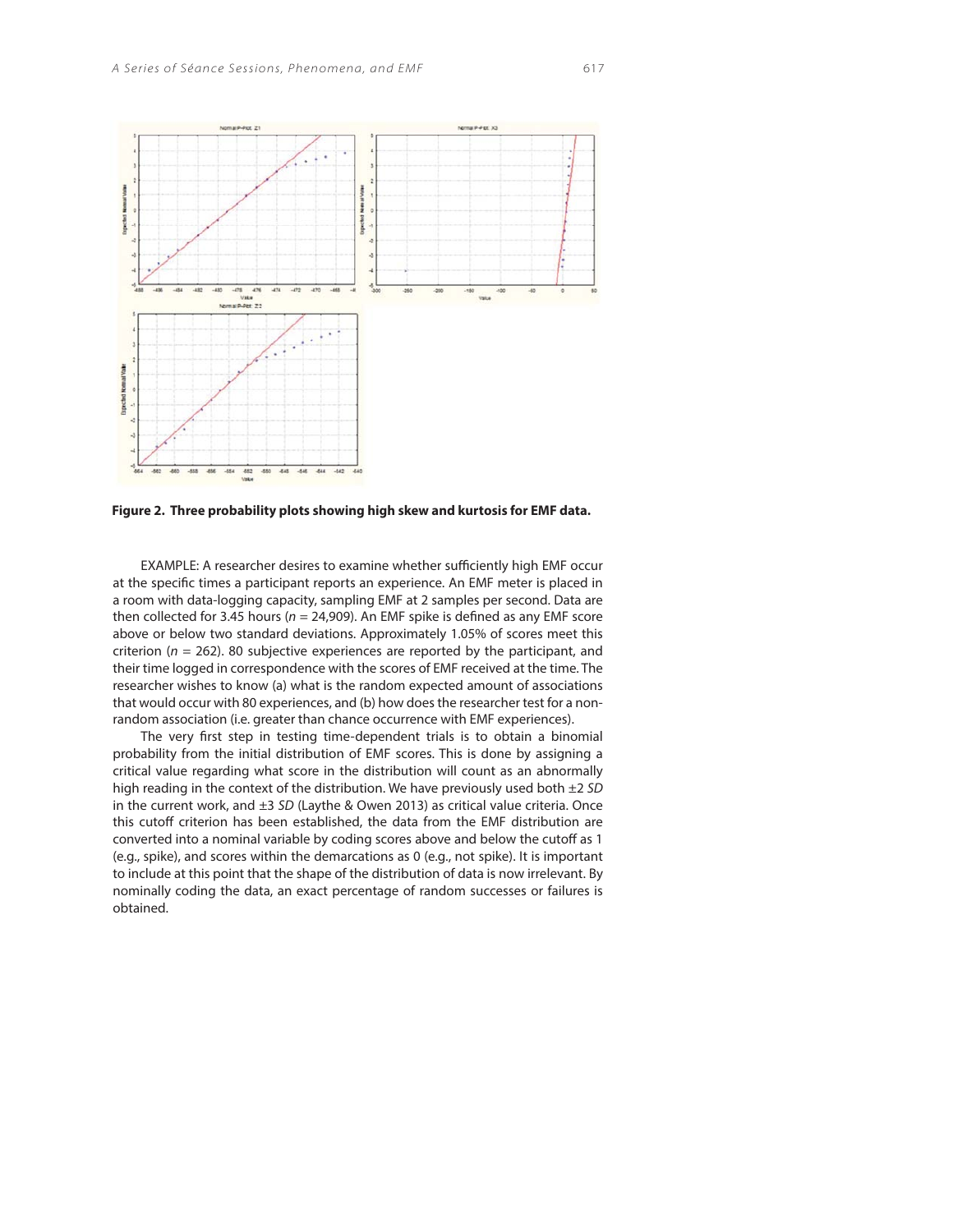#### **Conversion to Binomial Distribution**

The binomial probability distribution provides a means of testing a series of successes or failures where a probability is desired for  $k$  successes out of  $n$  number of trials (Myers & Well 1995). The mass probability function of the binomial distribution is provided below:

$$
f(k;n,p) = \Pr(X = k) = \binom{n}{k} p^k (1-p)^{n-k}
$$
\n(1.1)

- $k =$  the probability of obtaining a set amount of successes out of n trials (e.g., 3/10 successes)
	- $n =$  the number of trials
	- $p =$  the established probability of obtaining a single success
	- $q(1-p)$  = the probability of obtaining a single failure

Although not traditionally thought of in this way, by coding our original EMF distribution to isolate cutoff scores (per the example 2 SD scores), the approximately normal EMF distribution (using x<sub>1</sub> as an example) can be accurately remodeled into 24,909 time-dependent binomial trials, where  $k = 1$ ,  $n = 1$ ,  $p = .01$ , and  $q = .99$ . As there is only one sample selected at a time, the odds of obtaining a spike from only one selection is exactly .0105.

#### **Can EMF Safely Be Modeled Binomially and Are Probabilities Reliable?**

Previous concerns have rightfully been raised that EMF/GMF scores are not truly independent of each other. We completely agree. Because EMF/GMF is a wave function, current readings may be related to upcoming readings. Similarly, contamination from other EMF sources can occur, and other environmental variables will affect readings as well. Luckily, binomial testing does not require independent data. An examination of any mathematics textbook will provide examples of complex dependent behaviors (i.e. seeing a car pass by a window [Rice 1995]) being tested with binomial probabilities. For binomial tests, independence is placed in the testing sample, and not as an assumption of the independence of the data being observed to derive an initial population or sample probability (see Myers & Well 1995 and Solomon 1987 for similar examples).

In theory, any behavior or action can have a probability placed on it, given sufficient sampling of the observed behavior. The theoretical assumption is that the probability is reliable only if a researcher randomly samples the trial under the same conditions. In the case of time-dependent binomial trials, so long as the time periods are not pre-selected by researchers, or predetermined in another manner, the sample of trials that a researcher wishes to test is considered a valid sample to test against the population random probability.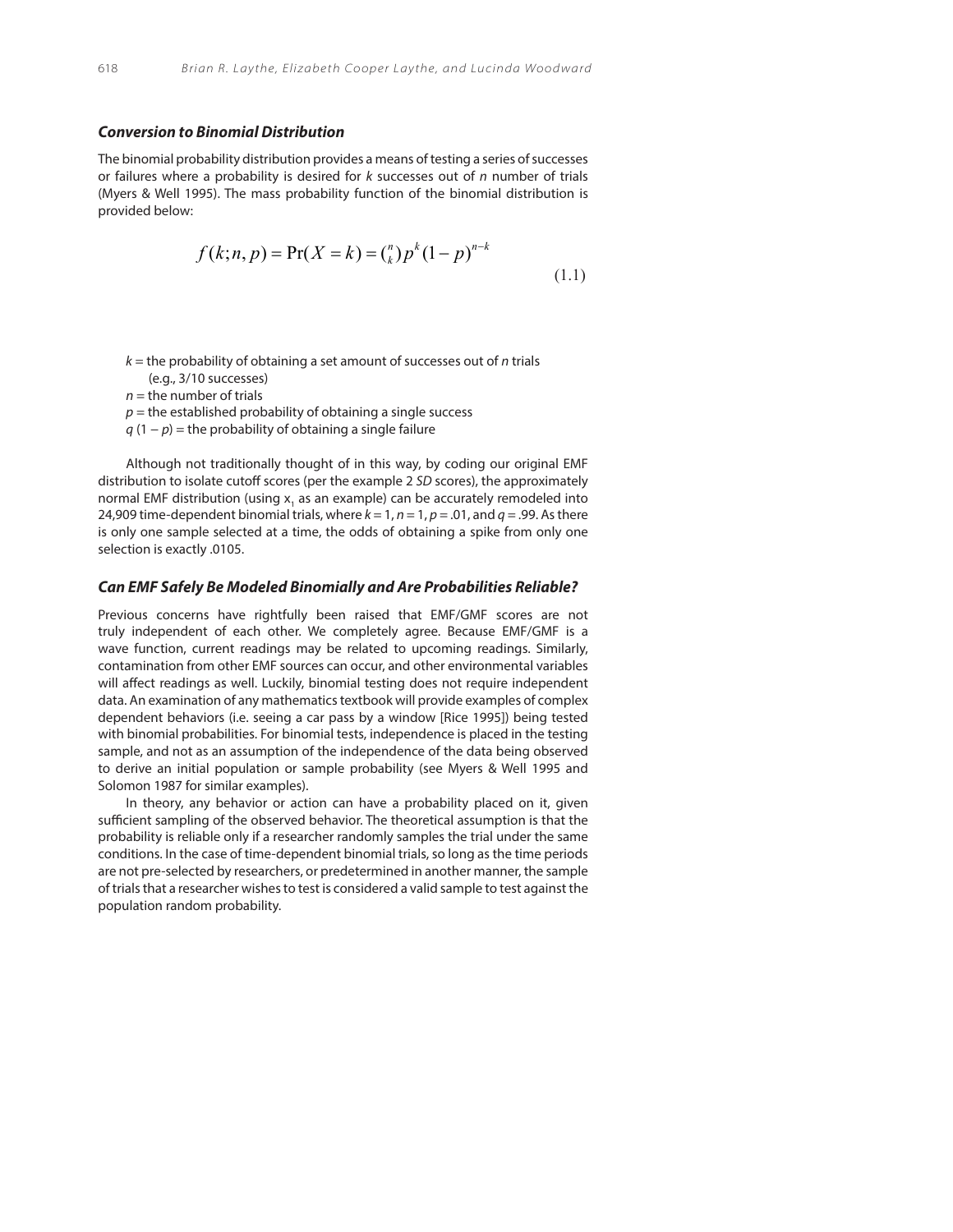This is a crucially important point for two reasons. First, the binomial tests we have employed can only tell us if a probabilistically unlikely number of successes (i.e. defined EMF spikes) or lack of successes have occurred for a given series of observed behaviors. It serves as a general test of association, where statistical significance indicates more or less EMF than there ought to be by reasonable chance. Related to this point, although our method mathematically accounts for all incoming EMF sources, our tests can say nothing of the origin of the EMF/GMF collected. We have to rely on common sense, the exponential decay rate, and the environment that data are collected in to make assumptions or claims in this regard. Second, our binomial method alleviates any violation of assumptions of independence in EMF. Yet conventional statistics used in previous work with EMF are also held to the independence assumption of data.

As such, this condition has been violated multiple times across multiple authors by the use of conventional *t*-tests or means tests.

## **Proof of a Reliable Random Probability from EMF/GMF Data**

Obtaining a probability for a binomial trial in this manner assumes that the overall dataset of EMF, appropriately coded, serves as an approximate population random probability. This overall probability for obtaining a success–failure is then suitable to use as a population probability for any given series of time-dependent trials selected by the researcher. In case the use of the overall dataset as a population probability for trials is questioned, we provide 300 random trials (with use of the Excel RAND function) of 3,000 and 6,000 data points taken from each set of EMF data, where  $n = 1$ and  $k = 1$ . Results can be seen in Table 7. All sets of randomly selected data taken from each EMF dataset closely approximates–varies around the original datasets of EMF, and the probability obtained from said datasets. Specifically, the averaged difference from the random sampled probabilities and the original EMF datasets is .2% for the 3,000 samples, and .3% for the 6,000 samples. This demonstration serves as evidence that the initial probabilities for binomial trials should be taken from the datasets themselves. Given enough samples, random sampling to obtain probabilities will eventually mimic the probability of the original EMF dataset.

# **Expanding the Binomial Model to Create Binomial Trials Dependent on Larger Periods of Time**

In order to model a series of time-dependent, binomial trials, we have to take into account time and readings collected by second. This is done by taking the amount of samples collected per second, and then determining the duration of each EMF trial so that a distinct period of time is associated with the occurrence of events being collected.

For the purposes of the example presented previously, let us set a 5-second window in which an observed event does or does not occur. As 10 readings are taken over a period of 5 seconds, per our example, the binomial coding of EMF data is now nested into binomial trials. Using  $x_{1}$  as an example,  $n = 10$  (10 success–failure opportunities),  $k = 1$  (the amount of successes required by the researcher given n trials),  $p$  converts to .104 (representing the inflated probability accounting for 10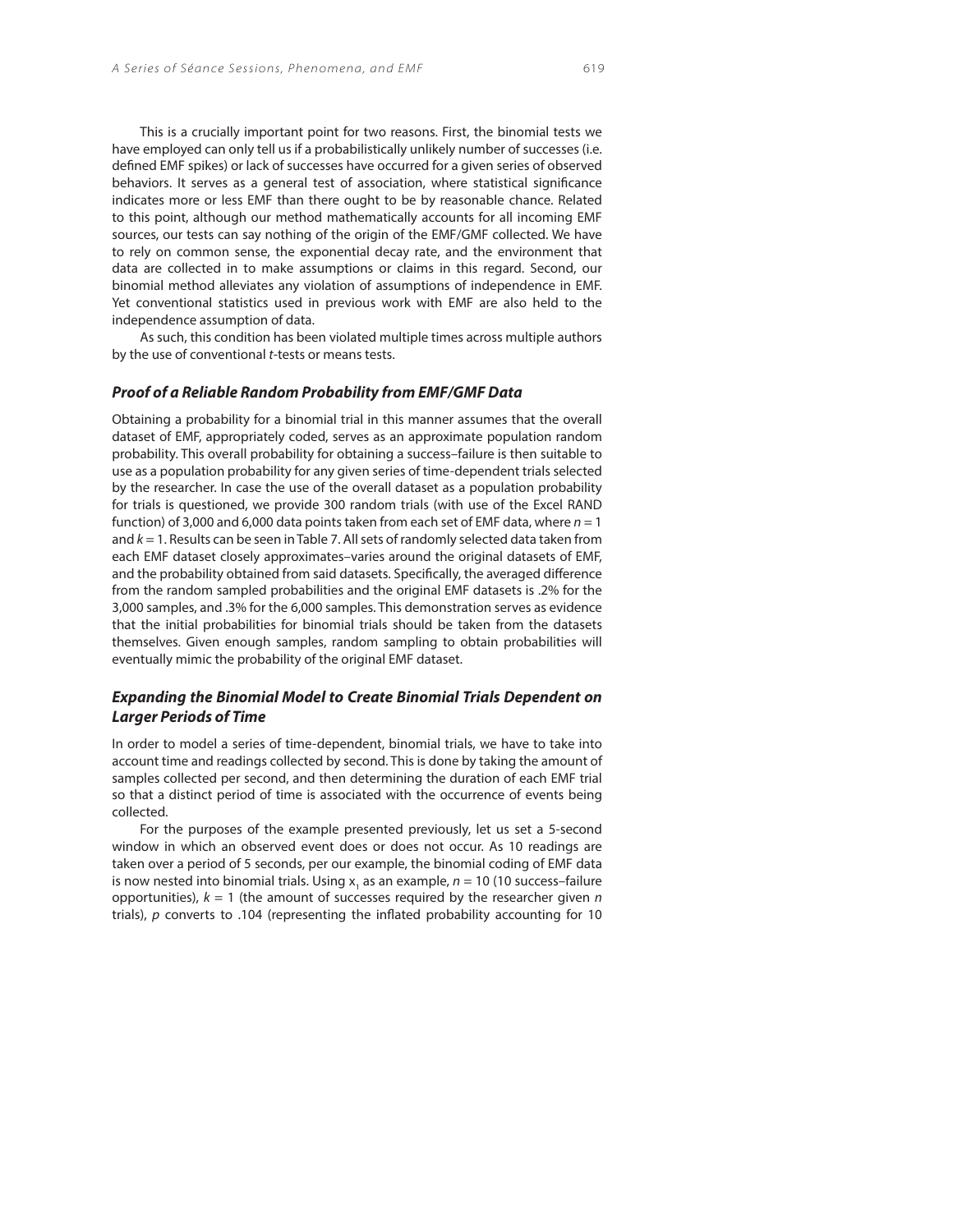|                    |   |        | <b>Original Data</b><br>$k=1$<br>(2 SD score) | Binomial Conversion $n = 1$ , |         |                | <b>Random Samples</b><br>Binomial Conversion $n = 1$ , $k = 1$<br>(2 <i>SD</i> score)<br>(2 SD score) |         |         |            |  |
|--------------------|---|--------|-----------------------------------------------|-------------------------------|---------|----------------|-------------------------------------------------------------------------------------------------------|---------|---------|------------|--|
|                    |   | $\eta$ | <b>Success</b>                                | Binomial p                    | Total n | Success        | Binomial p                                                                                            | Total n | Success | Binomial p |  |
| Meter 1            |   |        |                                               |                               |         |                |                                                                                                       |         |         |            |  |
|                    | X | 24909  | 262                                           | 0.0105                        | 3000    | 30             | 0.010                                                                                                 | 6000    | 57      | 0.0095     |  |
|                    | у | 24909  | 591                                           | 0.0237                        | 3000    | 63             | 0.021                                                                                                 | 6000    | 110     | 0.0183     |  |
|                    | Z | 24909  | 716                                           | 0.0287                        | 3000    | 74             | 0.025                                                                                                 | 6000    | 139     | 0.0232     |  |
| Meter <sub>2</sub> |   |        |                                               |                               |         |                |                                                                                                       |         |         |            |  |
|                    | X | 21136  | 542                                           | 0.0256                        | 3000    | 53             | 0.018                                                                                                 | 6000    | 128     | 0.0213     |  |
|                    | y | 21136  | 667                                           | 0.0316                        | 3000    | 83             | 0.028                                                                                                 | 6000    | 142     | 0.0237     |  |
|                    | Z | 21136  | 575                                           | 0.0272                        | 3000    | 72             | 0.024                                                                                                 | 6000    | 136     | 0.0227     |  |
| Meter 3            |   |        |                                               |                               |         |                |                                                                                                       |         |         |            |  |
|                    | X | 26593  | 12                                            | 0.0005                        | 3000    | $\overline{2}$ | 0.001                                                                                                 | 6000    | 1       | 0.0002     |  |
|                    | у | 26593  | 329                                           | 0.0124                        | 3000    | 32             | 0.011                                                                                                 | 6000    | 63      | 0.0105     |  |
|                    | Z | 26593  | 582                                           | 0.0219                        | 3000    | 59             | 0.020                                                                                                 | 6000    | 105     | 0.0175     |  |

 **TABLE 7 Random Samples from EMF Data Demonstrating Probabilities from Original EMF Sample**

*n* = samples at 500 ms; Success = number of obtained 2 *SD* successes; Binomial *p* = binomial probability derived by successes divided by sample.

opportunities for a success), and  $q$  becomes .896. As we have now nested every 10 readings into one binomial trial, the total EMF dataset is divided by trial n to provide the total number of 5-second trials (i.e. 2,490.9 5-second trials where each trial has a random  $k = 1$  success probability of .104).

From the above, it should be apparent once the probability of our timedependent binomial trials are determined, that the probability of obtaining a success from one binomial trial determines the probability of obtaining success for n number of binomial trials randomly selected from the dataset. We know for this particular trial the odds of success (in the case of x,  $n = 10$ ,  $p = .104$ ). This probability can now be used for **any n number of 5-second trials** where we wish to test the random occurrence of EMF in association with time-synced events.

EXAMPLE: As above, our researcher has found 80 events that have occurred concurrently within five seconds of his or her EMF dataset. He or she wishes to know the probability of an EMF "spike" in any 5-second interval corresponding to the events recorded. An EMF spike is defined as one 2 SD reading per 10 readings ( $n = 10$ ,  $k =$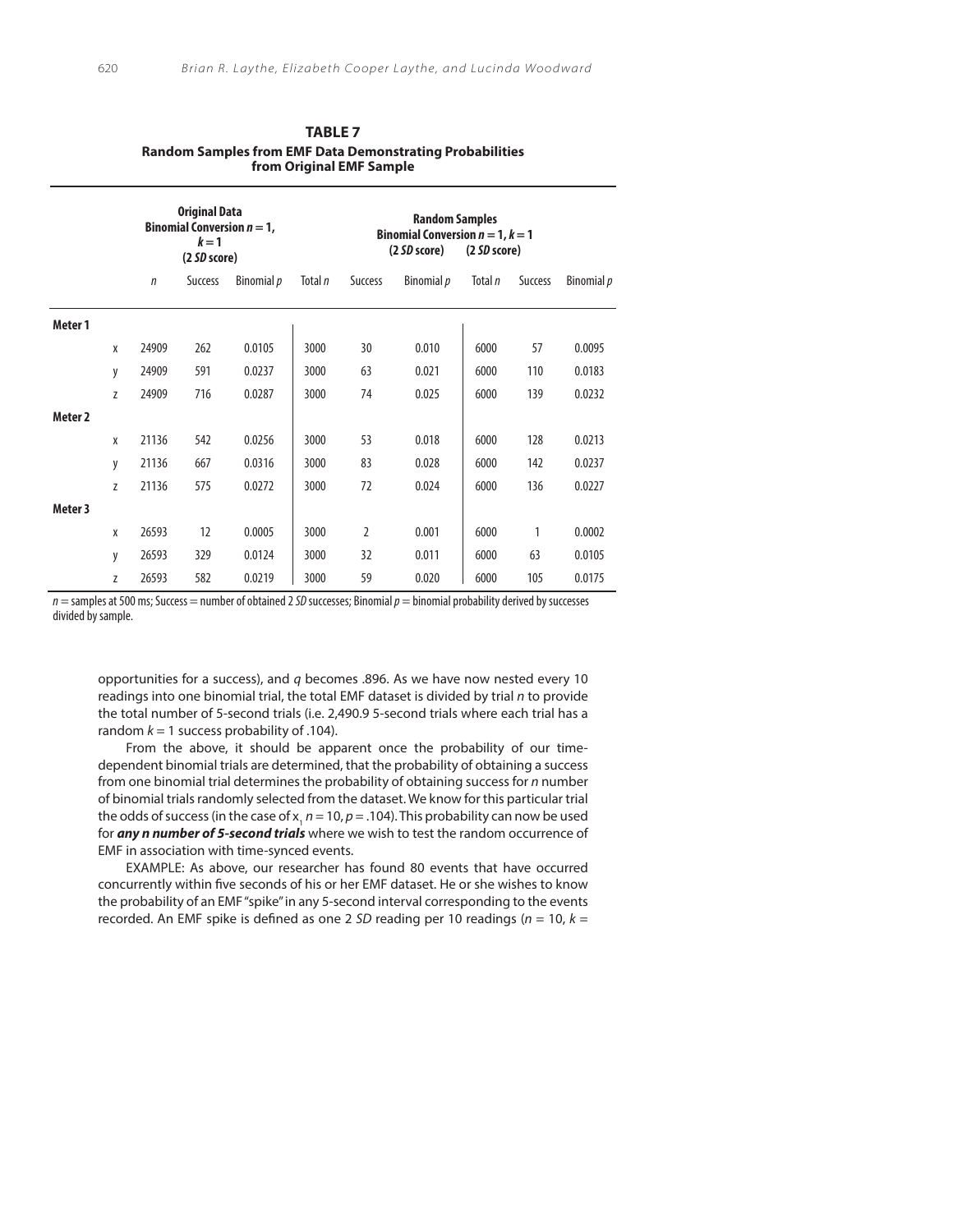1). Using  $p = .104$ , from our  $x_1$  Meter 1 dataset, the expected random amount of EMF spike periods should be approximately 8 trials out of 80.

Thus, once the initial distribution is divided into periods of time representing  $n$ independent binomial trials, the probability of success from one trial can be multiplied across x trials (representing the amount of time-synced observations you have). Successes within those selected 5-second trials, if random, **should not significantly** differ from the number of trials times the binomial probability of success of one 5-second trial.

#### **Deriving an Expected Probability from Multiple Sets of EMF/GMF Data**

In some cases, we have examined events associated with EMF that were collected across several meters (Laythe & Owen 2013). We have also had to account for successes that occurred from more than one EMF meter in a small enclosed area. Regarding the former, it is often the case in field settings that observed phenomena or participant behaviors may occur in different metered locations, and thus be dependent on different meters' distributions of EMF data.

With regard to the latter, the issue of allowing more than one meter in the same space creates a mathematically complex issue. As was the case in the current work, two separate distributions of meters were used against one set of observations. As such, the joint probability of success within a binomial trial of either meter has to be determined ( $p$  Meter 1 +  $p$  Meter 2).

Unfortunately, meters in close proximity tend to significantly correlate with one another, creating potential dependence. Yet, correlation coefficients are an estimate of shared variance and do not necessarily lend themselves to calculating the exact degree of dependence between the meters. It is likewise the case that an approximate model guess of the joint probability does not create a sense of certainty with the resulting binomial tests.

Thus, the solution is to recode success and failures of two datasets into one dataset of binomial trials, where a success of Meter 1 or Meter 2 is counted within one dataset (provided that  $n$  for both samples is synced). By combining the 1s for any given binomial trial as a single success, while maintaining failures (all cases where neither meter was a success), researchers can divide the newly operationalized counts of success by the sample  $n$  to determine the actual random probability of a success for either meter in a given time period (i.e.,  $n = 1$ ,  $k = 1$ ,  $p =$  success of Meter 1 or Meter 2  $q$  = failure of both meters).

Once an  $n = 1$ ,  $k = 1$ , probability for two meters has been determined, you can expand the time period by increasing  $n$  to include a wider range of time for any trials (i.e.  $n = 2$  or 3,  $k = 1$ ) to allow a success, if so desired. For clarity, what has been described above functions no differently from our example presented earlier in the paper, where successes and failures are remodeled into 5-second or 10-second trials. The only difference is that the initial  $n = 1$ ,  $k = 1$  probability is an amalgam of the successes of two meters, and not just one. We would also note that this process could be used theoretically to obtain the true random probability of more than two meters. While this method is tedious until the combined binomial  $n = 1$ ,  $k = 1$  probability is obtained, it is exact, and generates the genuine probability of a success from either meter given n trials.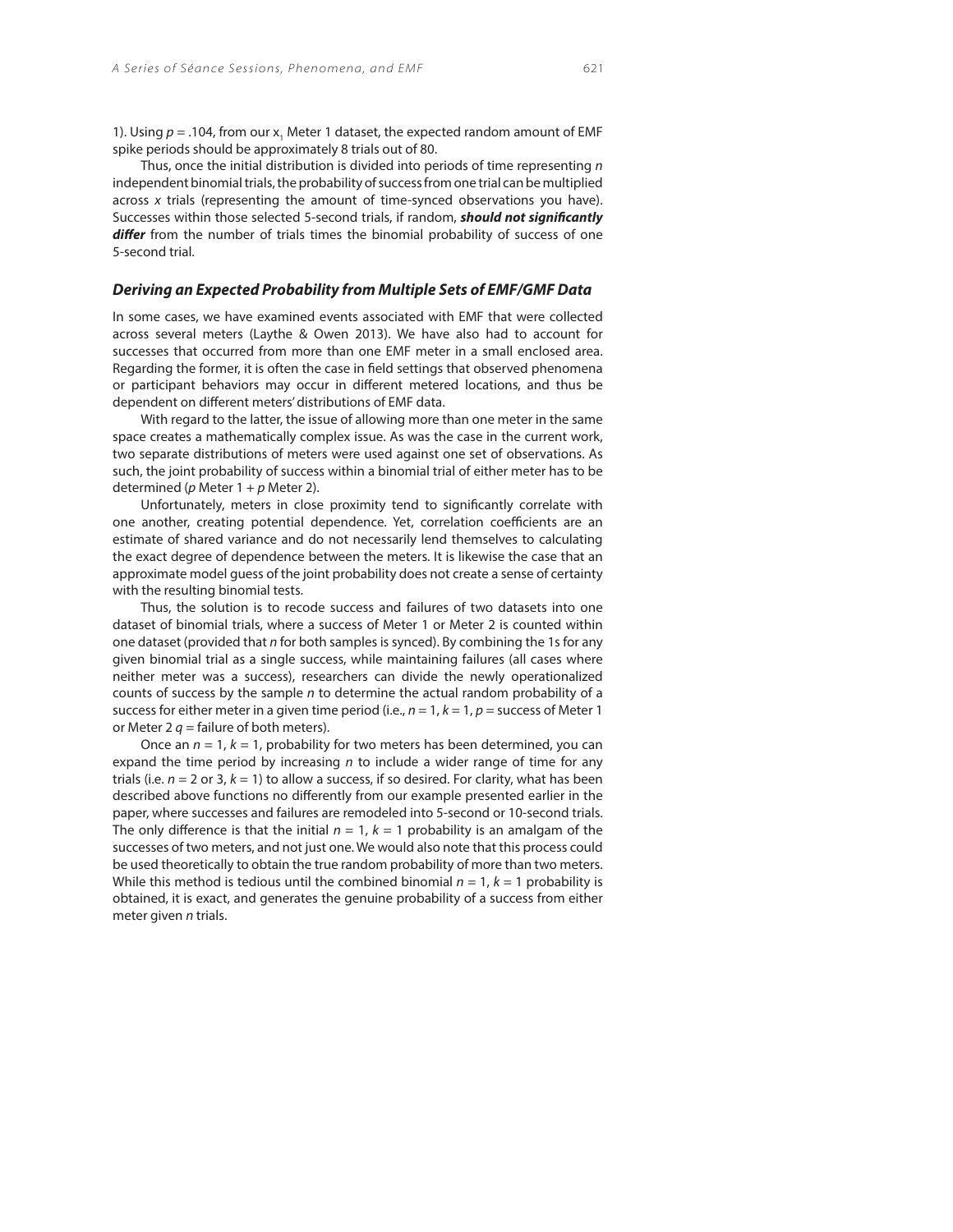## **Testing against Binomial Expected Probabilities to Determine Non-Random Association**

The use of a binomial test is by far the most precise method of analyzing this type of time-dependent data. The mean of the binomial distribution is expressed as the following:

$$
np. \tag{1.2}
$$

In addition, variance of the binomial distribution is defined as

$$
np(1-p). \tag{1.3}
$$

Dividing the original EMF dataset into a series of binomial trials creates a higherlevel dataset where the odds of success are derived from a binomial distribution (i.e. from  $x_{1}$ ,  $n = 2490.9$  trials, with a  $p$  of success = .104). Per our example, it can be seen that, for any given n trials, the probability of .104 remains constant in terms of obtaining successes–hits. Only the number of trials changes, as each sample is an independent binomial trial as a function of selection. Thus, by using the probability of this trial (.104) multiplied by the number of observations you are comparing (from above 80), we obtain the mean (8.35) expected chance associations in time. Multiplying the mean times  $q$  (.896) provides the variance. The square root of the variance can be used to create the standard deviation (2.72), and thus a 95% confidence interval to test against (i.e. 2.88 to 13.76, or 2 to 14). As such, more than 14 occurrences of EMF with 80 observations has less than 5% chance occurring for *n* number of randomly selected trials. It can be easier by simply calculating the probability directly with a binomial calculation.

To demonstrate that randomly chosen moments in time adhere to the model described above, we remodeled the original random sample data into 5-second and 10-second periods, representing 300 random samples of  $n = 10$  and  $n = 20$  trials. We then tested the number of successes obtained against the expected amount of successes, which was based on the probabilities obtained from the EMF binomial data. Results can be seen in Table 8.

Using random samples as an approximation of  $n$  selected observations of relevant behavior associated with EMF nested as 5- or 10-second trials, it can be seen that across all but one random sample ( $x_2$  produced significantly lower successes in the  $n = 10$ ,  $k = 1$  condition, binomial  $p < .01$ ), the obtained random successes fall within the confidence interval generated by the collected EMF binomial data. In fact, the averaged z-scores for the differences between these random trials, compared with the expected EMF successes from the actual data, are very small  $(n = 10, k = 1$  samples; average z of difference = .29;  $n = 20$ ,  $k = 1$  samples; average z of differences = .06). Thus (as the events were truly randomly selected without any type of compared variable) the randomly sampled trial successes closely mimicked the expected random successes determined by the dataset binomial probabilities.

In closing, we hope that this extended explanation clarifies applicability, strengths, and limits of this binomial modeling method. Through the sample data presented here, textbook application of binomial models, and determining successes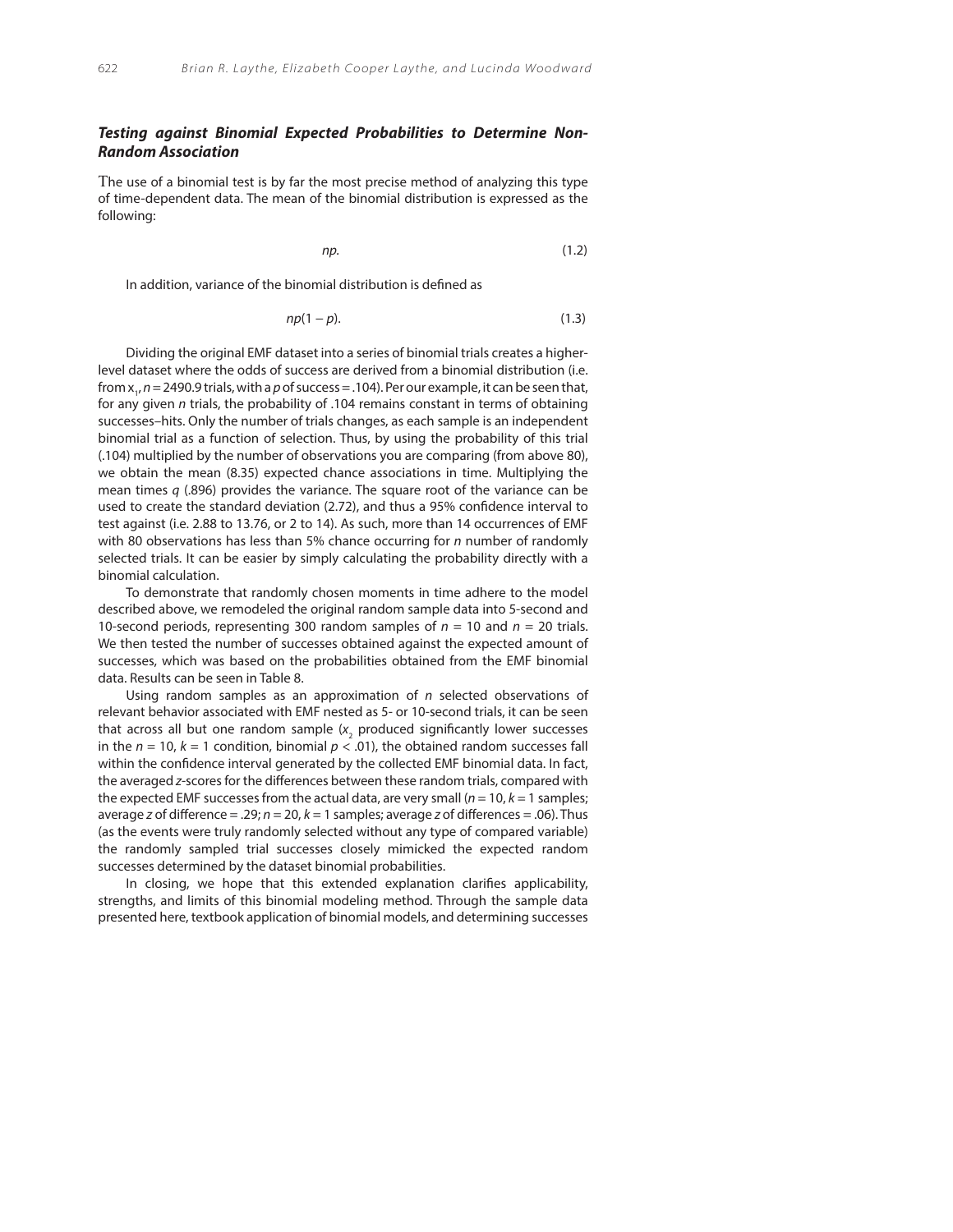| ABLE 8 | mples with 5-Second and 10-Second Intervals<br>it Sar<br><b>SACRA</b><br>$\frac{1}{2}$<br>n Time-<br>munded is | ac trialc)<br>hininal Data (n d<br> <br> <br> <br> <br>n Samples of 300 from Or |
|--------|----------------------------------------------------------------------------------------------------------------|---------------------------------------------------------------------------------|
|--------|----------------------------------------------------------------------------------------------------------------|---------------------------------------------------------------------------------|

| $\!\times\!$<br>➤<br>Meter<br>1 | 0.215<br>0.104<br>leiul<br>D* | Successes<br><b>Obtained</b> | <b>Expected</b>        | Samples $n = 10$ , $k = 1$ (5 seconds) |                               |       |                     |                            |                                                                                |                                  |                          |        |
|---------------------------------|-------------------------------|------------------------------|------------------------|----------------------------------------|-------------------------------|-------|---------------------|----------------------------|--------------------------------------------------------------------------------|----------------------------------|--------------------------|--------|
|                                 |                               |                              | 300 Trials*<br>Success | Successes*<br><b>Expected</b><br>S     | 95% Cl<br>Success*<br>Min Max |       | Trial<br><i>p</i> * | <b>Obtained</b><br>Success | Samples $n = 20$ , $k = 10$ (10 seconds)<br>Expected<br>Success<br>300 Trials* | <b>Expected</b><br>Success*<br>ຊ | 95% CI Successes*<br>Min | Max    |
|                                 |                               |                              |                        |                                        |                               |       |                     |                            |                                                                                |                                  |                          |        |
|                                 |                               | 50                           | 31.20                  | 5.29                                   | 20.63                         | 41.77 | 0.198               | 57                         | 59.4                                                                           | 5.29                             | 48.83                    | 69.97  |
|                                 |                               | ය                            | 64.50                  | 7.12                                   | 50.27                         | 78.73 | 0.384               | $\frac{10}{10}$            | 115.2                                                                          | 8.42                             | 98.35                    | 132.05 |
| $\overline{\phantom{0}}$        | 0.255                         | 74                           | 76.47                  | 7.55                                   | 61.37                         | 91.57 | 0.444               | 139                        | 133.2                                                                          | 8.61                             | 115.99                   | 150.41 |
| Meter<br>2                      |                               |                              |                        |                                        |                               |       |                     |                            |                                                                                |                                  |                          |        |
| $\mathord{\Join}$               | 0.228                         | 53**                         | 68.40                  | 7.27                                   | 53.87                         | 82.93 | 0.405               | 128                        | 121.38                                                                         | 8.50                             | 104.38                   | 138.38 |
|                                 | 0.275                         | 83                           | 82.38                  | 7.73                                   | 66.92                         | 97.84 | 0.474               | 142                        | 142.14                                                                         | 8.65                             | 124.84                   | 159.44 |
| $\overline{\phantom{0}}$        | 0.241                         | $\mathcal{L}$                | 72.30                  | 7.41                                   | 57.48                         | 87.12 | 0.424               | 136                        | 127.7                                                                          | 8.56                             | 110.05                   | 144.29 |
| Meter<br>3                      |                               |                              |                        |                                        |                               |       |                     |                            |                                                                                |                                  |                          |        |
| $\mathbb{\times}$               | 0.004                         | 2                            | 1.17                   | 1.08                                   | $-0.99$                       | 3.33  | 0.008               |                            | 2.37                                                                           | 1.53                             | $-0.70$                  | 5.44   |
|                                 | 0.117                         | 32                           | 35.19                  | 5.57                                   | 24.04                         | 46.34 | 0.221               | S                          | 66.24                                                                          | 7.18                             | 51.87                    | 80.61  |
| $\overline{\phantom{0}}$        | 0.199                         | 59                           | 59.58                  | 6.91                                   | 45.76                         | 73.40 | 0.358               | 105                        | 107.34                                                                         | 8.30                             | 90.73                    | 123.95 |

 $^*$ Tiral and Expected Sucess derived from binomial probabilities of EMF dataset.  $^{**}$  Exact binomial test $\rho < 0$ 1. Tiral  $\rho = 1$ ,  $n = 1$ ,  $k = 1$  base binomial probability<br>multiplied by the number of samples of selected \* Trial and Expected Success derived from binomial probabilities of EMF dataset. \*\* Exact binomial test *p* < .01. Trial *p* = 1, *n* = 1, *k* = 1 base binomial probability multiplied by the number of samples of selected data at a time. Obtained Successes = the amount of random 2 *SD* successes obtained. Expected Success = multipication of Trial *p* times number of trials. 95% CI Success = the confidence interval derived around the expected amount of random successses.